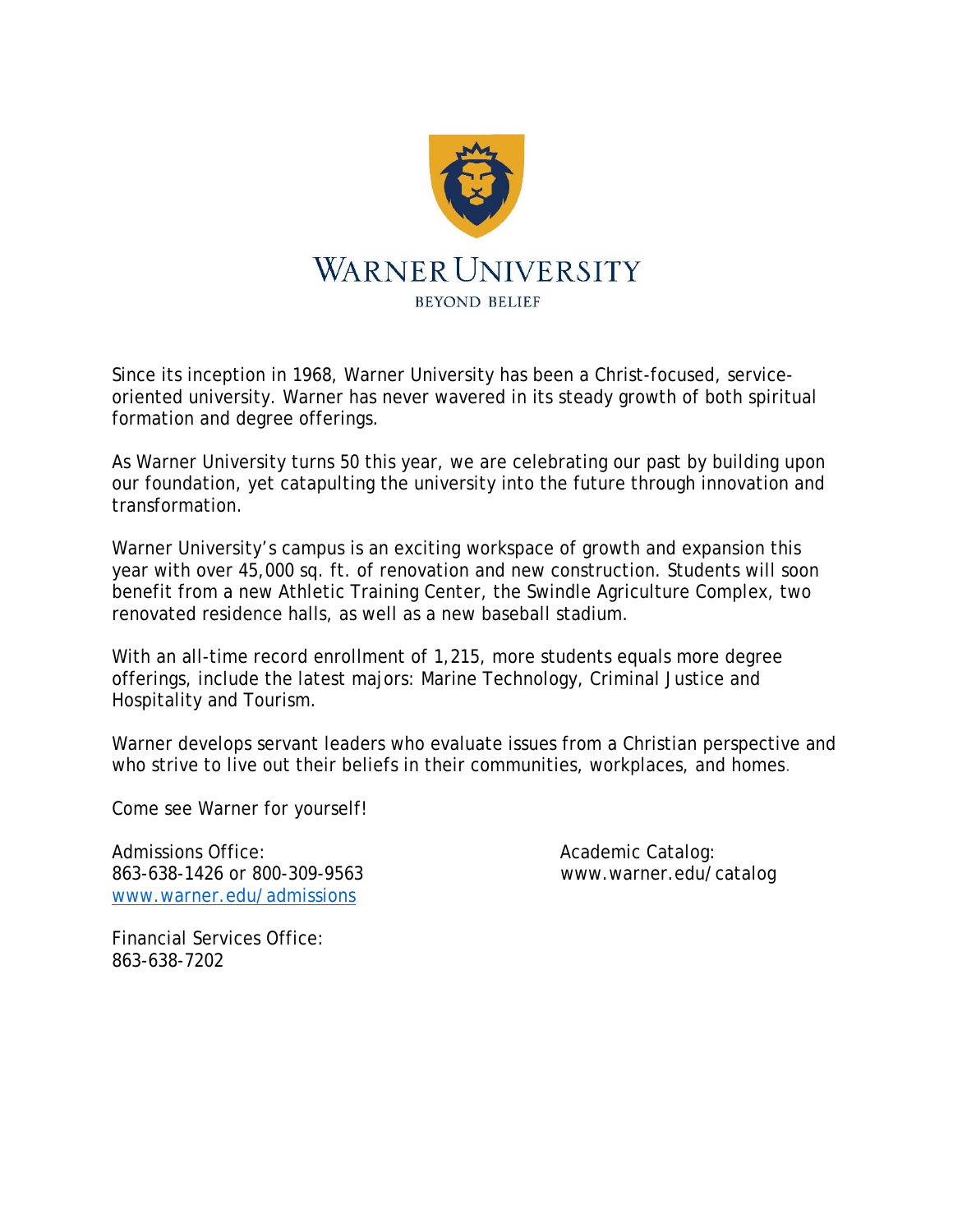**ACADEMIC YEAR**: 2018-2019

**PROGRAM OF STUDY** (**MAJOR**): Agricultural Studies

**DEPARTMENT:** Agricultural Studies

**SCHOOL**: Professional Studies

**DEGREE:** Bachelor of Arts

**CONTACT:** Registrar's Office, Warner University, 13875 Highway 27, Lake Wales, FL 33859; Telephone: 863-638- 7110;email:admissions@warner.edu; website: www.warner.edu

#### **PROGRAM OF STUDY TO BE TAKEN AT THE COMMUNITY COLLEGE (Lower Level Course Requirements):**

To maximize the transfer of credits, it is suggested to take the following courses at your community college while pursuing your AA degree:

| <b>Florida Community College Course</b>        | <b>Warner University Equivalent</b>              |
|------------------------------------------------|--------------------------------------------------|
| ENC 1101 College Composition I                 | ENG 1010 Composition I                           |
| ENC 1102 College Composition II                | ENG 1020 Composition II                          |
| SPC 2600 Oral Communications OR                | COM 2010 Oral Communication                      |
| ORI 2000 Oral Interpretation                   |                                                  |
| MAC 1105 College Algebra                       | MAT 1040 College Algebra                         |
| BSC 1005C Survey of Biological Science or BSC  | BSC 1010 General Biology or BSC 1019 Biology I   |
| 1010C Principles of Biology I                  |                                                  |
| CHM 1025C Introduction to Chemistry or CHM     | SCI 1030 Liberal Arts Chemistry or SCI 1120      |
| 1045C General Chemistry I                      | Chemistry I                                      |
| 6 Credits in History, Humanities or Literature | A course in AMH, EUH, WHO, HUM, LIT, or AML      |
| (Choose two courses listed from two different  | can be used to meet this general education       |
| subject areas)                                 | requirement                                      |
| 6 Credits in Social Sciences                   | Choose courses from the following subject        |
|                                                | areas: Anthropology, Economics, Geography,       |
|                                                | Political Science, Sociology, or World Religions |
| HLP 1081 Wellness Concepts or HSC 1101         | Meets the Personal Development general           |
| Wellness: Nutrition, Personal Growth & Fitness | education requirement                            |

#### **GENERAL ADMISSION REQUIREMENTS TO THE INDEPENDENT INSTITUTION:**

Students are considered a transfer student if they will have 24 credits at the time of enrollment to Warner University. Students should submit a completed application, \$20.00 application fee,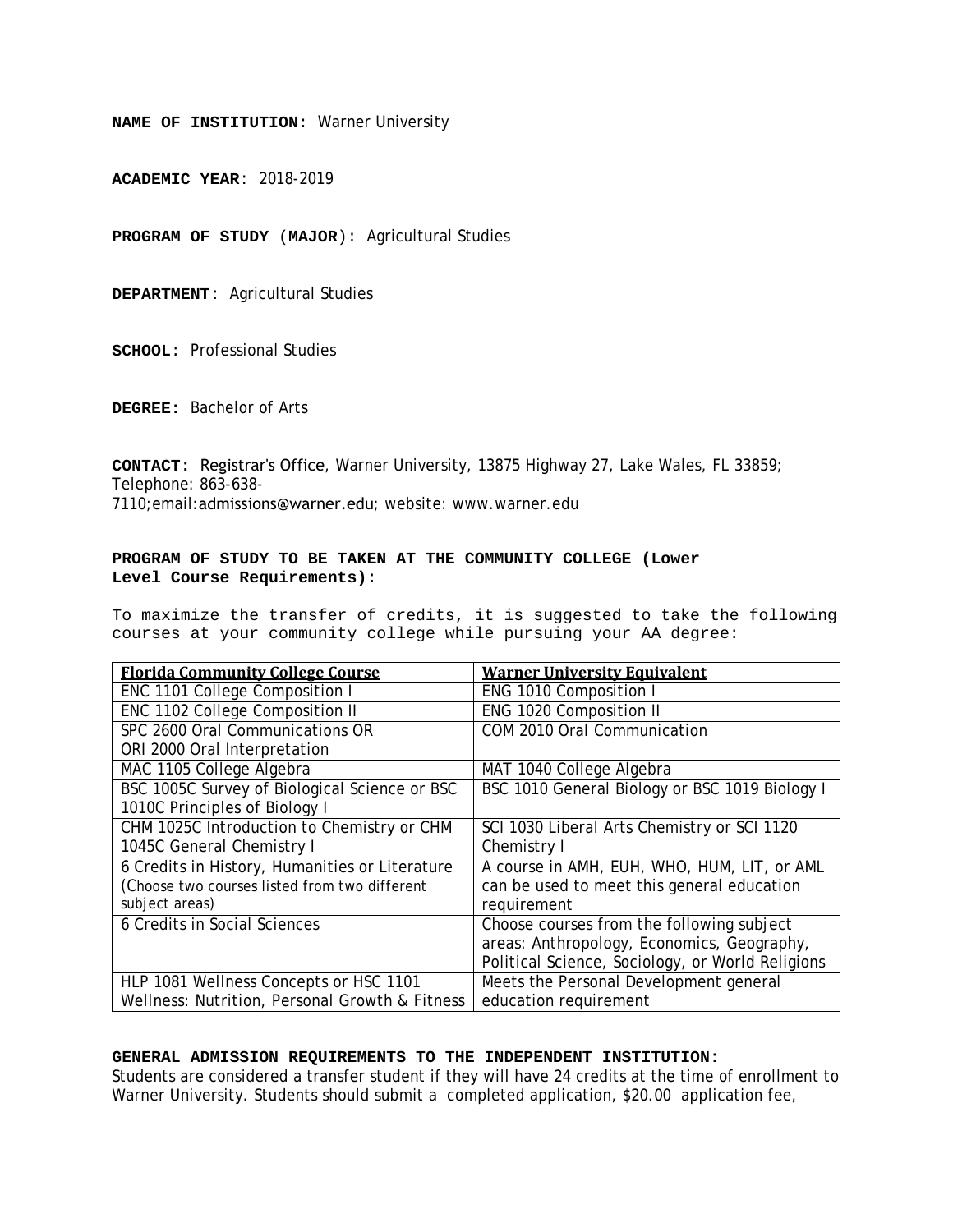official transcripts from all previous institutions attended, report of social standing and a final high school transcript. Students who will have less than 24 credits at the time of enrollment must submit a final high school transcript. The application can be completed on-line by going to www.warner.edu/apply.

For international transfer students, they should submit all of the above plus a certification of finances and the TOEFL exam. The TOEFL exam is waived for those students who have completed two semesters of English Composition at their institution in the US or have attended an English speaking institution aboard.

All students enrolling at Warner University will need to submit an enrollment deposit of \$100.00 and up-to-date immunization record prior to matriculation.

#### **PROGRAM OF STUDY AT THE INDEPENDENT INSTITUTION (Upper Level Course Requirements):**

| <b>Required Courses: 54 Credits</b>                     |              |
|---------------------------------------------------------|--------------|
| AGS 1000 Intro to Agricultural Studies                  | 3 Credits    |
| AGS 2001 Introduction to Plant Science                  | 3 Credits    |
| AGS 2002 Introduction to Animal Science                 | 3 Credits    |
| AGS 2010 Agricultural Mechanics                         | 3 Credits    |
| AGS 2020 Plant Nutrition                                | 3 Credits    |
| AGS 2175 Ag Practicum I                                 | 1-2 Credits  |
| <b>AGS 3010 Animal Production</b>                       | 3 Credits    |
| AGS 3020 Plant Production                               | 3 Credits    |
| AGS 3030 Agricultural Policy                            | 3 Credits    |
| AGS 3175 Ag Practicum II                                | 1-2 Credits  |
| AGS 4175 Ag Practicum III                               | 1-2 Credits  |
| AGS 4185 Ag Capstone                                    | 7-9 Credits  |
| Choose from the list of courses below:                  | 9 Credits    |
| AGS 3040 Natural Resources & Wildlife Management        |              |
| AGS 3050 Weed & Pest Management                         |              |
| AGS 3060 Agriculture Post-Harvesting                    |              |
| AGS 3070 Specialty Crop Production                      |              |
| AGS 3080 International Agricultural Development         |              |
| AGS 4010 Beef Production                                |              |
| AGS 4020 Fruit Production                               |              |
| AGS 4030 Vegetable Production                           |              |
| AGS 4040 Principles of Plant Genetics & Breeding        |              |
| Choose from the list of courses below:                  | 6 Credits    |
| BUS 3010 Marketing                                      |              |
| BUS 3070 Entrepreneurship & Small Business Management   |              |
| <b>BUS 3160 Managerial Finance</b>                      |              |
| <b>Required Prerequisites:</b>                          | 9-11 Credits |
| BSC 1010 General Biology or BSC 1019 General Biology I  |              |
| MAT 1040 College Algebra                                |              |
| SCI 1030 Liberal Arts Chemistry or SCI 1120 Chemistry I |              |
| <b>Elective Courses: 12-14 Credits</b>                  |              |
| Students may choose courses from any discipline.        |              |

Students who have completed their AA degree at the time of matriculation to Warner University will have the general education courses waived except for BST 2020 Understanding the New Testament, UNV 2050 Transfer Student Seminar, and UNV 4095 Integrative Senior Seminar.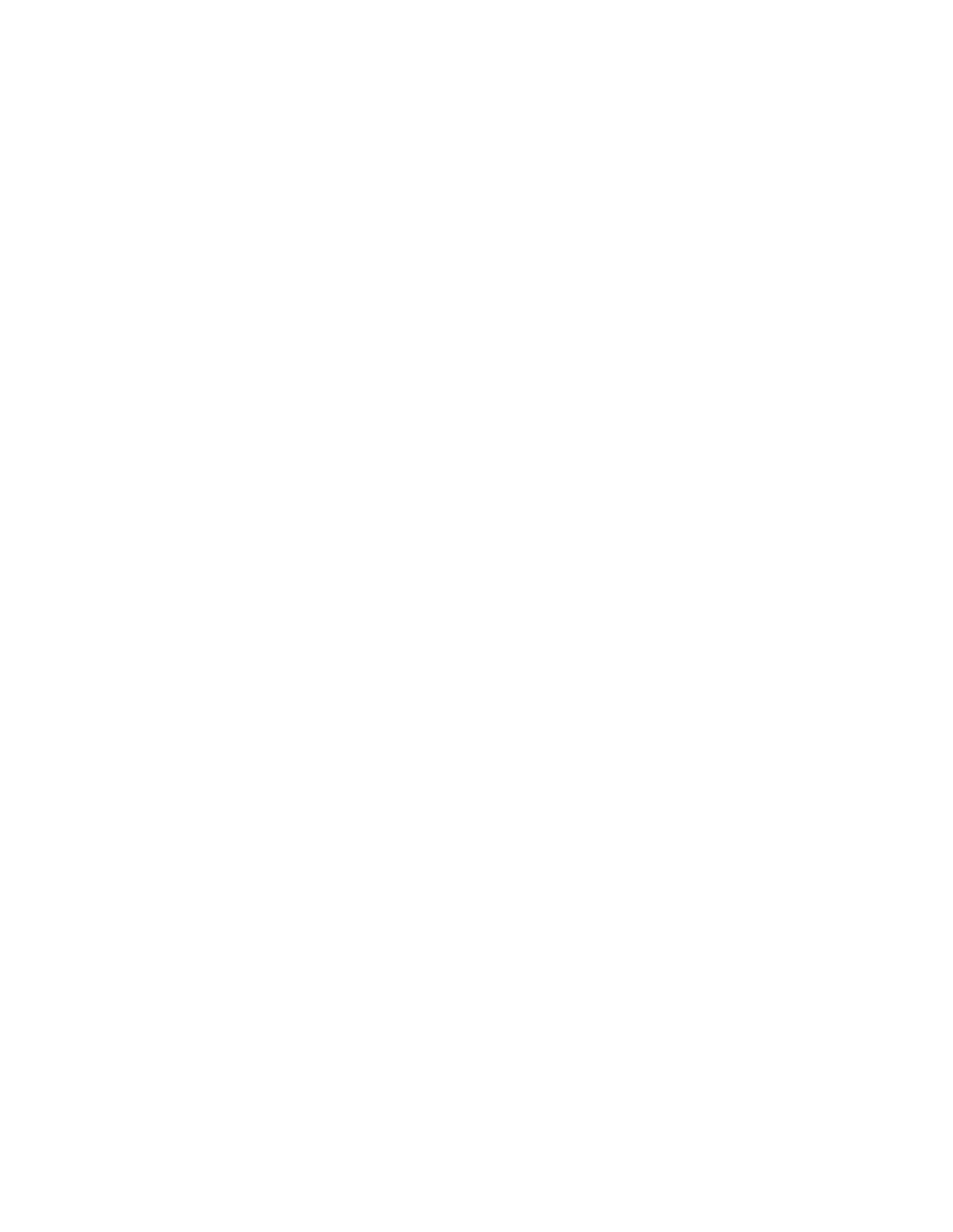**ACADEMIC YEAR**: 2018-2019

**PROGRAM OF STUDY** (**MAJOR**): Biology

**DEPARTMENT**: Natural Sciences

**SCHOOL**: Arts and Sciences

**DEGREE:** Bachelor of Science

**OPTIONS/TRACKS:**

**CONTACT:** Registrar's Office, Warner University, 13875 Highway 27, Lake Wales, FL 33859; Telephone: 863-638-7204 or 800-309-9563; email:admissions@warner.edu; website: www.warner.edu

#### **PROGRAM OF STUDY TO BE TAKEN AT THE COMMUNITY COLLEGE (Lower Level Course Requirements):**

| <b>Florida Community College Course</b>        | <b>Warner University Equivalent</b>              |
|------------------------------------------------|--------------------------------------------------|
| ENC 1101 College Composition I                 | ENG 1010 Composition I                           |
| ENC 1102 College Composition II                | ENG 1020 Composition II                          |
| SPC 2600 Oral Communications OR                | COM 2010 Oral Communication                      |
| ORI 2000 Oral Interpretation                   |                                                  |
| MAC 1105 College Algebra                       | MAT 1040 College Algebra                         |
| MAC 1140 Precalculus Algebra OR MAC 1114       | MAT 2024 Precalculus with Trigonometry           |
| Trigonometry                                   |                                                  |
| MAC 2311 Calculus                              | MAT 2130 Calculus I                              |
| 6 Credits in History, Humanities or Literature | A course in AMH, EUH, WHO, HUM, LIT, or AML      |
| (Choose two courses listed from two different  | can be used to meet this general education       |
| subject areas)                                 | requirement                                      |
| 6 Credits in Social Sciences                   | Choose courses from the following subject        |
|                                                | areas: Anthropology, Economics, Geography,       |
|                                                | Political Science, Sociology, or World Religions |
| BSC 1010C Principles of Biology I              | Meets the Science general education              |
|                                                | requirement AND major requirement                |
| CHM 1045C General Chemistry I                  | Meets the Science general education              |
|                                                | requirement AND major requirement                |
| HLP 1081 Wellness Concepts or HSC 1101         | Meets the Personal Development general           |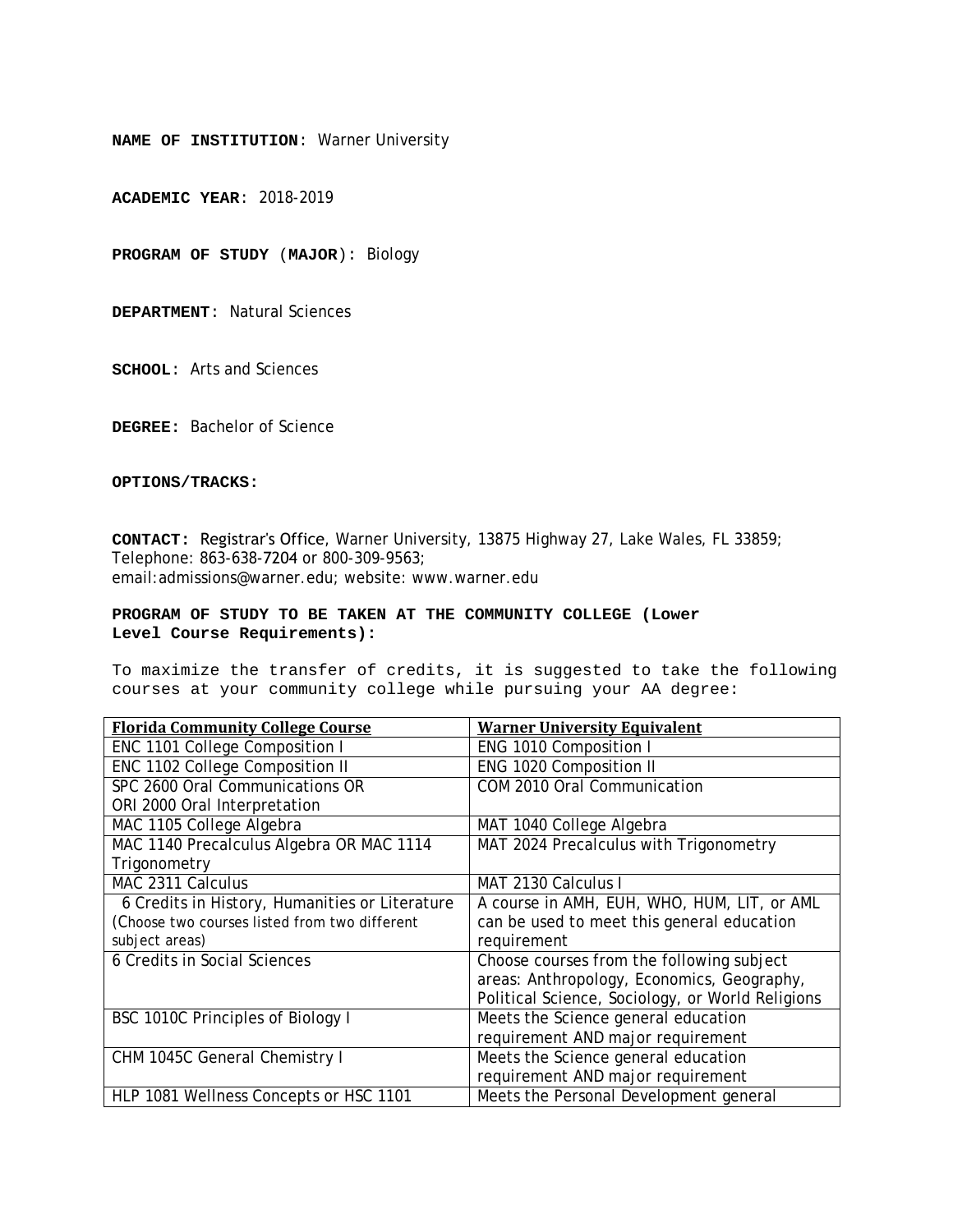| Wellness: Nutrition, Personal Growth & Fitness | education requirement                           |
|------------------------------------------------|-------------------------------------------------|
| 1531 or 2531 Medical Terminology               | BSC 2043 Medical Terminology Recommended        |
|                                                | Elective for major                              |
| BSC 1011C Principles of Biology II             | BSC 1020 Advanced Biology required course for   |
|                                                | major                                           |
| CHM 1046C General Chemistry II                 | SCI 1220 Chemistry II required course for major |
| PHY2048C General Physics I with Calculus or    | SCI 2130 Physics I required course for major    |
| PHY 2053C General Physics I                    |                                                 |
| CHM 2210C Organic Chemistry I                  | SCI 2120 Organic Chemistry I required course    |
|                                                | for major                                       |

Students are considered a transfer student if they will have 24 credits at the time of enrollment to Warner University. These students should submit a completed application, \$20.00 application fee, official transcripts from all previous institutions attended, report of social standing and a final high school transcript. Students who will have less than 24 credits at the time of enrollment must submit a final high school transcript. The application can be completed on-line by going to www.warner.edu/apply.

For international transfer students, they should submit all of the above plus a certification of finances and the TOEFL exam. The TOEFL exam is waived for those students who have completed two semesters of English Composition at their institution in the US or have attended an English speaking institution aboard.

All students enrolling at Warner University will need to submit an enrollment deposit of \$100.00 and up-to-date immunization prior to matriculation.

# **PROGRAM OF STUDY AT THE INDEPENDENT INSTITUTION (Upper Level Course Requirements):**

| <b>Required Courses: 68 Credits</b>     |            |
|-----------------------------------------|------------|
| BSC 1019 General Biology I              | 4 Credits  |
| BSC 1020 Advanced Biology               | 4 Credits  |
| BSC 3110 Anatomy and Physiology I       | 4 Credits  |
| BSC 4013 Genetics                       | 3 Credits  |
| BSC 4095 Science Seminar                | 4 Credits  |
| MAT 2024 Precalculus with Trigonometry  | 4 Credits  |
| MAT 2130 Calculus I                     | 4 Credits  |
| SCI 1120 Chemistry I                    | 4 Credits  |
| SCI 1220 Chemistry II                   | 4 Credits  |
| SCI 2120 Organic Chemistry I            | 4 Credits  |
| SCI 2130 Physics I                      | 4 Credits  |
| SCI/TST 3050 The Practice of Science    | 3 Credits  |
| And Theological Thought                 |            |
| Choose from the courses below:          | 22 Credits |
| BSC 2020 Zoology: The Animal Kingdom    |            |
| BSC 2030 Botany: The Plant Kingdom      |            |
| BSC 2043 Medical Terminology            |            |
| BSC 2065 Introduction to Marine Science |            |
| BSC 3020 Ecology                        |            |
|                                         |            |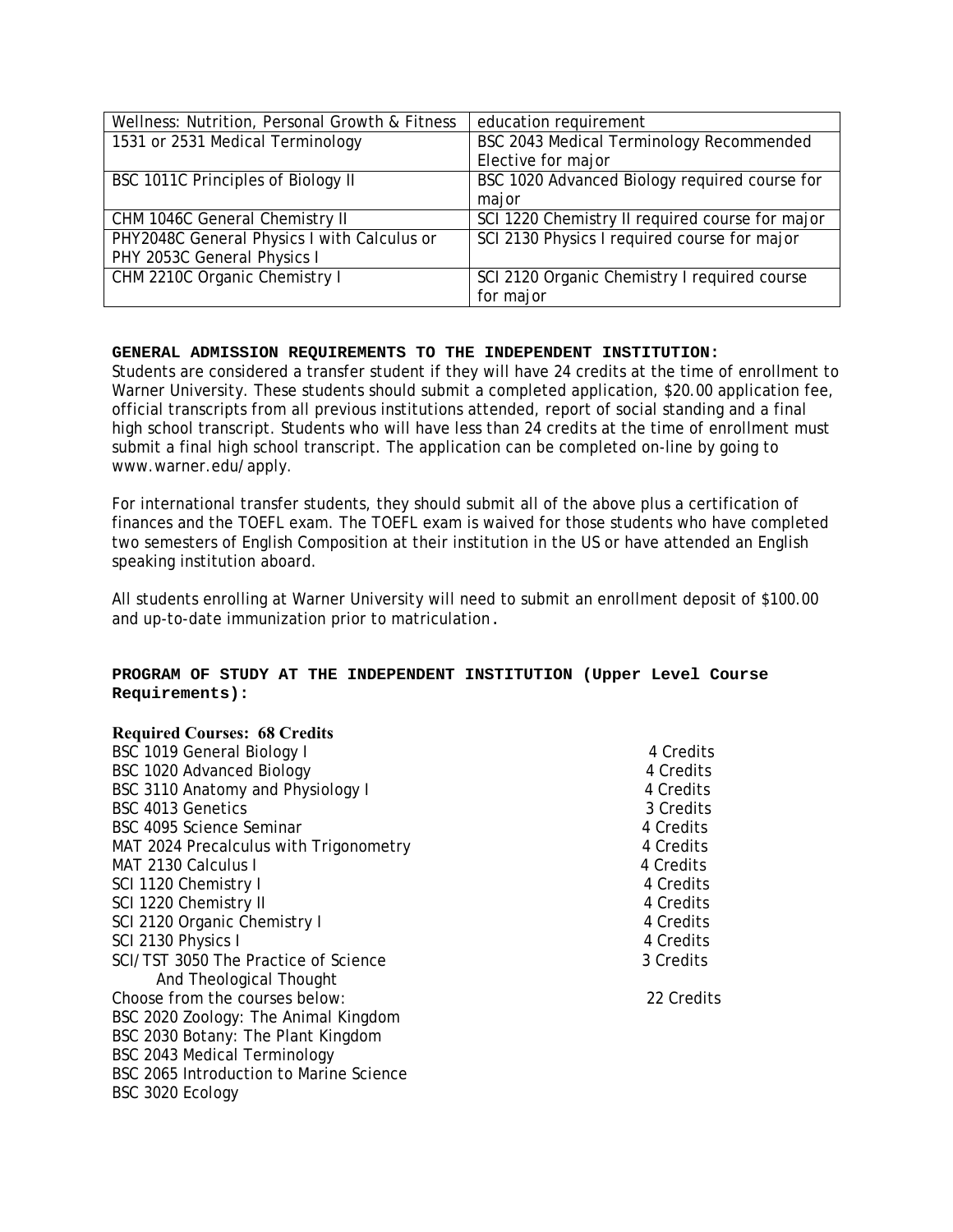BSC 3033 Microbiology BSC 3210 Anatomy and Physiology II BSC 4014 Biochemistry BSC 4020 Advanced Research Methods & Statistics BSC 4045 Special Topics PED 3/4XXX Level Course, with advisor permission SCI 3220 Organic Chemistry II SCI 3230 Physic II Note: Students choose from the above courses based on career choices and advisor input **Elective Courses: 9 Credits** Students may choose courses from any discipline.

Students who have completed their AA degree at the time of matriculation to Warner University will have the general education courses waived except for BST 2020 Understanding the New Testament, UNV 2050 Transfer Student Seminar, and UNV 4095 Integrative Senior Seminar.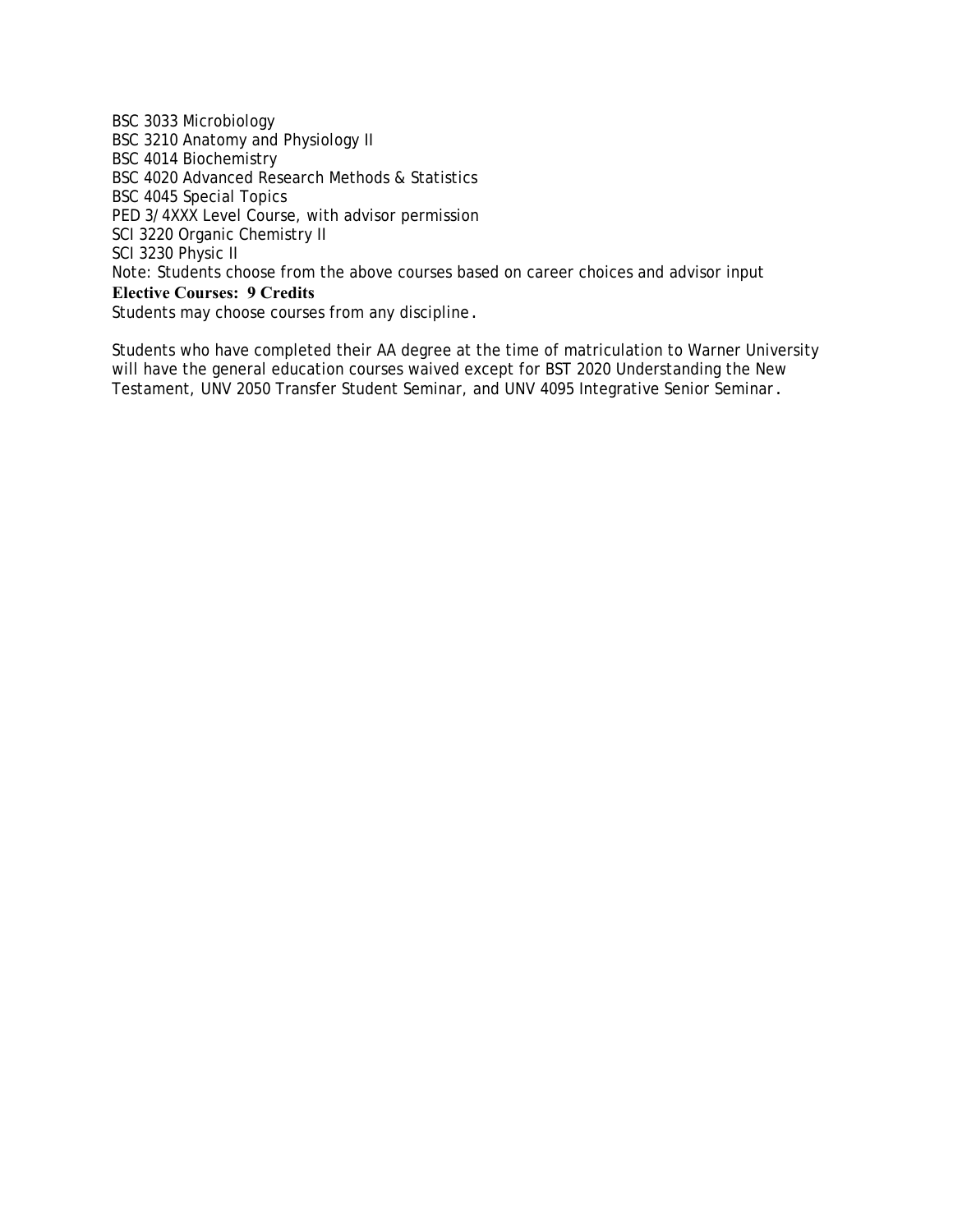**ACADEMIC YEAR**: 2018-2019

**PROGRAM OF STUDY** (**MAJOR**): Church Ministry

**DEPARTMENT:** Ministry

**SCHOOL**: Arts and Sciences

**DEGREE:** Bachelor of Arts

**CONTACT:** Registrar's Office, Warner University, 13875 Highway 27, Lake Wales, FL 33859; Telephone: 863-638-7204 or 800-309-9563; email:admissions@warner.edu; website: www.warner.edu

#### **PROGRAM OF STUDY TO BE TAKEN AT THE COMMUNITY COLLEGE (Lower Level Course Requirements):**

| <b>Florida Community College Course</b>        | <b>Warner University Equivalent</b>              |
|------------------------------------------------|--------------------------------------------------|
| ENC 1101 College Composition I                 | ENG 1010 Composition I                           |
| ENC 1102 College Composition II                | ENG 1020 Composition II                          |
| SPC 2600 Oral Communications OR                | COM 2010 Oral Communication                      |
| ORI 2000 Oral Interpretation                   |                                                  |
| 3 Credits in Mathematics                       | MGF 1106 or 1107 or MAC 1105 or higher           |
|                                                | mathematics course will meet general             |
|                                                | education requirement                            |
| 6 Credits in History, Humanities or Literature | A course in AMH, EUH, WHO, HUM, LIT, or AML      |
| (Choose two courses listed from two different  | can be used to meet this general education       |
| subject areas)                                 | requirement                                      |
| <b>6 Credits in Social Sciences</b>            | Choose courses from the following subject        |
|                                                | areas: Anthropology, Economics, Geography,       |
|                                                | Political Science, Sociology, or World Religions |
| 3 Credits in Science (Biology, Chemistry,      | Meets the Science general education              |
| Physics etc)                                   | requirement                                      |
| 3 Credits in either Mathematics or Science     | See course suggestions above for courses that    |
|                                                | will meet this requirement                       |
| HLP 1081 Wellness Concepts or HSC 1101         | Meets the Personal Development general           |
| Wellness: Nutrition, Personal Growth & Fitness | education requirement                            |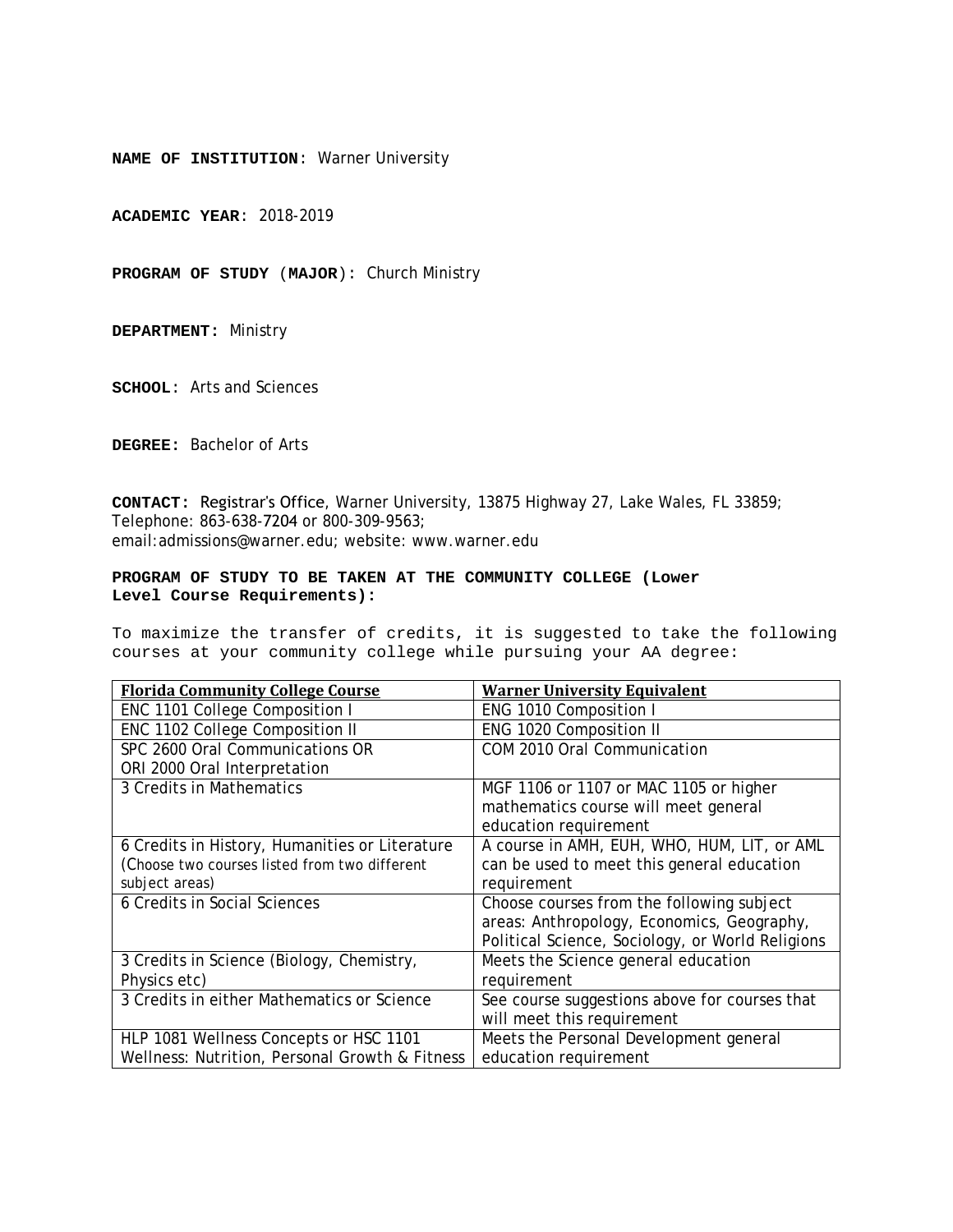Students are considered a transfer student if they will have 24 credits at the time of enrollment to Warner University. Students should submit a completed application, \$20.00 application fee, official transcripts from all previous institutions attended, report of social standing and a final high school transcript. Students who will have less than 24 credits at the time of enrollment must submit a final high school transcript. The application can be completed on-line by going to www.warner.edu/apply.

For international transfer students, they should submit all of the above plus a certification of finances and the TOEFL exam. The TOEFL exam is waived for those students who have completed two semesters of English Composition at their institution in the US or have attended an English speaking institution aboard.

All students enrolling at Warner University will need to submit an enrollment deposit of \$100.00 and up-to-date immunization prior to matriculation.

# **PROGRAM OF STUDY AT THE INDEPENDENT INSTITUTION (Upper Level Course Requirements):**

# **Required Courses: 60 Credits**

| BST 3000 Beginning Biblical Interpretation  | 3 Credits  |
|---------------------------------------------|------------|
| BST 3110 Elementary Greek I                 | 3 Credits  |
| BST 3210 Elementary Greek II                | 3 Credits  |
| CED 2012 Spiritual Formation                | 3 Credits  |
| CED 3015 Christian Discipleship             | 3 Credits  |
| CHM 1001 Exploring God's Call               | 3 Credits  |
| CHM 2022 Introduction to Christian Theology | 3 Credits  |
| CHM 3012 Communicating the Gospel           | 3 Credits  |
| <b>CHM 3011 Missional Ministry</b>          | 3 Credits  |
| CHM/HIS 3016 History of Christianity        | 3 Credits  |
| 4001 Servant Leadership I                   | 3 Credits  |
| CHM 4002 Servant Leadership II              | 3 Credits  |
| CHM 4040 Leadership in Ministry             | 3 Credits  |
| CHM 4195 The Church in Today's Society      | 3 Credits  |
| TST 3051 Principles of Christian Theology   | 3 Credits  |
| Electives (selected with advisor)           | 15 Credits |

# **Elective Courses: 17 Credits**

Students may choose courses from any discipline.

Students who have completed their AA degree at the time of matriculation to Warner University will have the general education courses waived except for BST 2020 Understanding the New Testament, UNV 2050 Transfer Student Seminar, and UNV 4095 Integrative Senior Seminar.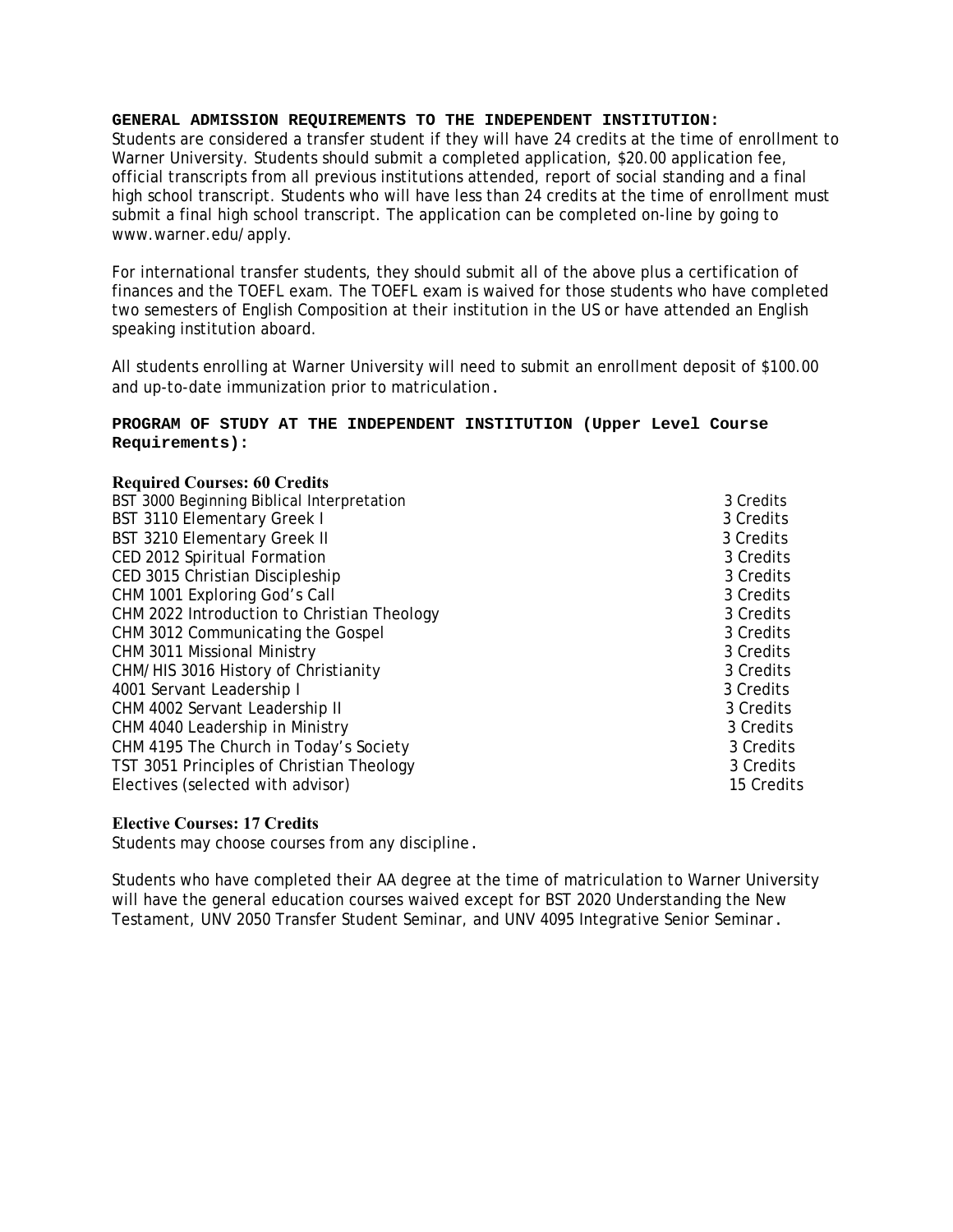**ACADEMIC YEAR**: 2018-2019

**PROGRAM OF STUDY** (**MAJOR**): Biblical Studies

**DEPARTMENT:** Ministry

**SCHOOL**: Arts and Sciences

**DEGREE:** Bachelor of Arts

**CONTACT:** Registrar's Office, Warner University, 13875 Highway 27, Lake Wales, FL 33859; Telephone: 863-638- 7110;email:admissions@warner.edu; website: www.warner.edu

#### **PROGRAM OF STUDY TO BE TAKEN AT THE COMMUNITY COLLEGE (Lower Level Course Requirements):**

| <b>Florida Community College Course</b>        | <b>Warner University Equivalent</b>              |
|------------------------------------------------|--------------------------------------------------|
| ENC 1101 College Composition I                 | ENG 1010 Composition I                           |
| ENC 1102 College Composition II                | ENG 1020 Composition II                          |
| SPC 2600 Oral Communications OR                | COM 2010 Oral Communication                      |
| ORI 2000 Oral Interpretation                   |                                                  |
| 3 Credits in Mathematics                       | MGF 1106 or 1107 or MAC 1105 or higher           |
|                                                | mathematics course will meet general             |
|                                                | education requirement                            |
| 6 Credits in History, Humanities or Literature | A course in AMH, EUH, WHO, HUM, LIT, or AML      |
| (Choose two courses listed from two different  | can be used to meet this general education       |
| subject areas)                                 | requirement                                      |
|                                                |                                                  |
| 6 Credits in Social Sciences                   | Choose courses from the following subject        |
|                                                | areas: Anthropology, Economics, Geography,       |
|                                                | Political Science, Sociology, or World Religions |
| 3 Credits in Science (Biology, Chemistry,      | Meets the Science general education              |
| Physics etc)                                   | requirement                                      |
| 3 Credits in either Mathematics or Science     | See course suggestions above for courses that    |
|                                                | will meet this requirement                       |
| HLP 1081 Wellness Concepts or HSC 1101         | Meets the Personal Development general           |
| Wellness: Nutrition, Personal Growth & Fitness | education requirement                            |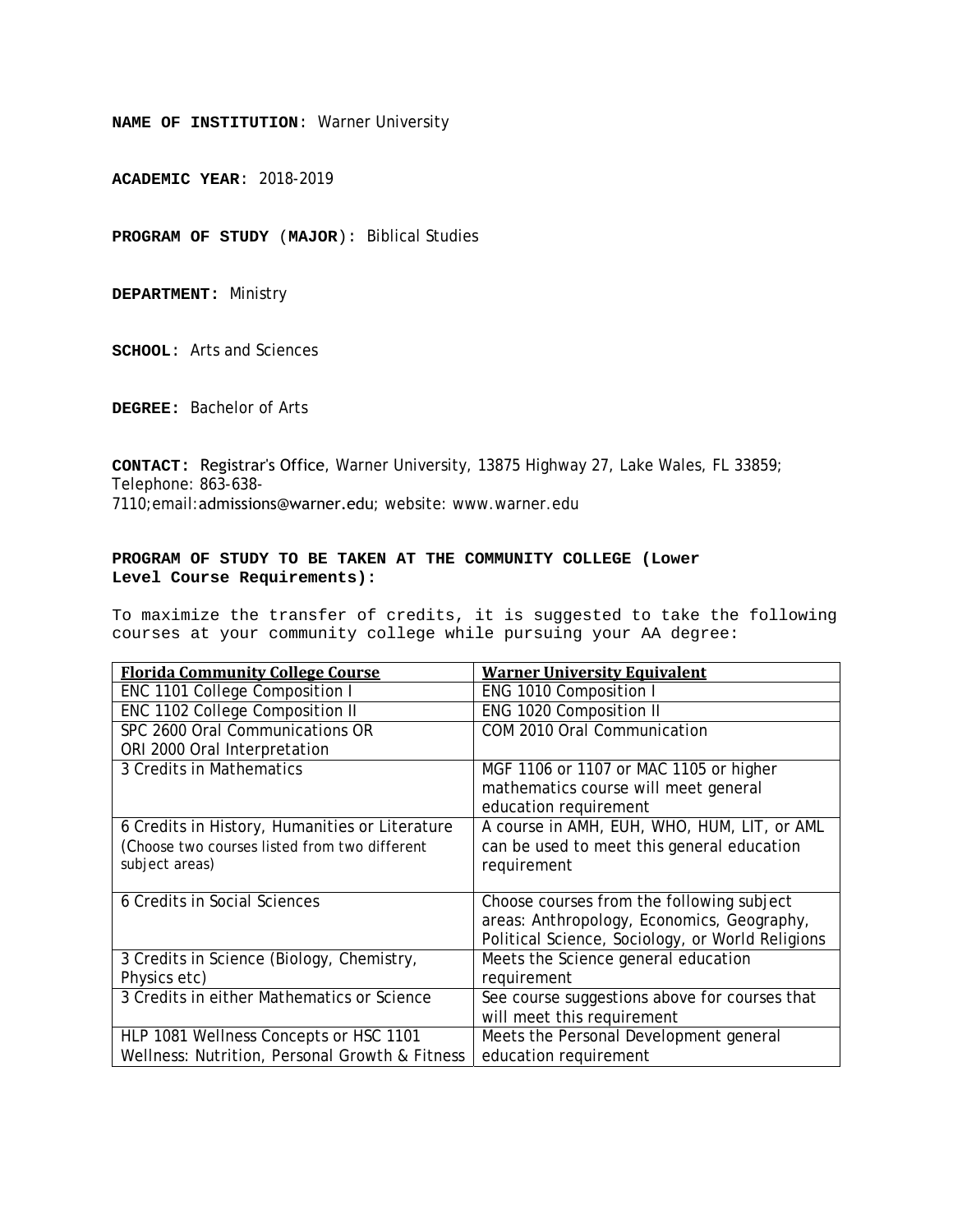Students are considered a transfer student if they will have 24 credits at the time of enrollment to Warner University. Students should submit a completed application, \$20.00 application fee, official transcripts from all previous institutions attended, report of social standing and a final high school transcript. Students who will have less than 24 credits at the time of enrollment must submit a final high school transcript. The application can be completed on-line by going to www.warner.edu/apply.

For international transfer students, they should submit all of the above plus a certification of finances and the TOEFL exam. The TOEFL exam is waived for those students who have completed two semesters of English Composition at their institution in the US or have attended an English speaking institution aboard.

All students enrolling at Warner University will need to submit an enrollment deposit of \$100.00 and up-to-date immunization record prior to matriculation.

#### **PROGRAM OF STUDY AT THE INDEPENDENT INSTITUTION (Upper Level Course Requirements):**

# **Required Courses: 60 Credits**

| BST 2010 Understanding the Old Testament                | 3 Credits  |
|---------------------------------------------------------|------------|
| BST 3000 Beginning Biblical Interpretation              | 3 Credits  |
| BST 3010 OT Commentary/Literature of the Torah          | 3 Credits  |
| BST 3020 OT Commentary/Literature of the Prophets       | 3 Credits  |
| BST 3040 NT Commentary/Literature of the Gospels & Acts | 3 Credits  |
| BST 3070 NT Commentary/literature of the Letters        | 3 Credits  |
| BST 3110 Elementary Greek I                             | 3 Credits  |
| BST 3210 Elementary Greek II                            | 3 Credits  |
| <b>BST 4130 Intermediate Greek I</b>                    | 3 Credits  |
| <b>BST 4230 Intermediate Greek II</b>                   | 3 Credits  |
| CED 2012 Spiritual Formation                            | 3 Credits  |
| CHM 1001 Exploring God's Call                           | 3 Credits  |
| CHM 2022 Introduction to Christian Theology             | 3 Credits  |
| CHM 3012 Communicating the Gospel                       | 3 Credits  |
| CHM 4195 The Church in Today's Society                  | 3 Credits  |
| Electives/Internship (selected with advisor)            | 18 Credits |
|                                                         |            |

# **Elective Courses: 17 Credits**

Students may choose courses from any discipline.

Students who have completed their AA degree at the time of matriculation to Warner University will have the general education courses waived except for BST 2020 Understanding the New Testament, UNV 2050 Transfer Student Seminar, and UNV 4095 Integrative Senior Seminar.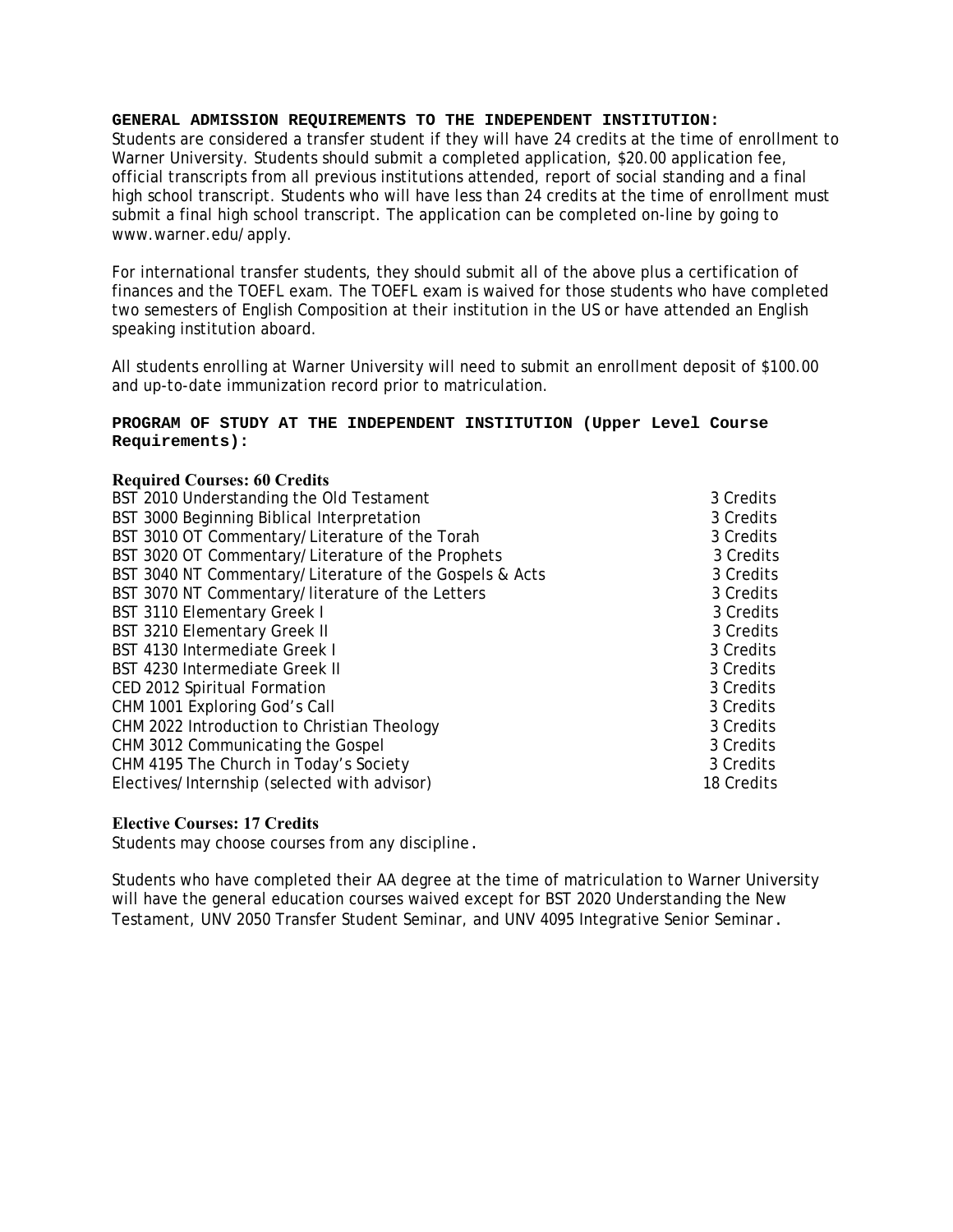**ACADEMIC YEAR**: 2018-2019

**PROGRAM OF STUDY** (**MAJOR**): Communication

**DEPARTMENT:** Behavioral Sciences

**SCHOOL:** Arts and Sciences

**DEGREE:** Bachelor of Arts

**CONTACT:** Registrar's Office, Warner University, 13875 Highway 27, Lake Wales, FL 33859; Telephone: 863-638-7204 or 800-309-9563; email:admissions@warner.edu; website: www.warner.edu

#### **PROGRAM OF STUDY TO BE TAKEN AT THE COMMUNITY COLLEGE (Lower Level Course Requirements):**

To maximize the transfer of credits, it is suggested to take the following courses at your community college while pursuing your AA degree:

| <b>Florida Community College Course</b>        | <b>Warner University College Equivalent</b>      |
|------------------------------------------------|--------------------------------------------------|
| ENC 1101 College Composition I                 | ENG 1010 Composition I                           |
| ENC 1102 College Composition II                | ENG 1020 Composition II                          |
| SPC 2600 Oral Communications OR                | COM 2010 Oral Communication                      |
| ORI 2000 Oral Interpretation                   |                                                  |
| 3 Credits in Mathematics                       | MGF 1106 or 1107 or MAC 1105 or higher           |
|                                                | mathematics course will meet general             |
|                                                | education requirement                            |
| 6 Credits in History, Humanities or Literature | A course in AMH, EUH, WHO, HUM, LIT, or AML      |
| (Choose two courses listed from two different  | can be used to meet this general education       |
| subject areas)                                 | requirement                                      |
| 6 Credits in Social Sciences                   | Choose courses from the following subject        |
|                                                | areas: Anthropology, Economics, Geography,       |
|                                                | Political Science, Sociology, or World Religions |
| 3 Credits in Science (Biology, Chemistry,      | Meets the Science general education              |
| Physics etc)                                   | requirement                                      |
| 3 Credits in either Mathematics or Science     | See course suggestions above for courses that    |
|                                                | will meet this requirement                       |
| HLP 1081 Wellness Concepts or HSC 1101         | Meets the Personal Development general           |
| Wellness: Nutrition, Personal Growth & Fitness | education requirement                            |

# **GENERAL ADMISSION REQUIREMENTS TO THE INDEPENDENT INSTITUTION:**

Students are considered a transfer student if they will have 24 credits at the time of enrollment to Warner University. Students should submit a completed application, \$20.00 application fee,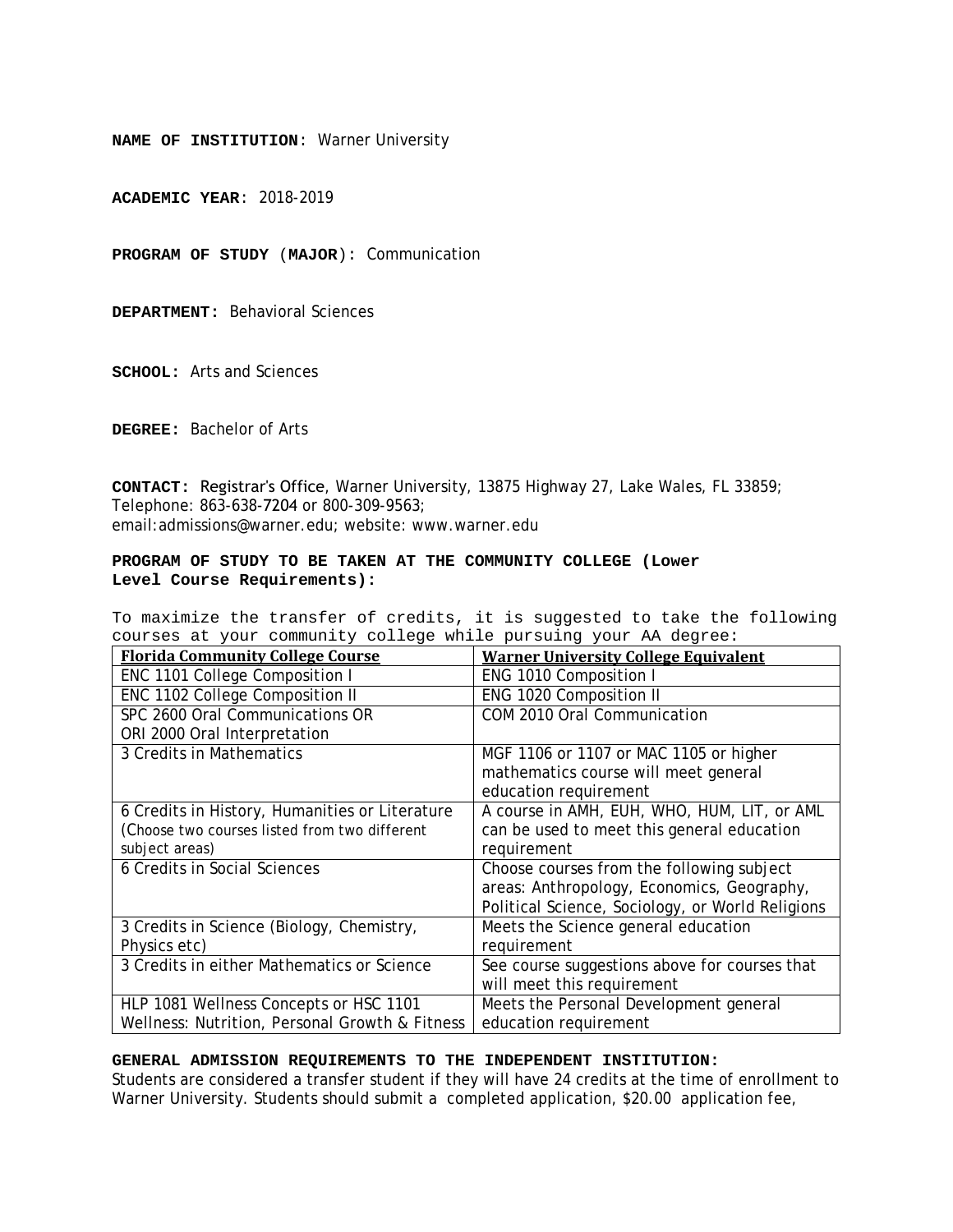official transcripts from all previous institutions attended, report of social standing and a final high school transcript. Students who will have less than 24 credits at the time of enrollment must submit a final high school transcript. The application can be completed on-line by going to www.warner.edu/apply.

For international transfer students, they should submit all of the above plus a certification of finances and the TOEFL exam. The TOEFL exam is waived for those students who have completed two semesters of English Composition at their institution in the US or have attended an English speaking institution aboard.

All students enrolling at Warner University will need to submit an enrollment deposit of \$100.00 and up-to-date immunization prior to matriculation.

#### **PROGRAM OF STUDY AT THE INDEPENDENT INSTITUTION (Upper Level Course Requirements):**

# **Required Courses: 39 Credits**  COM 2020 Media Literacy 3 Credits COM 3063 Communication Elements and Theories 3 Credits 3 Credits COM 4061 Career Planning 2 2008 1 Credit COM 4095 Seminar in Communication 2 Credits COM 2002 Audio and Video Production 3 Credits COM 2031 Global Communication 3 Credits COM 2044 Digital Photography 3 Credits *Choose one of the following courses:* 3 Credits COM 3130 News Writing COM 3230 Broadcast Media Writing COM 3320 Webcast Media Writing COM 3034 Public Relations *Choose one of the following courses:* 3 Credits COM 3110 Nonverbal Communication COM 4050 Special Topics in Communication *Choose five courses from the following courses:* 15 Credits COM 3012 Publishing Design COM 3014 Interpreting Cinema COM 3023 Audio and Video Production II COM 3034 Public Relations COM 3040 Digital Photography II COM 3054 Communication Policy COM 3060 Sports Journalism COM 3070 Media Practicum COM 3075 Field Experience COM 3085 Internship COM 3110 Nonverbal Communication COM 3130 News Writing COM 3230 Broadcast Media Writing COM 3320 Webcast Media Writing COM 4000 Visual Literacy COM 4050 Special Topics COM 4070 Media Practicum COM 4075 Field Experience COM 4085 Internship ENG 3/4XXX English Elective

# **Required Minor Courses: 18-22 Credits**

Students may choose a minor in Astronomy, Biblical Studies, Biology, Business Administration, Chemistry, Church Ministry, Coaching, Education, Exceptional Student Education, English, Exercise Science, H.E.A.R.T, History, Marketing, Mathematics, Media Writing, Music, Pre-Law, Psychology, Social Work, Sport Management, Worship Ministry.

#### **Elective Courses: 16-20 Credits**

Students may choose courses from any discipline.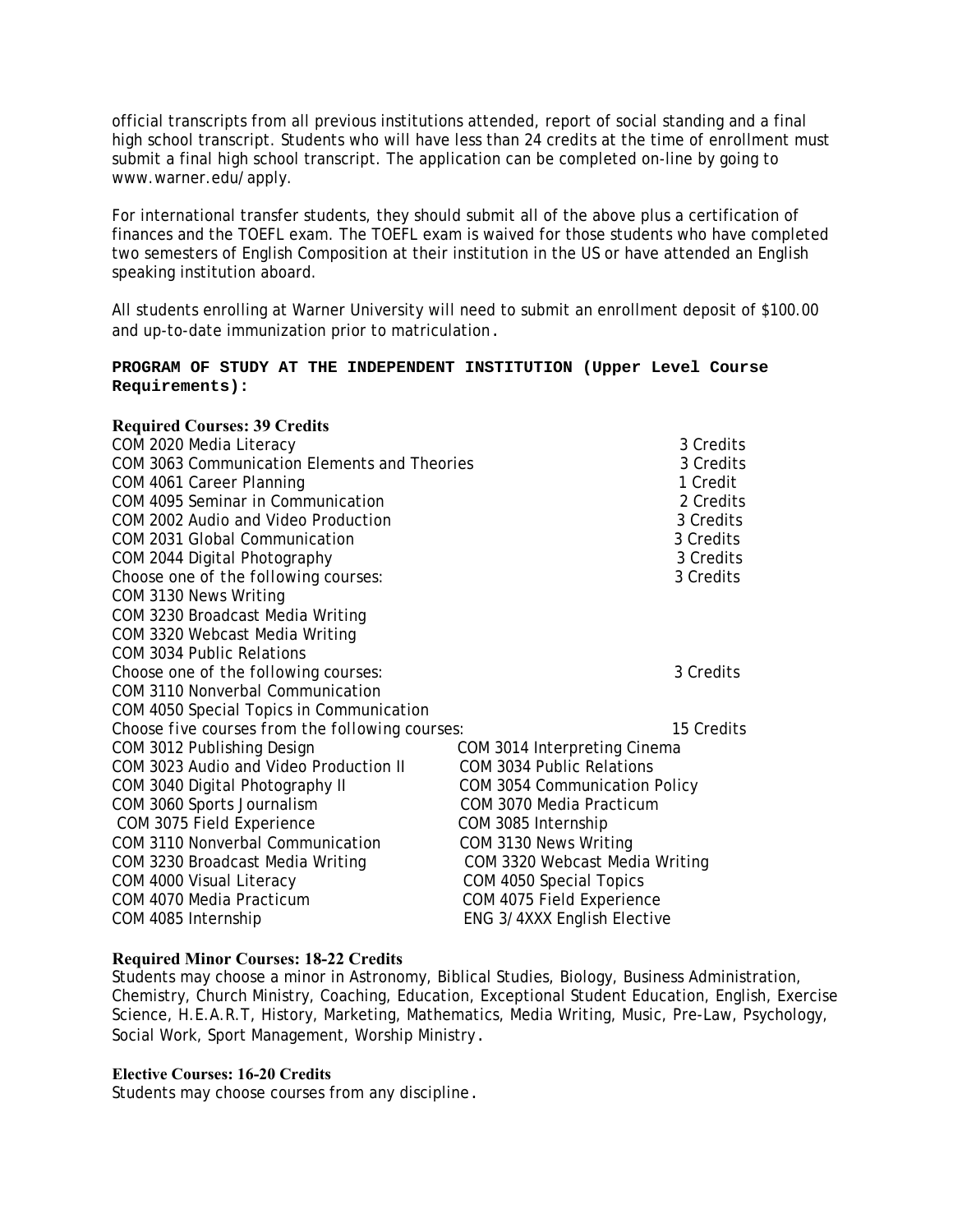Students who have completed their AA degree at the time of matriculation to Warner University will have the general education courses waived except for BST 2020 Understanding the New Testament, UNV 2050 Transfer Student Seminar, and UNV 4095 Integrative Senior Seminar.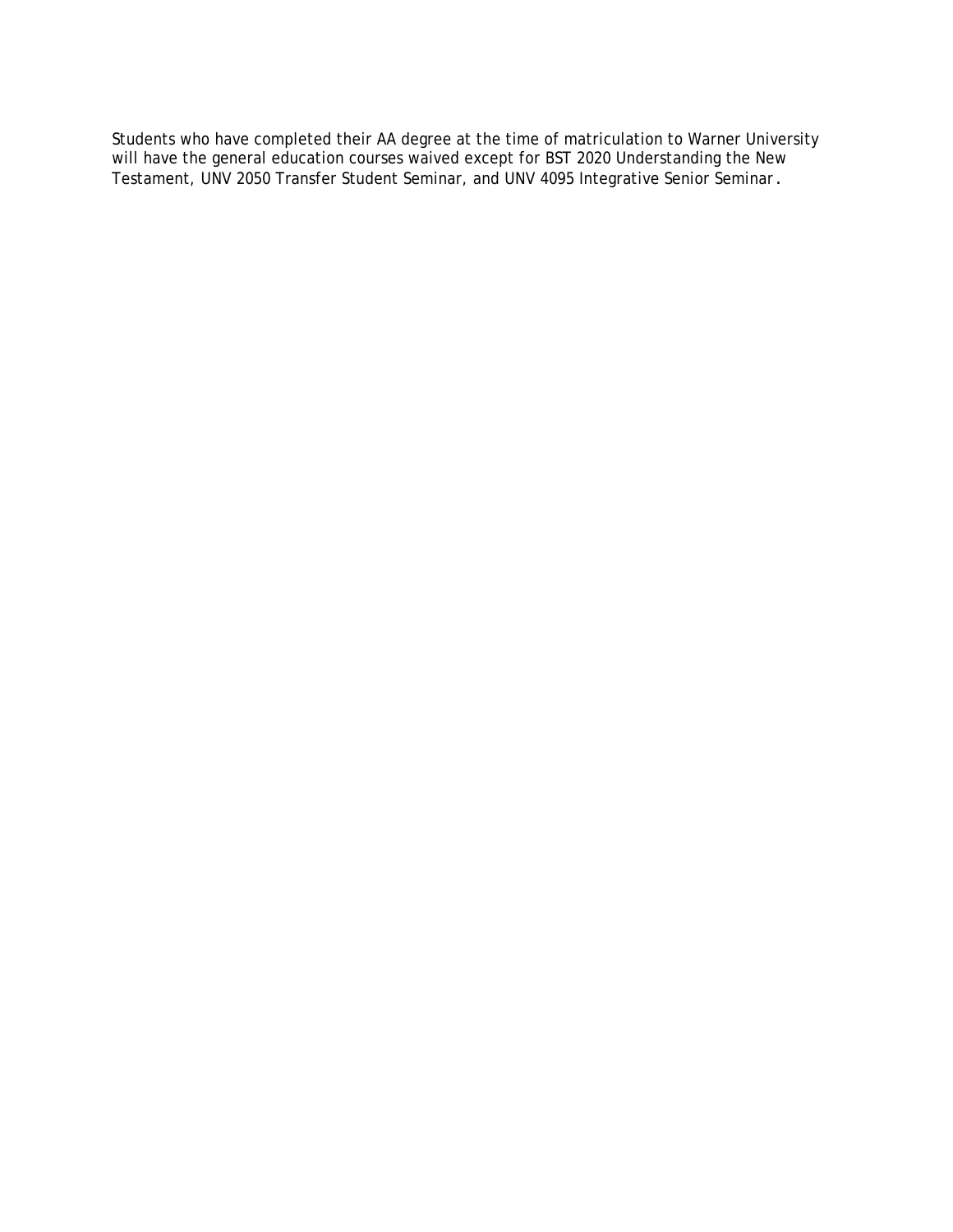**ACADEMIC YEAR**: 2018-2019

**PROGRAM OF STUDY** (**MAJOR**): Criminal Justice

**SCHOOL**: Professional Programs

**DEGREE:** Bachelor of Arts

**CONTACT:** Registrar's Office, Warner University, 13875 Highway 27, Lake Wales, FL 33859; Telephone: 863-638-7204 or 800-309-9563; email:admissions@warner.edu; website: www.warner.edu

# **PROGRAM OF STUDY TO BE TAKEN AT THE COMMUNITY COLLEGE (Lower Level Course Requirements):**

| <b>Florida Community College Course</b>        | <b>Warner University Equivalent</b>              |
|------------------------------------------------|--------------------------------------------------|
| ENC 1101 College Composition I                 | ENG 1010 Composition I                           |
| ENC 1102 College Composition II                | ENG 1020 Composition II (major requirement)      |
| SPC 2600 Oral Communications OR                | COM 2010 Oral Communication (major               |
| ORI 2000 Oral Interpretation                   | requirement)                                     |
| 3 Credits in Mathematics                       | MGF 1106 or 1107 or MAC 1105 or higher           |
|                                                | mathematics course will meet general             |
|                                                | education requirement                            |
| 6 Credits in History, Humanities or Literature | A course in AMH, EUH, WHO, HUM, LIT, or AML      |
| (Choose two courses listed from two different  | can be used to meet this general education       |
| subject areas)                                 | requirement                                      |
| 6 Credits in Social Sciences                   | Choose courses from the following subject        |
|                                                | areas: Anthropology, Economics, Geography,       |
|                                                | Political Science, Sociology, or World Religions |
| 3 Credits in Science (Biology, Chemistry,      | Meets the Science general education              |
| Physics etc)                                   | requirement                                      |
| 3 Credits in either Mathematics or Science     | See course suggestions above for courses that    |
|                                                | will meet this requirement                       |
| HLP 1081 Wellness Concepts or HSC 1101         | Meets the Personal Development general           |
| Wellness: Nutrition, Personal Growth & Fitness | education requirement                            |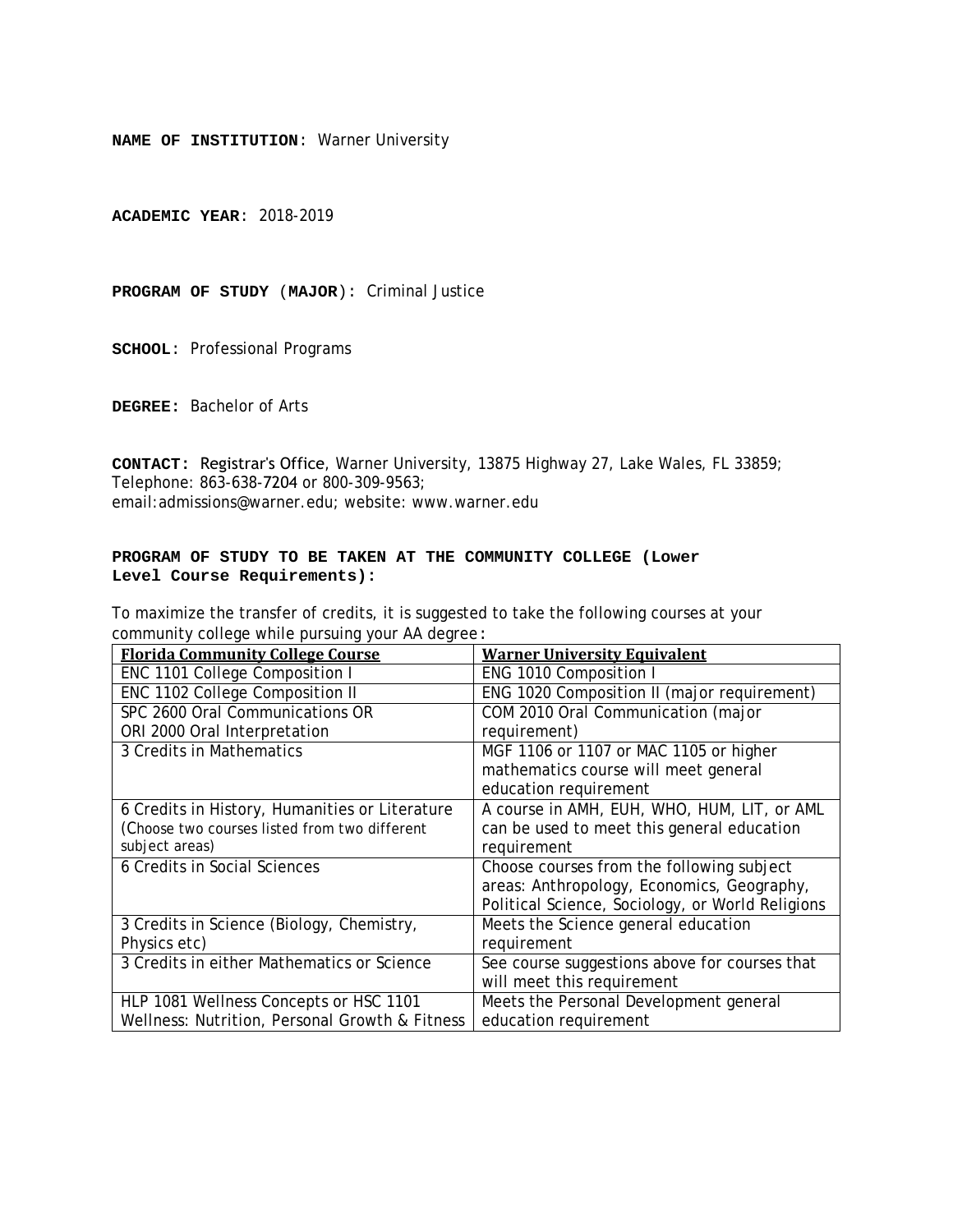This major is **only offered on-line** and students transferring without an AA degree will begin their studies at Warner University in the Associate of Science in Church Ministry coursework and then move into the coursework for the Christian Ministry major. For students transferring to Warner University who have already completed an Associates in Arts or Associates in Science, they will begin coursework in the Christian Ministry major.

Students should submit a completed application, \$20.00 application fee, official transcripts from all previous institutions attended, and 2 letters of reference. Students can apply by going on-line to www.warner.edu/apply.

For international transfer students, they should submit all of the above plus a certification of finances and the TOEFL exam. The TOEFL exam is waived for those students who have completed two semesters of English Composition at an institution in the US or have attended an English speaking institution aboard.

All students enrolling at Warner University will need to submit an enrollment deposit of \$100.00 and up-to-date immunization prior to matriculation.

#### **PROGRAM OF STUDY AT THE INDEPENDENT INSTITUTION (Upper Level Course Requirements):**

#### **Required Major Courses: 51 Credits**

| <b>CRJ 2000</b> | Introduction to Criminal Justice                             | 3 Credits  |
|-----------------|--------------------------------------------------------------|------------|
| CRJ 3000        | Corrections & Penology                                       | 3 Credits  |
| CRJ 3010        | Criminal & Delinquent Behavior                               | 3 Credits  |
| CRJ 3020        | Legal Aspects of Criminal Justice                            | 3 Credits  |
| CRJ 3030        | Introduction to Forensics                                    | 3 Credits  |
| CRJ 3040        | Law Enforcement & Juvenile Crime                             | 3 Credits  |
| <b>CRJ 4000</b> | Criminal Investigations                                      | 3 Credits  |
| CRJ 4010        | Ethical Dilemmas in Criminal Justice                         | 3 Credits  |
| CRJ 4045        | Special Topics in Criminal Justice                           | 3 Credits  |
| CRJ 4085        | <b>Experiential Semester</b>                                 | 12 Credits |
|                 | Upper Level Electives selected in collaboration with advisor | 12 Credits |

#### **Elective Courses: 17 Credits**

Students may choose courses from any discipline.

Students who completed their AA degree at the time of matriculation to Warner University will have the general education courses waived except for BST 2020 Understanding the New Testament, UNV 2050 Transfer Student Seminar, and UNV 4095 Integrative Seminar.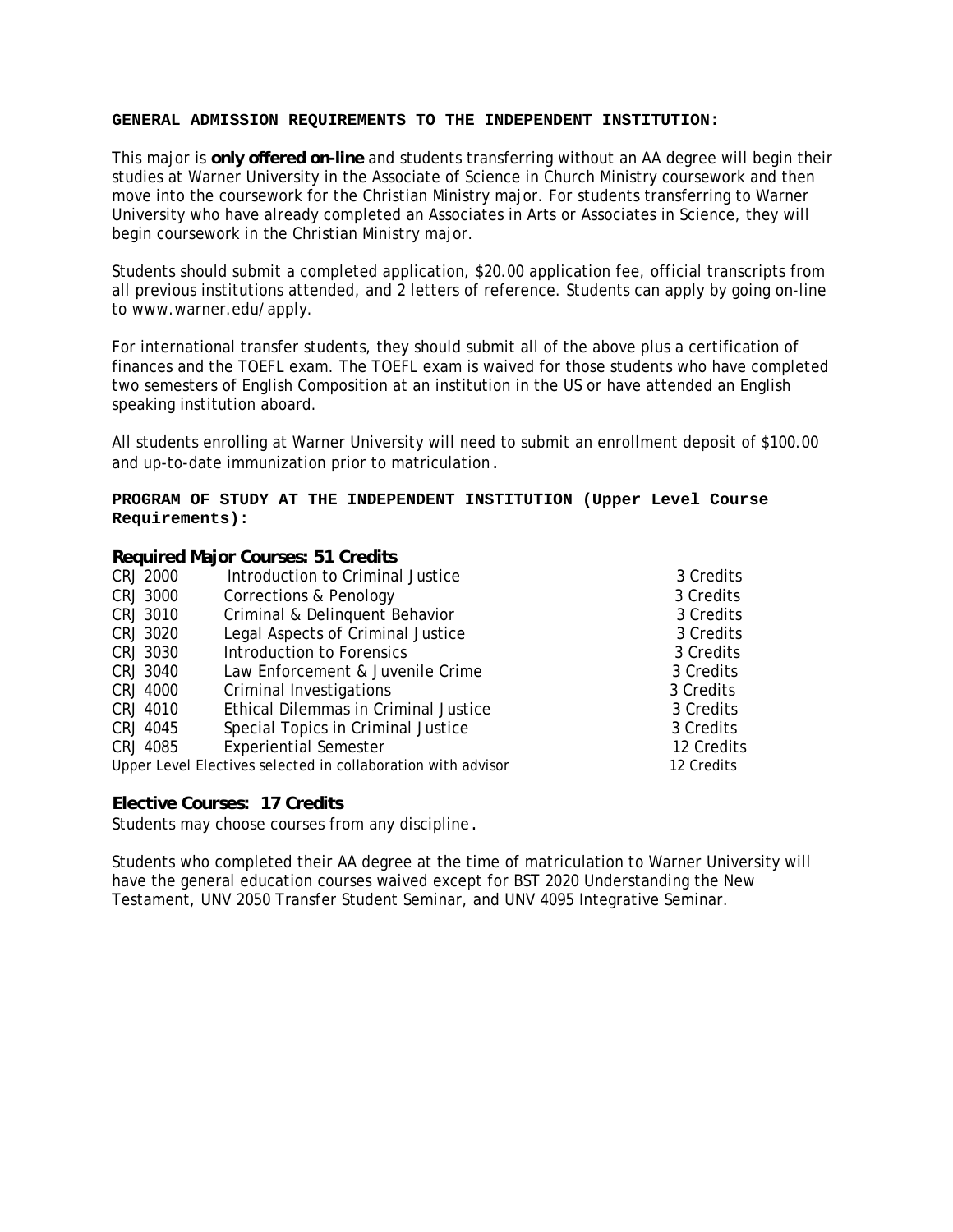**ACADEMIC YEAR**: 2018-2019

**PROGRAM OF STUDY** (**MAJOR**): English

**DEPARTMENT:** Humanities

**SCHOOL**: Arts and Sciences

**DEGREE:** Bachelor of Arts

**CONTACT:** Registrar's Office, Warner University, 13875 Highway 27, Lake Wales, FL 33859; Telephone: 863-638-7204 or 800-309-9563; email:admissions@warner.edu; website: www.warner.edu

#### **PROGRAM OF STUDY TO BE TAKEN AT THE COMMUNITY COLLEGE (Lower Level Course Requirements):**

| <b>Florida Community College Course</b>        | <b>Warner University Equivalent</b>              |
|------------------------------------------------|--------------------------------------------------|
| ENC 1101 College Composition I                 | ENG 1010 Composition I                           |
| ENC 1102 College Composition II                | ENG 1020 Composition II                          |
| SPC 2600 Oral Communications OR                | COM 2010 Oral Communication                      |
| ORI 2000 Oral Interpretation                   |                                                  |
| 3 Credits in Mathematics                       | MGF 1106 or 1107 or MAC 1105 or higher           |
|                                                | mathematics course will meet general             |
|                                                | education requirement                            |
| 6 Credits in History, Humanities or Literature | A course in AMH, EUH, WHO, HUM, LIT, or AML      |
| (Choose two courses listed from two different  | can be used to meet this general education       |
| subject areas)                                 | requirement                                      |
| 6 Credits in Social Sciences                   | Choose courses from the following subject        |
|                                                | areas: Anthropology, Economics, Geography,       |
|                                                | Political Science, Sociology, or World Religions |
| 3 Credits in Science (Biology, Chemistry,      | Meets the Science general education              |
| Physics etc)                                   | requirement                                      |
| 3 Credits in either Mathematics or Science     | See course suggestions above for courses that    |
|                                                | will meet this requirement                       |
| HLP 1081 Wellness Concepts or HSC 1101         | Meets the Personal Development general           |
| Wellness: Nutrition, Personal Growth & Fitness | education requirement                            |
| AML 210 American Literature I                  | ENG 2040 American Literature: Beginnings to      |
|                                                | 1865 Required major course                       |
| AML 2020 American Literature II                | ENG 2041 American Literature: 1865 to            |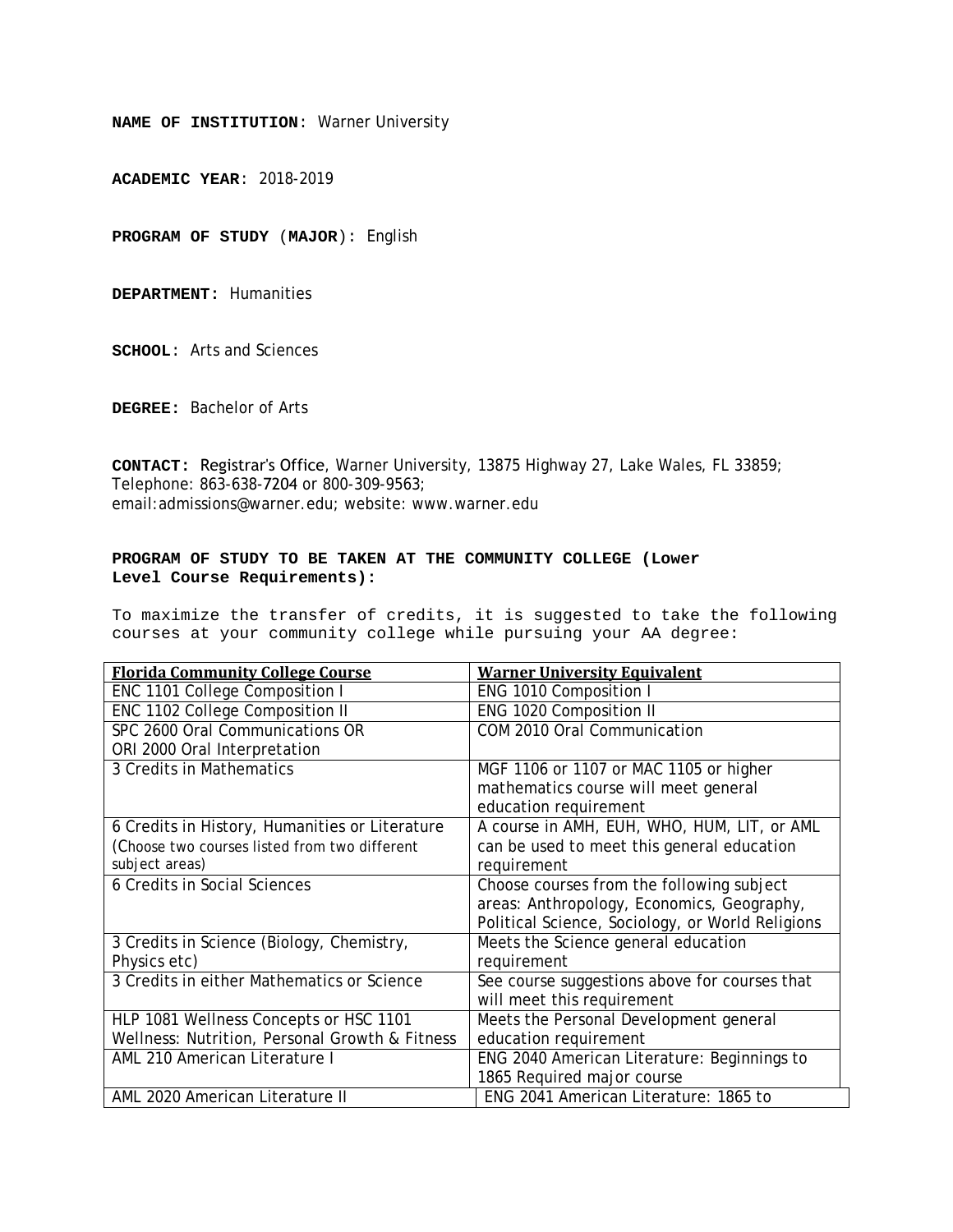|                                               | Contemporary Required major course            |
|-----------------------------------------------|-----------------------------------------------|
| LIT 2110 World Literature I or LIT 2120 World | ENG 2020 World Literature I or ENG 2021 World |
| Literature II                                 | Literature II Required major course           |

Students are considered a transfer student if they will have 24 credits at the time of enrollment to Warner University. Students should submit a completed application, \$20.00 application fee, official transcripts from all previous institutions attended, report of social standing and a final high school transcript. Students who will have less than 24 credits at the time of enrollment must submit a final high school transcript. The application can be completed on-line by going to www.warner.edu/apply.

For international transfer students, they should submit all of the above plus a certification of finances and the TOEFL exam. The TOEFL exam is waived for those students who have completed two semesters of English Composition at their institution in the US or have attended an English speaking institution aboard.

All students enrolling at Warner University will need to submit an enrollment deposit of \$100.00 and up-to-date immunization prior to matriculation.

#### **PROGRAM OF STUDY AT THE INDEPENDENT INSTITUTION (Upper Level Course Requirements):**

| <b>Required Major Courses: 39 Credits</b>          |            |
|----------------------------------------------------|------------|
| COM 2020 Media Literacy                            | 3 Credits  |
| COM 3063 Communication Elements and Theories       | 3 Credits  |
| COM 4061 Career Planning                           | 1 Credit   |
| COM 4095 Seminar in Communication                  | 2 Credits  |
| Choose one of the following courses:               | 3 Credits  |
| ENG 2020 World Literature I: Beginnings to 1650    |            |
| ENG 2021 World Literature II:1650 to Contemporary  |            |
| ENG 2030 British Literature: Medieval to 1785      | 3 Credits  |
| ENG 2032 British Literature: 1785 to Contemporary  | 3 Credits  |
| ENG 2040 American Literature: Beginnings to 1865   | 3 Credits  |
| ENG 2041 American Literature: 1865 to Contemporary | 3 Credits  |
| Choose from of the following courses:              | 15 Credits |
| <b>COM 3/4XXX Communication Elective</b>           |            |
| <b>ENG 3023 Creative Writing</b>                   |            |
| ENG 3034 Women in Literature                       |            |
| ENG 3050 Contemporary Literature                   |            |
| ENG 3054 Shakespeare                               |            |
| ENG 3070 Advanced Composition and Grammar          |            |
| <b>ENG 4010 The American Novel</b>                 |            |
| <b>ENG 4050 Special Topics</b>                     |            |

#### **Required Minor Courses: 18-22 Credits**

ENG 4060 History of English Language

Students choose a minor from one of the following areas: Astronomy, Biblical Studies, Biology, Business Administration, Chemistry, Church Ministry, Coaching, Communication, Education, Exceptional Student Education, Exercise Science, H.E.A.R.T, History, Marketing, Mathematics, Media Writing, Music, Pre-Law, Psychology, Social Work, Sport Management, Worship Ministry.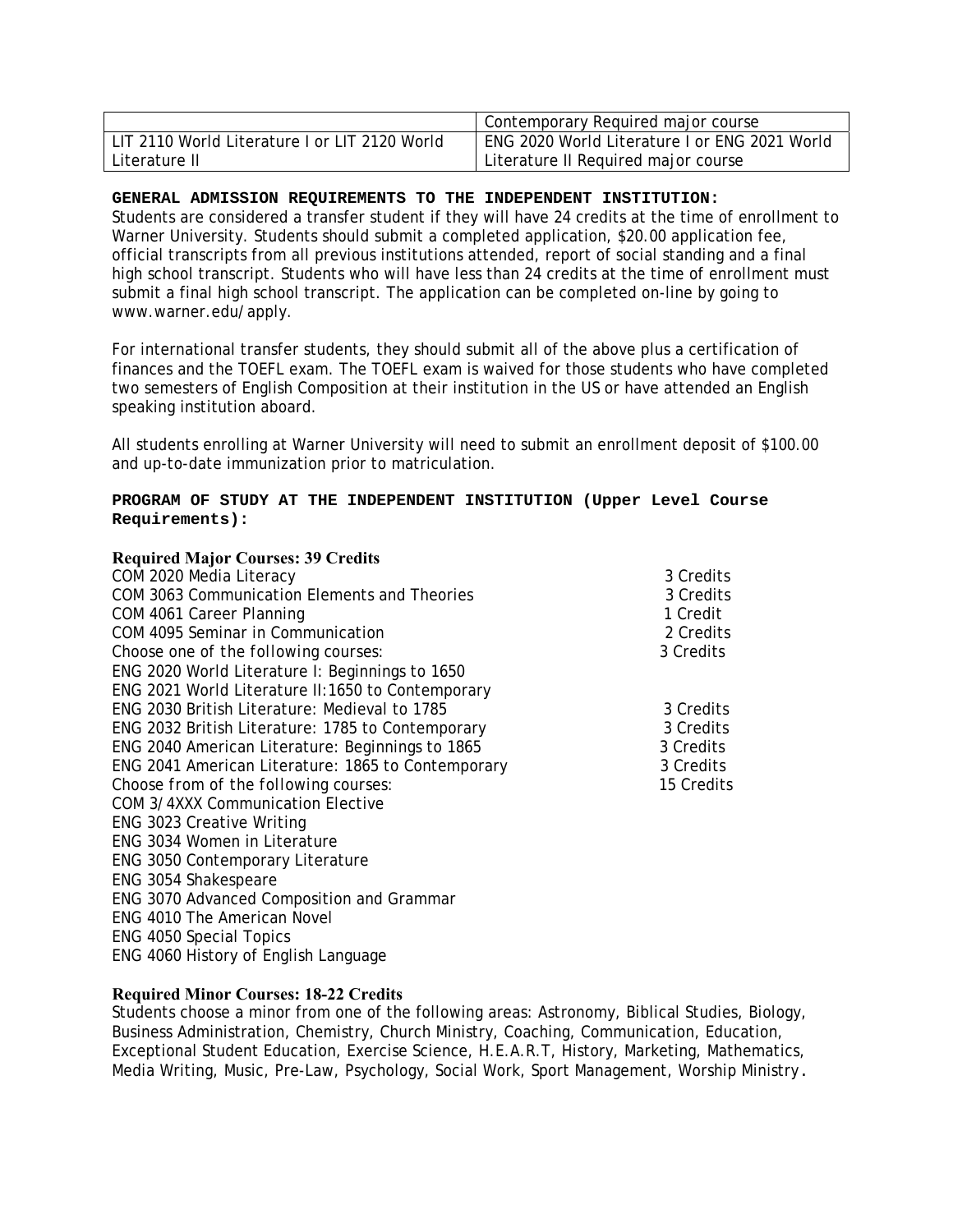# **Elective Courses: 16-20 Credits**

Students may choose courses from any discipline.

Students who have completed their AA degree at the time of matriculation to Warner University will have the general education courses waived except for BST 2020 Understanding the New Testament, UNV 2050 Transfer Student Seminar, and UNV 4095 Integrative Seminar.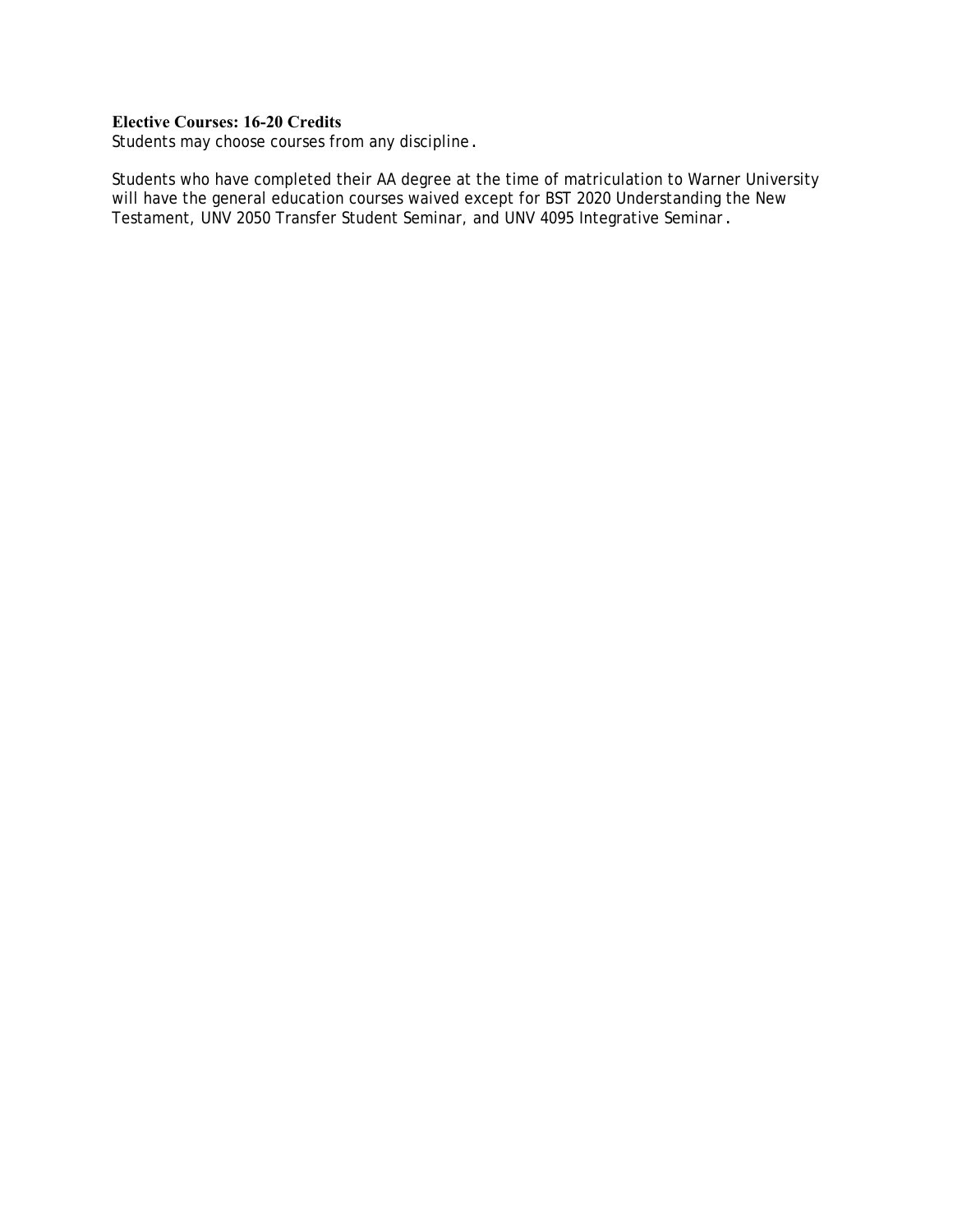**ACADEMIC YEAR**: 2018-2019

**PROGRAM OF STUDY** (**MAJOR**): Exercise and Sport Leadership

**DEPARTMENT:** Physical Education

**SCHOOL**: Professional Programs

**OPTIONS/TRACKS:** 

**DEGREE:** Bachelor of Arts

**CONTACT:** Registrar's Office, Warner University, 13875 Highway 27, Lake Wales, FL 33859; Telephone: 863-638-7204 or 800-309-9563; email:admissions@warner.edu; website: www.warner.edu

#### **PROGRAM OF STUDY TO BE TAKEN AT THE COMMUNITY COLLEGE (Lower Level Course Requirements):**

| <b>Florida Community College Course</b>        | <b>Warner University Equivalent</b>           |
|------------------------------------------------|-----------------------------------------------|
| ENC 1101 College Composition I                 | ENG 1010 Composition I                        |
| ENC 1102 College Composition II                | ENG 1020 Composition II                       |
| SPC 2600 Oral Communications OR                | COM 2010 Oral Communication                   |
| ORI 2000 Oral Interpretation                   |                                               |
| 3 Credits in Mathematics                       | MGF 1106 or 1107 or MAC 1105 or higher        |
|                                                | mathematics course will meet general          |
|                                                | education requirement                         |
| 6 Credits in History, Humanities or Literature | A course in AMH, EUH, WHO, HUM, LIT, or AML   |
| (Choose two courses listed from two different  | can be used to meet this general education    |
| subject areas)                                 | requirement                                   |
| 3 Credits in Science (Biology, Chemistry,      | Meets the Science general education           |
| Physics etc)                                   | requirement                                   |
| PSY 2012 General Psychology                    | Meets the Social Science general education    |
|                                                | requirement and prerequisite for major course |
| 3 Credits in Social Sciences                   | Meets the Social Science general education    |
|                                                | requirement                                   |
| 3 Credits in either Mathematics or Science     | See course suggestions above for courses that |
|                                                | will meet this requirement                    |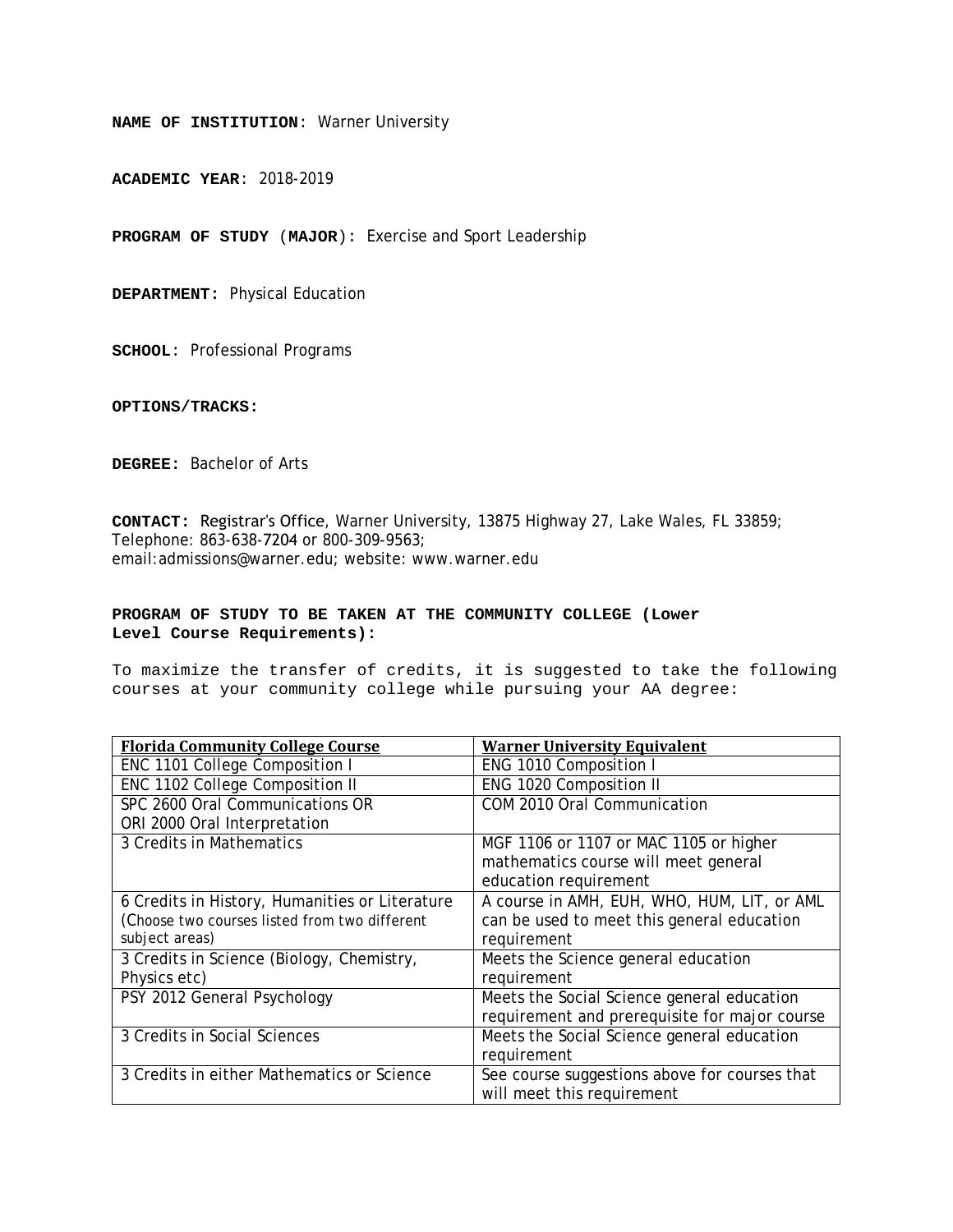| HLP 1081 Wellness Concepts or HSC 1101         | Meets the Personal Development general     |
|------------------------------------------------|--------------------------------------------|
| Wellness: Nutrition, Personal Growth & Fitness | education requirement                      |
|                                                |                                            |
| PEM 2014 Principles of Athletic Training or    | PED 3003 The Care & Prevention of Injuries |
| PET 2604 Basic Care & Prevention of Athletic   |                                            |
| Injuries                                       |                                            |
| SMP 2000 Intro to Sport Management             | PED 2020 Introduction to Exercise & Sport  |
|                                                | <b>Studies</b>                             |
|                                                |                                            |

Students are considered a transfer student if they will have 24 credits at the time of enrollment to Warner University. Students should submit a completed application, \$20.00 application fee, official transcripts from all previous institutions attended, report of social standing and a final high school transcript. Students who will have less than 24 credits at the time of enrollment must submit a final high school transcript. The application can be completed on-line by going to www.warner.edu/apply.

For international transfer students, they should submit all of the above plus a certification of finances and the TOEFL exam. The TOEFL exam is waived for those students who have completed two semesters of English Composition at their institution in the US or have attended an English speaking institution aboard.

All students enrolling at Warner University will need to submit an enrollment deposit of \$100.00 and up-to-date immunization prior to matriculation.

# **PROGRAM OF STUDY AT THE INDEPENDENT INSTITUTION (Upper Level Course Requirements):**

| <b>Required Major Courses: 53-57 Credits</b>      |             |
|---------------------------------------------------|-------------|
| PED 2020 Introduction to Exercise & Sport Studies | 3 Credits   |
| PED 2040 Human Performance Physiology             | 3 Credits   |
| Choose one of the following:                      | 1 Credit    |
| PED 2S75 Sport Management Practicum I             |             |
| PED 2E75 Exercise Science Practicum I             |             |
| PED 3003 The Care and Prevention of Injuries      | 3 Credits   |
| PED 3013 Motor Learning & Development             | 3 Credits   |
| PED 3023 Teaching Individual and Dual Sports      | 3 Credits   |
| PED 3024 Teaching Team Sports                     | 3 Credits   |
| PED 3033 Teaching Health and Personal Fitness     | 3 Credits   |
| PED 3043 Theory & Practice of Coaching Sports     | 3 Credits   |
| PED 3056 Exercise & Sport for Special Populations | 3 Credits   |
| PED 3060 Nutrition for Exercise & Sport           | 3 Credits   |
| Choose one of the following:                      | 1-2 Credits |
| PED 3S75 Sport Management Practicum II            |             |
| PED 3E75 Exercise Science Practicum II            |             |
| PED 4010 Principles of Strength and Conditioning  | 3 Credits   |
| PED 4012 Exercise Physiology                      | 3 Credits   |
| PED 4013 Kinesiology/Biomechanics I               | 3 Credits   |
| PED 4024 Org & Adm of Phy Ed, Sports,             | 3 Credits   |
| And Intramural Activities                         |             |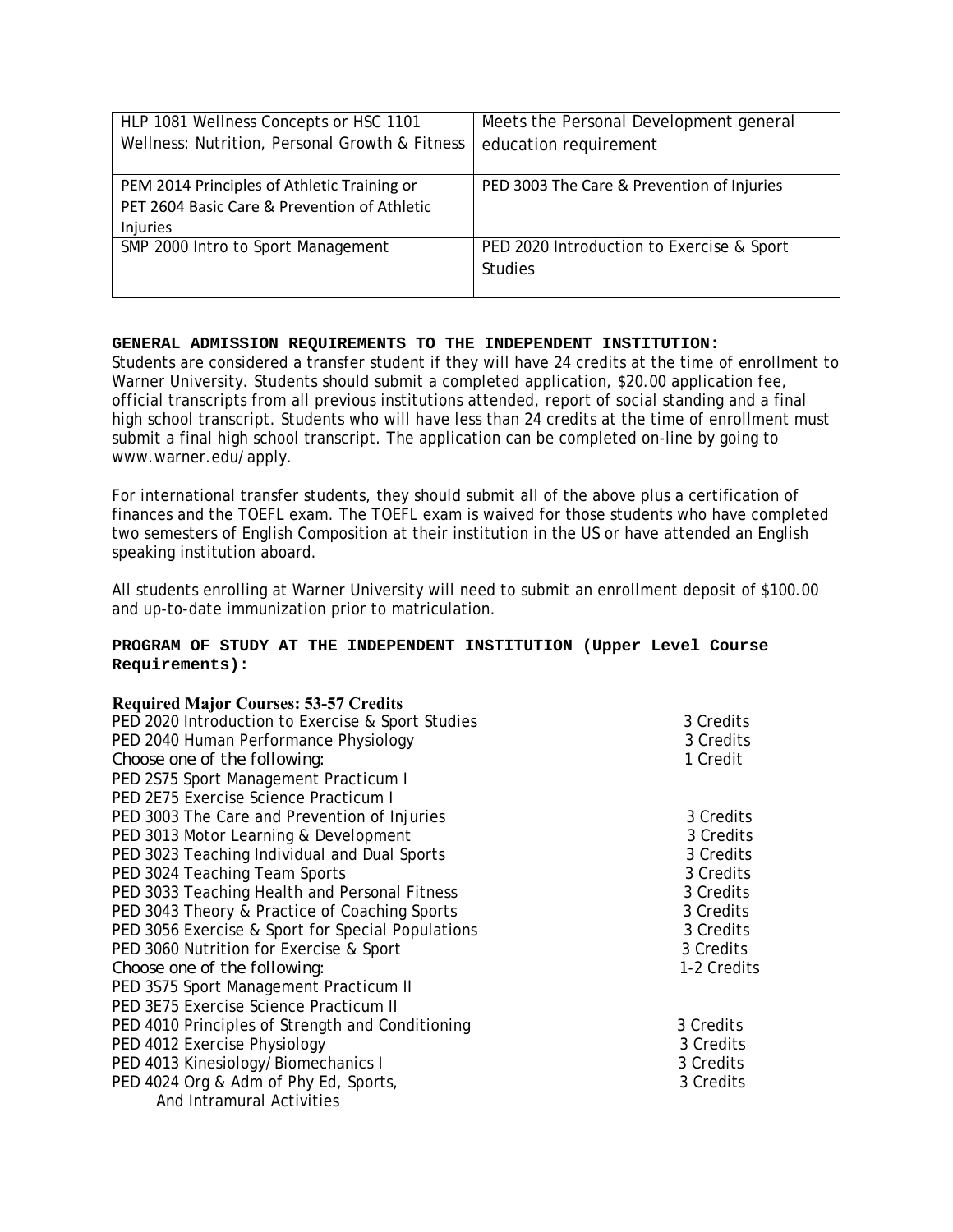| PED 4033 Sports Marketing & Public Relations       | 3 Credits |
|----------------------------------------------------|-----------|
| PED 4043 Athletic Facility & Event Management      | 3 Credits |
| PED 4085 Exercise & Sport Leadership Internship OR | 3 Credits |
| PED 4095 Seminar in Exercise & Sport Studies       |           |
| PSY 3022 Sports Psychology                         | 3 Credits |

# **Elective Courses Required: 20-23 Credits**

Courses may be chosen from any discipline.

Students who have completed their AA degree at the time of matriculation to Warner University will have the general education courses waived except for BST 2020 Understanding the New Testament, UNV 2050 Transfer Student Seminar, and UNV 4095 Integrative Seminar.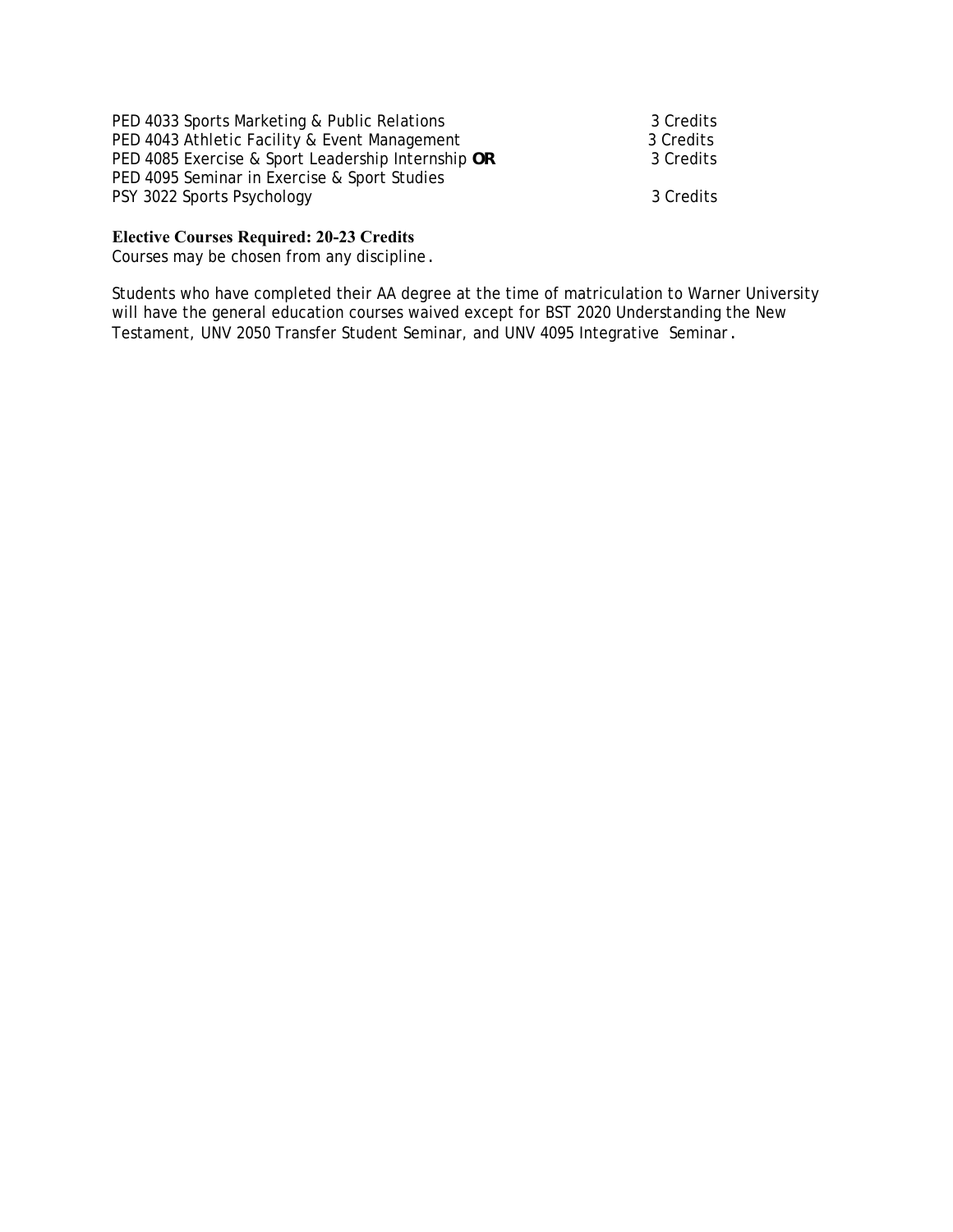**ACADEMIC YEAR**: 2018-2019

**PROGRAM OF STUDY** (**MAJOR**): Exercise Science

**DEPARTMENT:** Physical Education

**SCHOOL**: Professional Programs

**OPTIONS/TRACKS:** 

**DEGREE:** Bachelor of Arts

**CONTACT:** Registrar's Office, Warner University, 13875 Highway 27, Lake Wales, FL 33859; Telephone: 863-638-7204 or 800-309-9563; email:admissions@warner.edu; website: www.warner.edu

#### **PROGRAM OF STUDY TO BE TAKEN AT THE COMMUNITY COLLEGE (Lower Level Course Requirements):**

| <b>Florida Community College Course</b> | <b>Warner University Equivalent</b>              |
|-----------------------------------------|--------------------------------------------------|
| ENC 1101 College Composition I          | ENG 1010 Composition I                           |
| ENC 1102 College Composition II         | ENG 1020 Composition II                          |
| SPC 2600 Oral Communications OR         | COM 2010 Oral Communication                      |
| ORI 2000 Oral Interpretation            |                                                  |
| MAC 1105 College Algebra                | MAT 1040 College Algebra prerequisite for        |
|                                         | major course and meets general education         |
|                                         | requirement                                      |
| MAC 1114 Trigonometry                   | MAT 2024 Trigonometry prerequisite for major     |
|                                         | course and meets general education               |
|                                         | requirement                                      |
| BSC 1010C Principles of Biology I       | Prerequisite for major and meets the science     |
|                                         | general education requirement                    |
| PSY 2012 General Psychology             | PSY 2000 Introduction to Psychology              |
|                                         | prerequisite for major course and meets the      |
|                                         | social science general education requirement     |
| 3 Credits in Social Sciences            | Choose a course from the following subject       |
|                                         | areas: Anthropology, Economics, Geography,       |
|                                         | Political Science, Sociology, or World Religions |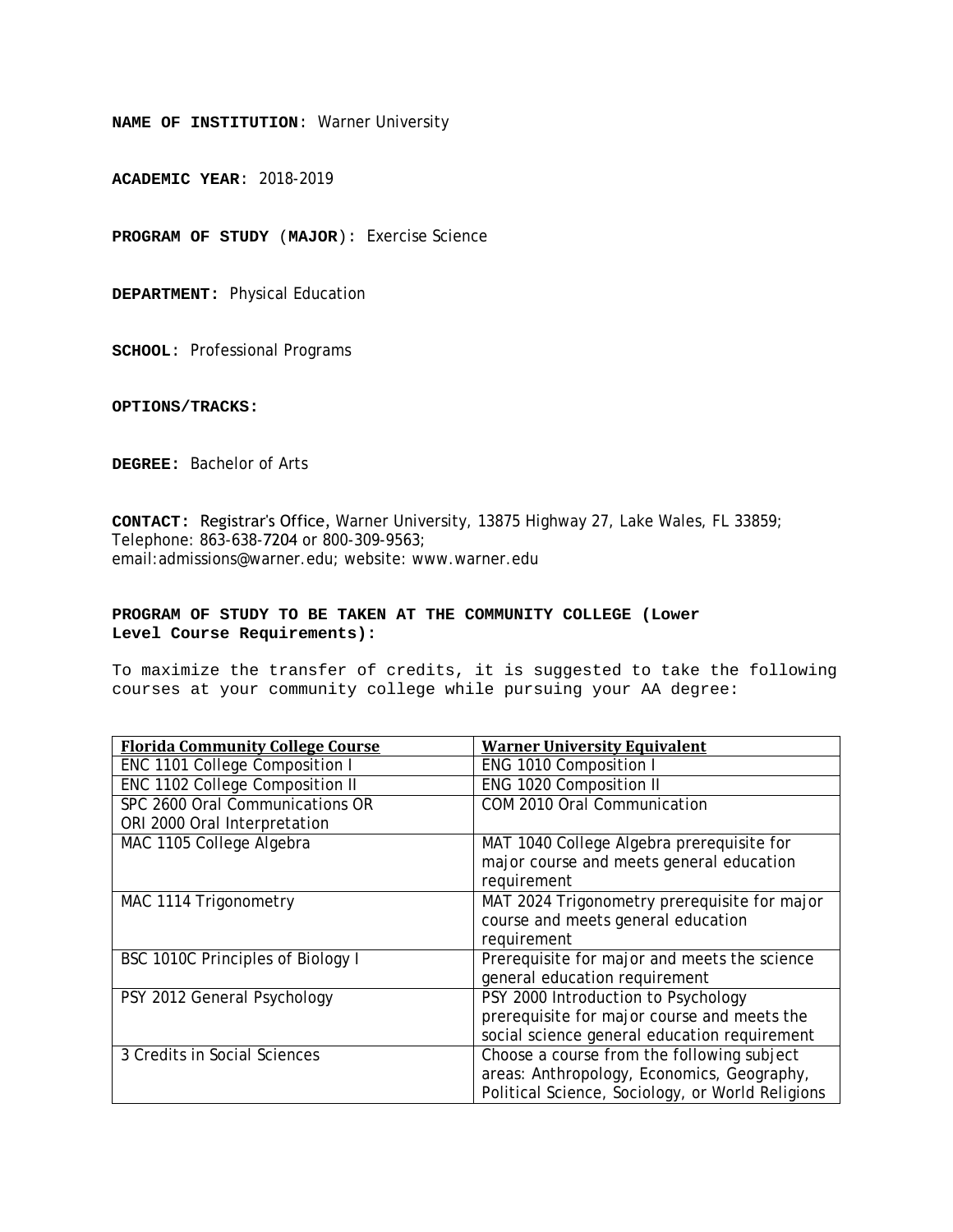| 6 Credits in History, Humanities or Literature<br>(Choose two courses listed from two different | A course in AMH, EUH, WHO, HUM, LIT, or AML<br>can be used to meet this general education |
|-------------------------------------------------------------------------------------------------|-------------------------------------------------------------------------------------------|
| subject areas)                                                                                  | requirement                                                                               |
| HLP 1081 Wellness Concepts or HSC 1101                                                          | Meets the Personal Development general                                                    |
| Wellness: Nutrition, Personal Growth & Fitness                                                  | education requirement                                                                     |
|                                                                                                 |                                                                                           |
| CHM 1045C General Chemistry I                                                                   | SCI 1220 Chemistry I required for major                                                   |
| BSC 2085C Anatomy and Physiology I                                                              | BSC 3110 Human Anatomy I required for major                                               |
| MAC 2311 Calculus I                                                                             | MAT 2130 Calculus I which is prerequisite for                                             |
|                                                                                                 | major course                                                                              |
| PHY 2048C General Physics I with Calculus or                                                    | SCI 2130 Physics I required for major                                                     |
| PHY 2053C General Physics I                                                                     |                                                                                           |

Students are considered a transfer student if they will have 24 credits at the time of enrollment to Warner University. Students should submit a completed application, \$20.00 application fee, official transcripts from all previous institutions attended, report of social standing and a final high school transcript. Students who will have less than 24 credits at the time of enrollment must submit a final high school transcript. The application can be completed on-line by going to www.warner.edu/apply.

For international transfer students, they should submit all of the above plus a certification of finances and the TOEFL exam. The TOEFL exam is waived for those students who have completed two semesters of English Composition at their institution in the US or have attended an English speaking institution aboard.

All students enrolling at Warner University will need to submit an enrollment deposit of \$100.00 and up-to-date immunization prior to matriculation.

# **PROGRAM OF STUDY AT THE INDEPENDENT INSTITUTION (Upper Level Course Requirements):**

| <b>Required Major Courses: 60 Credits</b>         |           |
|---------------------------------------------------|-----------|
| BSC 3110 Human Anatomy & Physiology I             | 4 Credits |
| BSC 3210 Human Anatomy & Physiology II            | 4 Credits |
| PED 2020 Introduction to Exercise & Sport Studies | 3 Credits |
| PED 2E75 Exercise Science Practicum               | 1 Credit  |
| PED 3003 The Care and Prevention of Injuries      | 3 Credits |
| PED 3013 Motor Learning and Development           | 3 Credits |
| PED 3033 Teaching Health and Personal Fitness     | 3 Credits |
| PED 3056 Exercise & Sport for Special Populations | 3 Credits |
| PED 3060 Nutrition for Exercise & Sport           | 3 Credits |
| PED 3E75 Exercise Science Practicum II            | 1 Credit  |
| PED 4010 Principles of Strength and Conditioning  | 3 Credits |
| PED 4012 Exercise Physiology                      | 3 Credits |
| PED 4013 Kinesiology/Biomechanics I               | 3 Credits |
| PED 4024 Org & Adm of Phy Ed, Sports,             | 3 Credits |
| And Intramural Activities                         |           |
| Choose from the following courses:                | 9 Credits |
| PED 4085 Exercise Science Internship              |           |
| PED 4095 Seminar in Exercise and Sport Studies    |           |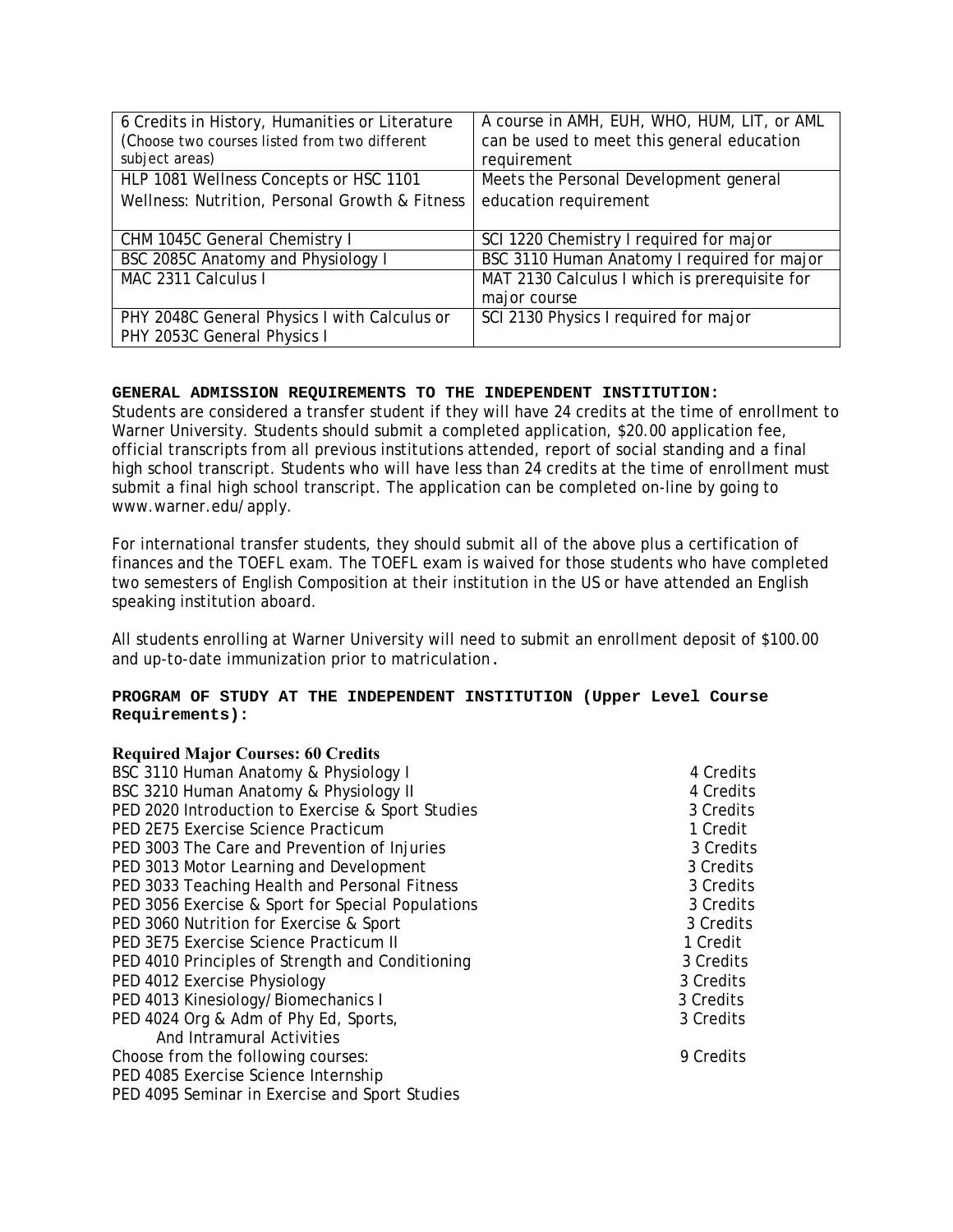3/4XXX Level Course chosen with guidance of advisor PSY 3022 Sports Psychology 3 Credits SCI 1120 Chemistry I 4 Credits SCI 2130 Physics I 4 Credits

# **Elective Courses Required: 17 Credits**

This is for students who do not choose the pre-professional program and courses may be chosen from any discipline.

Students who completed their AA degree at the time of matriculation to Warner University will have the general education courses waived except for BST 2020 Understanding the New Testament, UNV 2050 Transfer Student Seminar, and UNV 4095 Integrative Seminar.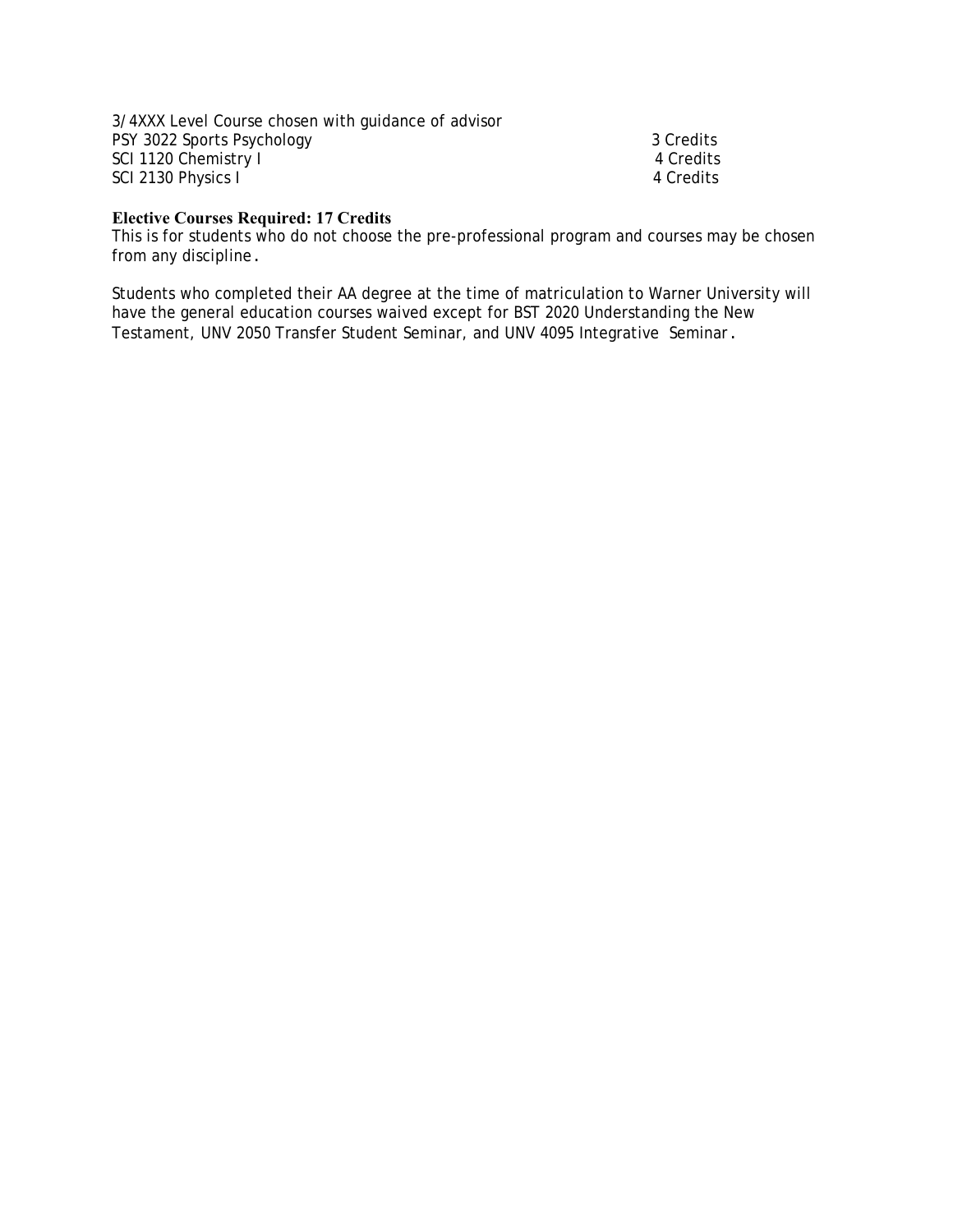**ACADEMIC YEAR**: 2018-2019

**PROGRAM OF STUDY** (**MAJOR**): General Studies

**SCHOOL**: Arts and Science

**DEPARTMENT:** General Studies

**DEGREE:** Bachelor of Arts

**CONTACT:** Registrar's Office, Warner University, 13875 Highway 27, Lake Wales, FL 33859; Telephone: 863-638-7204 or 800-309-9563; email:admissions@warner.edu; website: www.warner.edu

#### **PROGRAM OF STUDY TO BE TAKEN AT THE COMMUNITY COLLEGE (Lower Level Course Requirements):**

| <b>Florida Community College Course</b>        | <b>Warner University Equivalent</b>              |
|------------------------------------------------|--------------------------------------------------|
| ENC 1101 College Composition I                 | ENG 1010 Composition I                           |
| ENC 1102 College Composition II                | ENG 1020 Composition II                          |
| SPC 2600 Oral Communications OR                | COM 2010 Oral Communication                      |
| ORI 2000 Oral Interpretation                   |                                                  |
| 3 Credits in Mathematics                       | MGF 1106 or 1107 or MAC 1105 or higher           |
|                                                | mathematics course will meet general             |
|                                                | education requirement                            |
| 6 Credits in History, Humanities or Literature | A course in AMH, EUH, WHO, HUM, LIT, or AML      |
| (Choose two courses listed from two different  | can be used to meet this general education       |
| subject areas)                                 | requirement                                      |
| 6 Credits in Social Sciences                   | Choose courses from the following subject        |
|                                                | areas: Anthropology, Economics, Geography,       |
|                                                | Political Science, Sociology, or World Religions |
| 3 Credits in Science (Biology, Chemistry,      | Meets the Science general education              |
| Physics etc)                                   | requirement                                      |
| 3 Credits in either Mathematics or Science     | See course suggestions above for courses that    |
|                                                | will meet this requirement                       |
| HLP 1081 Wellness Concepts or HSC 1101         | Meets the Personal Development general           |
| Wellness: Nutrition, Personal Growth & Fitness | education requirement                            |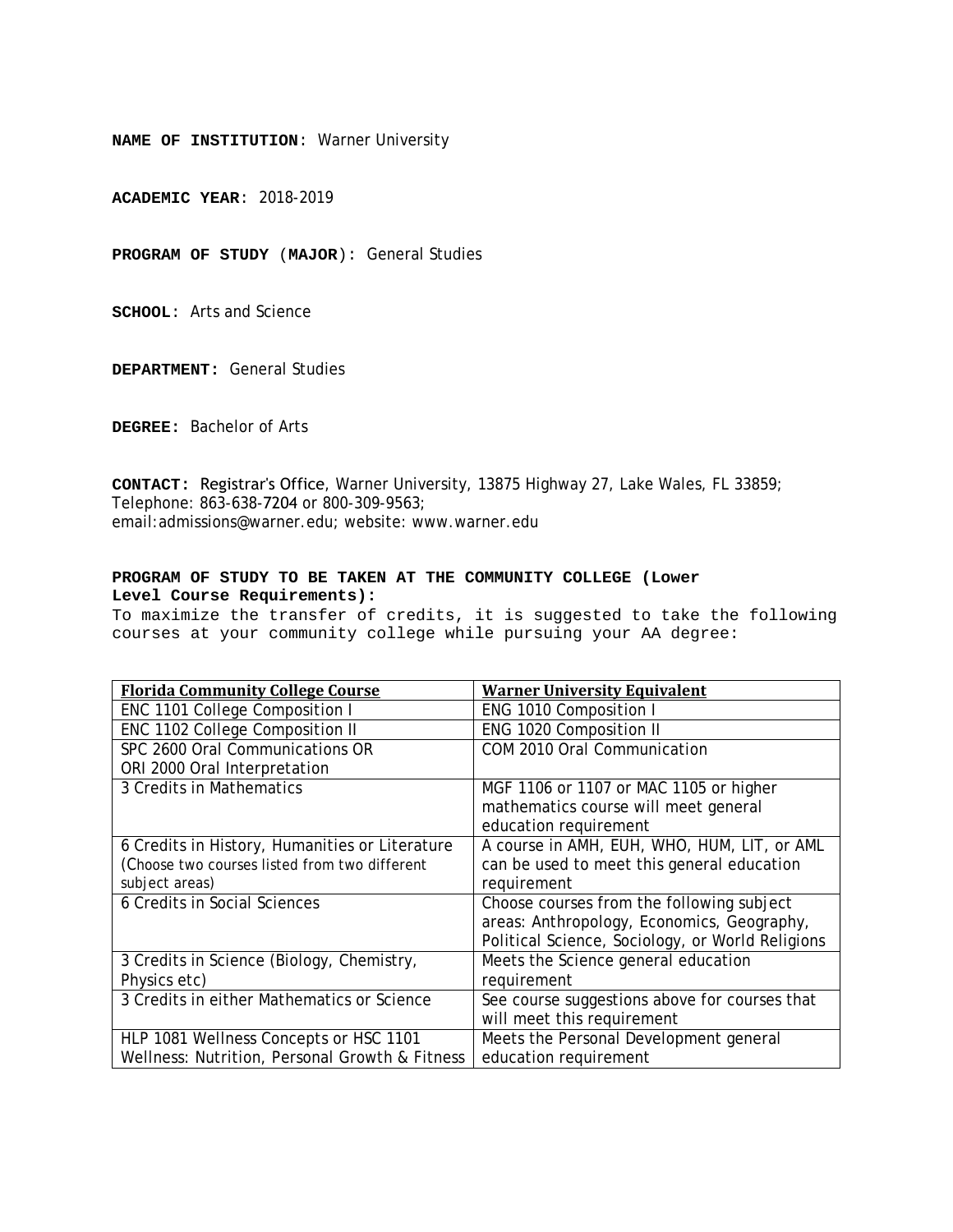Students are considered a transfer student if they will have 24 credits at the time of enrollment to Warner University. Students should submit a completed application, \$20.00 application fee, official transcripts from all previous institutions attended, report of social standing and a final high school transcript. Students who will have less than 24 credits at the time of enrollment must submit a final high school transcript. The application can be completed on-line by going to www.warner.edu/apply.

For international transfer students, they should submit all of the above plus a certification of finances and the TOEFL exam. The TOEFL exam is waived for those students who have completed two semesters of English Composition at their institution in the US or have attended an English speaking institution aboard.

All students enrolling at Warner University will need to submit an enrollment deposit of \$100.00 and up-to-date immunization prior to matriculation.

## **PROGRAM OF STUDY AT THE INDEPENDENT INSTITUTION (Upper Level Course Requirements):**

# **Required Courses: 54-59 Credits( 3 components of the student's choosing are completed for this major)**

*American Studies Component* 18 Credits HIS 3016 African American History HIS 3026 History of Christianity HIS 4020 History of Am. Gov. & Pol. Thought PSY 3022 Sports Psychology SWK 2053 Social Problems Choose one of the following courses: ENG 2040 American Literature: Beginnings to 1865 ENG 2041 American Literature: 1865 to Contemporary

*Behavioral Studies Component*18 Credits SWK 2053 Social Problems SWK 3024 Group Processes SWK 3034 Death and Dying PSY 3030 Social Psychology PSY 3040 Personality Theories PSY 3050 Abnormal Psychology

## *Business Component* 18 Credits ACC 2051 Principles of Financial Accounting BUS 2000 Introduction to Business BUS 3006 Principles of Management BUS 3010 Marketing BUS 3061 Business Law I BUS 4030 Human Resources Management

*Communication Studies Component* 18 Credits COM 2020 Media Literacy COM 3063 Communication Elements & Theories COM 4061 Career Planning COM 4095 Seminar in Communication Choose one of the following: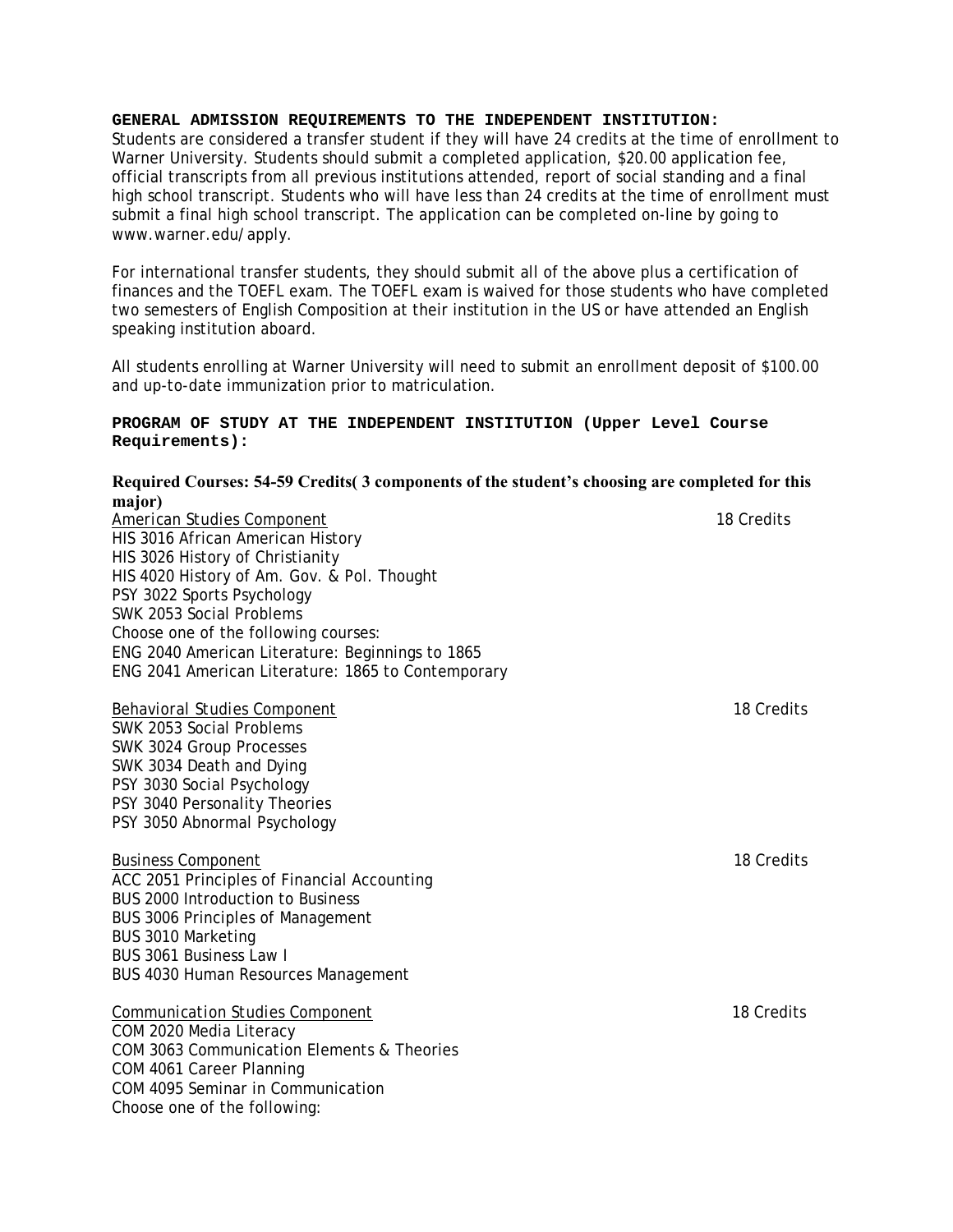| COM 3130 News Writing<br>COM 3034 Public Relations<br>COM 3320 Webcast Media Writing             |               |
|--------------------------------------------------------------------------------------------------|---------------|
| COM 3060 Sports Journalism                                                                       |               |
| COM 3230 Broadcast Media                                                                         |               |
| Choose one of the following:                                                                     |               |
| COM 3012 Publishing Design                                                                       |               |
| COM 3014 Interpreting Cinema                                                                     |               |
| COM 3054 Communication Policy                                                                    |               |
| COM 4050 Special Topics<br>COM 3070/3075/4070/4075 Practicum/Field Experience                    |               |
| Christian Discipleship Component                                                                 | 18 Credits    |
| BST 3000 Beginning Biblical Interpretation                                                       |               |
| CED 2012 Spiritual Formation                                                                     |               |
| CED 3015 Christian Discipleship                                                                  |               |
| CHM 1001 Exploring God's Call                                                                    |               |
| Choose two of the following:                                                                     |               |
| CED 3060 Spiritual Practices                                                                     |               |
| CHM 3012 Communication the Gospel                                                                |               |
| CHM 4040 Leadership in Ministry                                                                  |               |
| <b>Education Foundations Component</b>                                                           | 21-23 Credits |
| EDU 2000 Foundations of Education                                                                |               |
| EDU 3000 Instructional Technology                                                                |               |
| EDU 3010 Curriculum Design & Instructional Strategies                                            |               |
| EDU 3175 Practicum I                                                                             |               |
| EDU 3020 Affirming Diversity                                                                     |               |
| EDU 3275 Practicum II                                                                            |               |
| EDU 4055 Classroom and Behavior Management                                                       |               |
| EDX 3000 Foundations of Exceptional Student Education                                            |               |
| EDX 3050 Assessment and Evaluation K-12                                                          |               |
| <b>Humanities Component</b>                                                                      | 18 Credits    |
| ENG 3054 Shakespeare                                                                             |               |
| ENG 4060 History of English Language                                                             |               |
| TST 3051 Principles of Christian Theology                                                        |               |
| Choose one of the following courses:                                                             |               |
| ENG 2020 World Literature: Beginnings to 1650<br>ENG 2021 World Literature: 1650 to Contemporary |               |
| Choose two of the following:                                                                     |               |
| BST 3010 Literature of the Torah                                                                 |               |
| BST 3020 Literature of the Prophets                                                              |               |
| BST 3040 Literature of the Gospels and Acts                                                      |               |
| BST 3045 Special Topics in Biblical Literature                                                   |               |
| BST 3070 Literature of Letters                                                                   |               |
| <b>Music Component</b>                                                                           | 19 Credits    |
| MUS 1000 Music Fundamentals                                                                      |               |
| MUS 2110 Music Theory I                                                                          |               |
| MUS 3000 Music Technology                                                                        |               |
| MUS 3130 Music Literature & History I                                                            |               |

MUS 3230 Music Literature & History II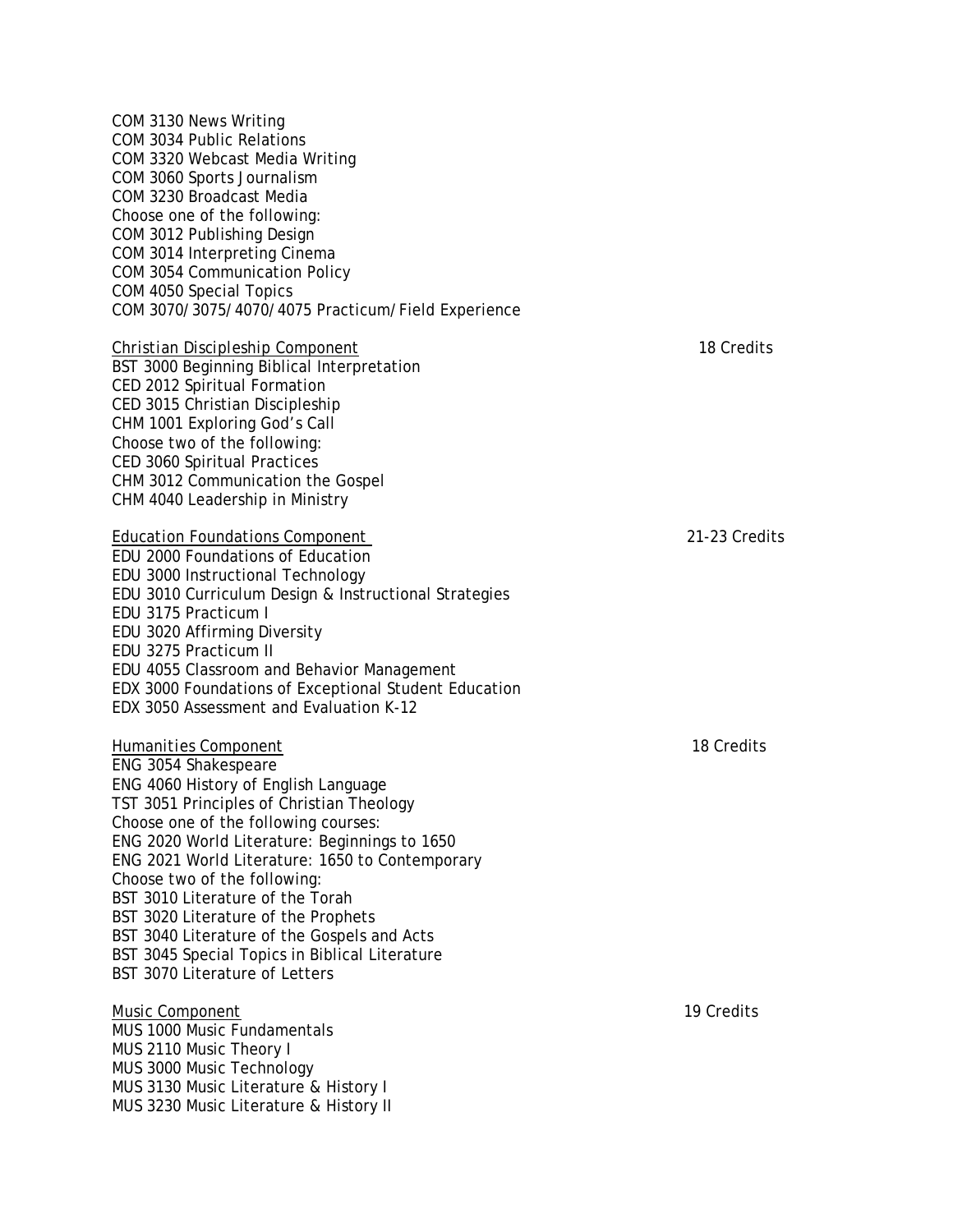MUS 3170 Conducting I MUS 3270 Conducting II

*Sport Studies Component* 18 Credits

PED 2020 Introduction to Physical Education PED 3043 Theory and Practice of Coaching PED 4024 Org. and Adm. Of Phy. Ed., Sports & Intramural Act. PED 4033 Sports Marketing and Public Relations PED 4043 Athletic Facility and Event Management PSY 3022 Sports Psychology

# *Self-Directed Component* 18 Credits

A minimum of 12 upper division credit hours, of the students choosing

Students who completed their AA degree at the time of matriculation to Warner University will have the general education courses waived except for BST 2020 Understanding the New Testament, UNV 2050 Transfer Student Seminar, and UNV 4095 Integrative Seminar.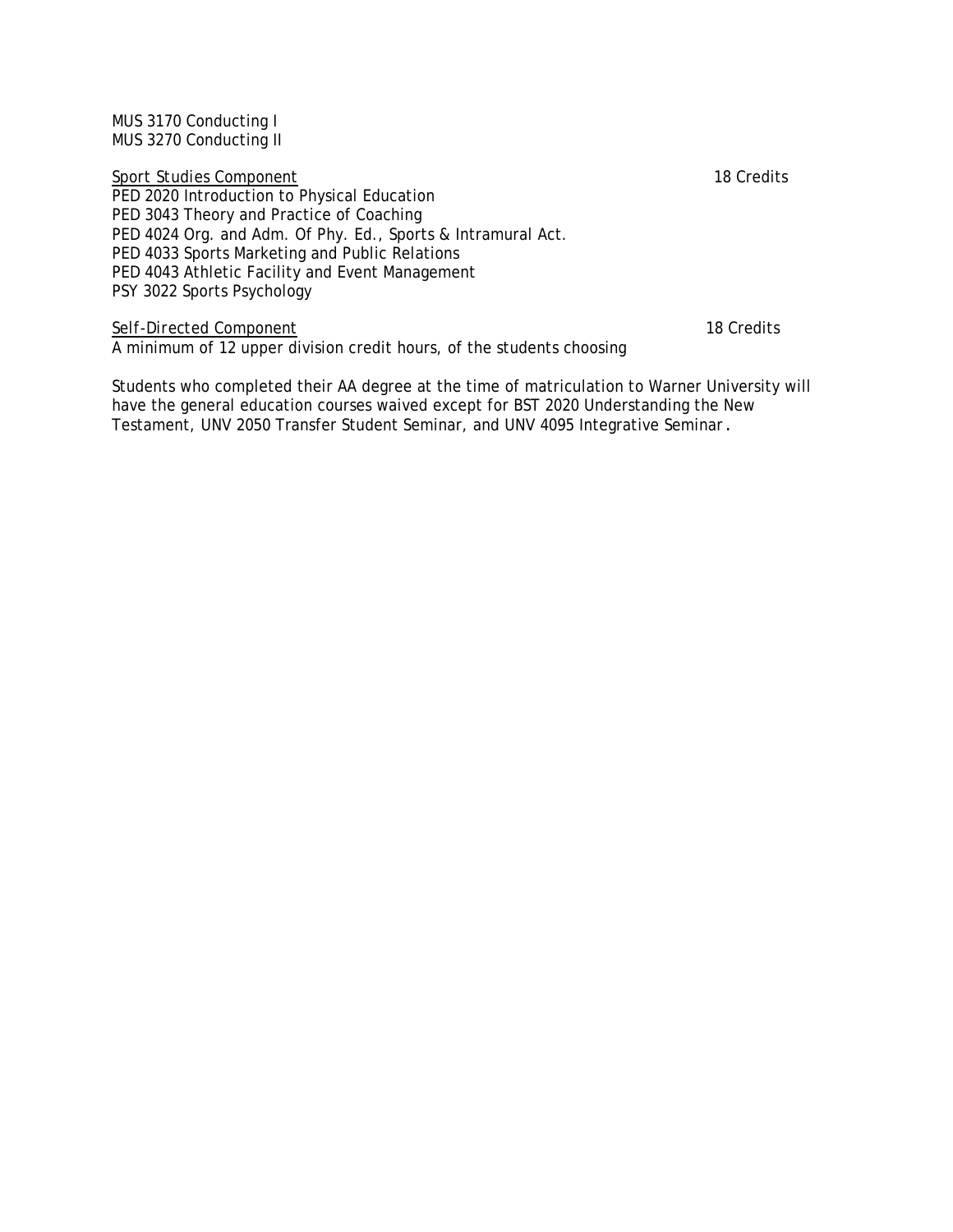**ACADEMIC YEAR**: 2018-2019

**PROGRAM OF STUDY** (**MAJOR**): History

**SCHOOL**: Arts and Science

**DEPARTMENT:** Humanities

**DEGREE:** Bachelor of Arts

**CONTACT:** Registrar's Office, Warner University, 13875 Highway 27, Lake Wales, FL 33859; Telephone: 863-638-7204 or 800-309-9563; email:admissions@warner.edu; website: www.warner.edu

#### **PROGRAM OF STUDY TO BE TAKEN AT THE COMMUNITY COLLEGE (Lower Level Course Requirements):**

| <b>Florida Community College Course</b>        | <b>Warner University Equivalent</b>              |
|------------------------------------------------|--------------------------------------------------|
| ENC 1101 College Composition I                 | ENG 1010 Composition I                           |
| ENC 1102 College Composition II                | ENG 1020 Composition II                          |
| SPC 2600 Oral Communications OR                | COM 2010 Oral Communication                      |
| ORI 2000 Oral Interpretation                   |                                                  |
| 3 Credits in Mathematics                       | MGF 1106 or 1107 or MAC 1105 or higher           |
|                                                | mathematics course will meet general             |
|                                                | education requirement                            |
| 6 Credits in History, Humanities or Literature | AMH 1010 or 1020 or W OH 1012 or 1022, MUL       |
| (Choose two courses listed from two different  | 1010 or ARH 1050 or 1051 or HUM course or LIT    |
| subject areas)                                 | 1000 or AML 2010 or 2020 will meet this          |
|                                                | general education requirement                    |
| 6 Credits in Social Sciences                   | Choose courses from the following subject        |
|                                                | areas: Anthropology, Economics, Geography,       |
|                                                | Political Science, Sociology, or World Religions |
| 3 Credits in Science (Biology, Chemistry,      | Meets the Science general education              |
| Physics etc)                                   | requirement                                      |
| 3 Credits in either Mathematics or Science     | See course suggestions above for courses that    |
|                                                | will meet this requirement                       |
| HLP 1081 Wellness Concepts or HSC 1101         | Meets the Personal Development general           |
| Wellness: Nutrition, Personal Growth & Fitness | education requirement                            |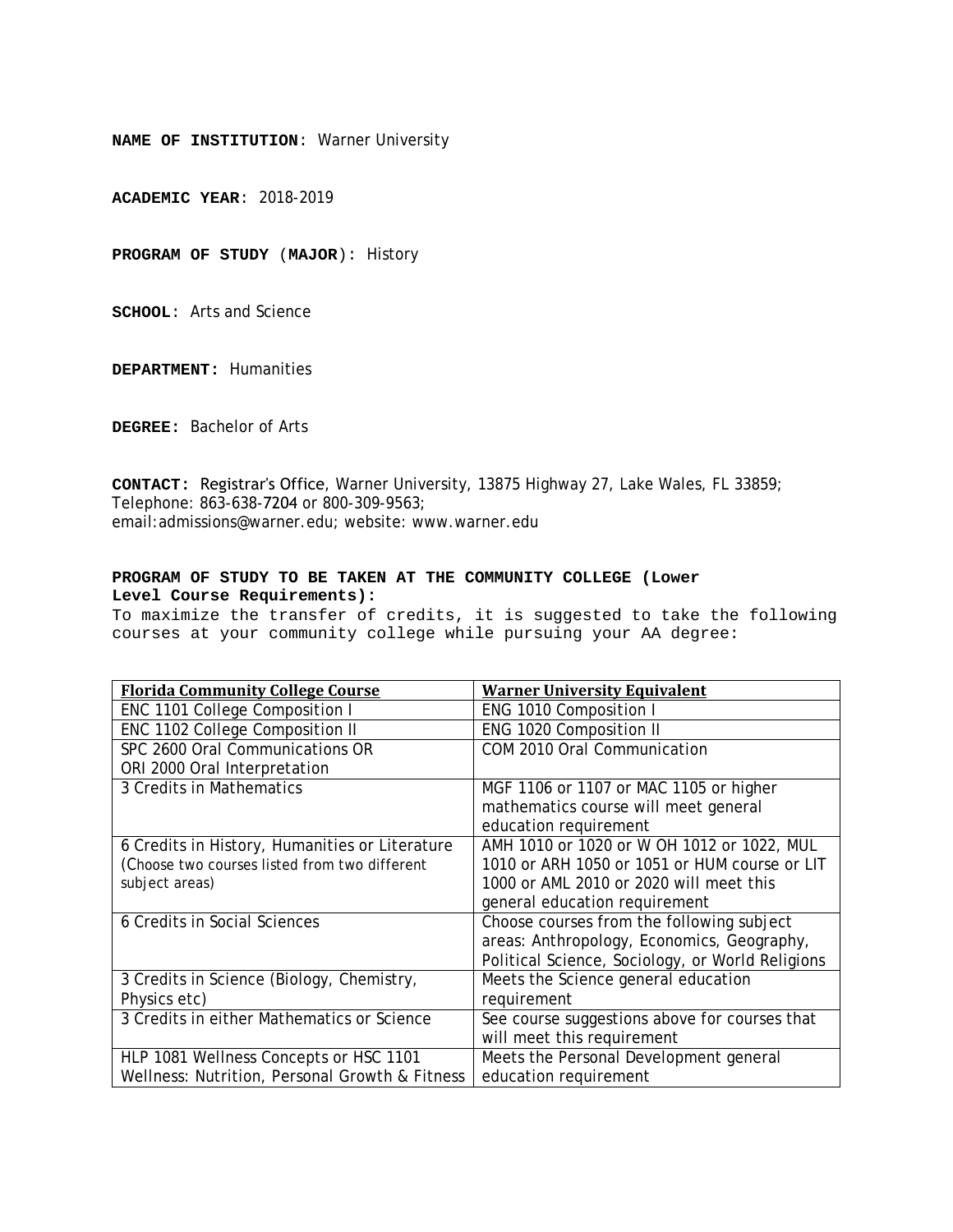| EUH 1000 Western Civilization or W OH 1012    | HIS 1011 Early World History  |
|-----------------------------------------------|-------------------------------|
| World Civilization: to 1500                   |                               |
| EUH 1001 Western Civilization II or W OH 1022 | HIS 1012 Modern World History |
| World Civilization: from 1500                 |                               |
| AMH 1010 US History: 1607 to 1877             | HIS 1030 Early US History     |
| AMH 1020 US History: 1877 to Present          | HIS 1040 Modern US History    |

Students are considered a transfer student if they will have 24 credits at the time of enrollment to Warner University. Students should submit a completed application, \$20.00 application fee, official transcripts from all previous institutions attended, report of social standing and a final high school transcript. Students who will have less than 24 credits at the time of enrollment must submit a final high school transcript. The application can be completed on-line by going to www.warner.edu/apply.

For international transfer students, they should submit all of the above plus a certification of finances and the TOEFL exam. The TOEFL exam is waived for those students who have completed two semesters of English Composition at their institution in the US or have attended an English speaking institution aboard.

All students enrolling at Warner University will need to submit an enrollment deposit of \$100.00 and up-to-date immunization prior to matriculation.

#### **PROGRAM OF STUDY AT THE INDEPENDENT INSTITUTION (Upper Level Course Requirements):**

# **Required Courses: 36 Credits**

| HIS 1011 Early World History              | 3 Credits |
|-------------------------------------------|-----------|
| HIS 1012 Modern World History             | 3 Credits |
| HIS 1030 Early United States History      | 3 Credits |
| HIS 1040 Modern United States History     | 3 Credits |
| HIS 3003 Modern European History          | 3 Credits |
| HIS 3026 African American History         | 3 Credits |
| HIS 3020 U.S. History, 1914-1945          | 3 Credits |
| HIS 3024 Florida History                  | 3 Credits |
| HIS 3026 History of Christianity          | 3 Credits |
| HIS 4020 History of American Government & | 3 Credits |
| <b>Political Thought</b>                  |           |
| HIS 4045 Topics in American History       | 3 Credits |
| HIS 4054 Historiography                   | 3 Credits |
|                                           |           |

#### **Required Minor Courses: 18-22 Credits**

Students may choose a minor in Astronomy, Biblical Studies, Biology, Business Administration, Chemistry, Church Ministry, Coaching, Communication, Education, Exceptional Student Education, English, Exercise Science, H.E.A.R.T, Marketing, Mathematics, Media Writing, Music, Pre-Law, Psychology, Social Work, Sport Management, Worship Ministry.

#### **Elective Courses: 19-23 Credits**

Students can choose courses from any discipline.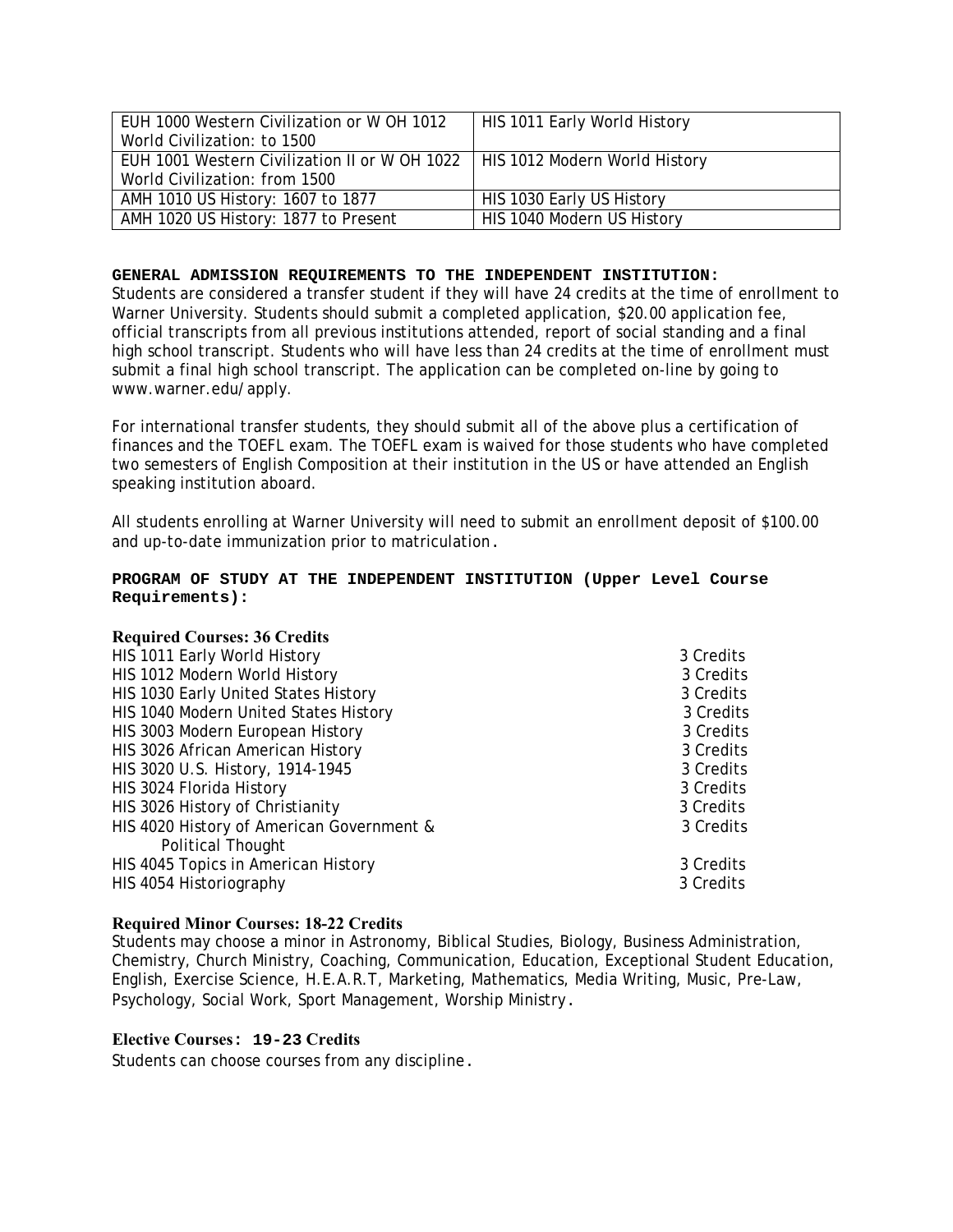Students who completed their AA degree at the time of matriculation to Warner University will have the general education courses waived except for BST 2020 Understanding the New Testament, UNV 2050 Transfer Student Seminar, and UNV 4095 Integrative Seminar.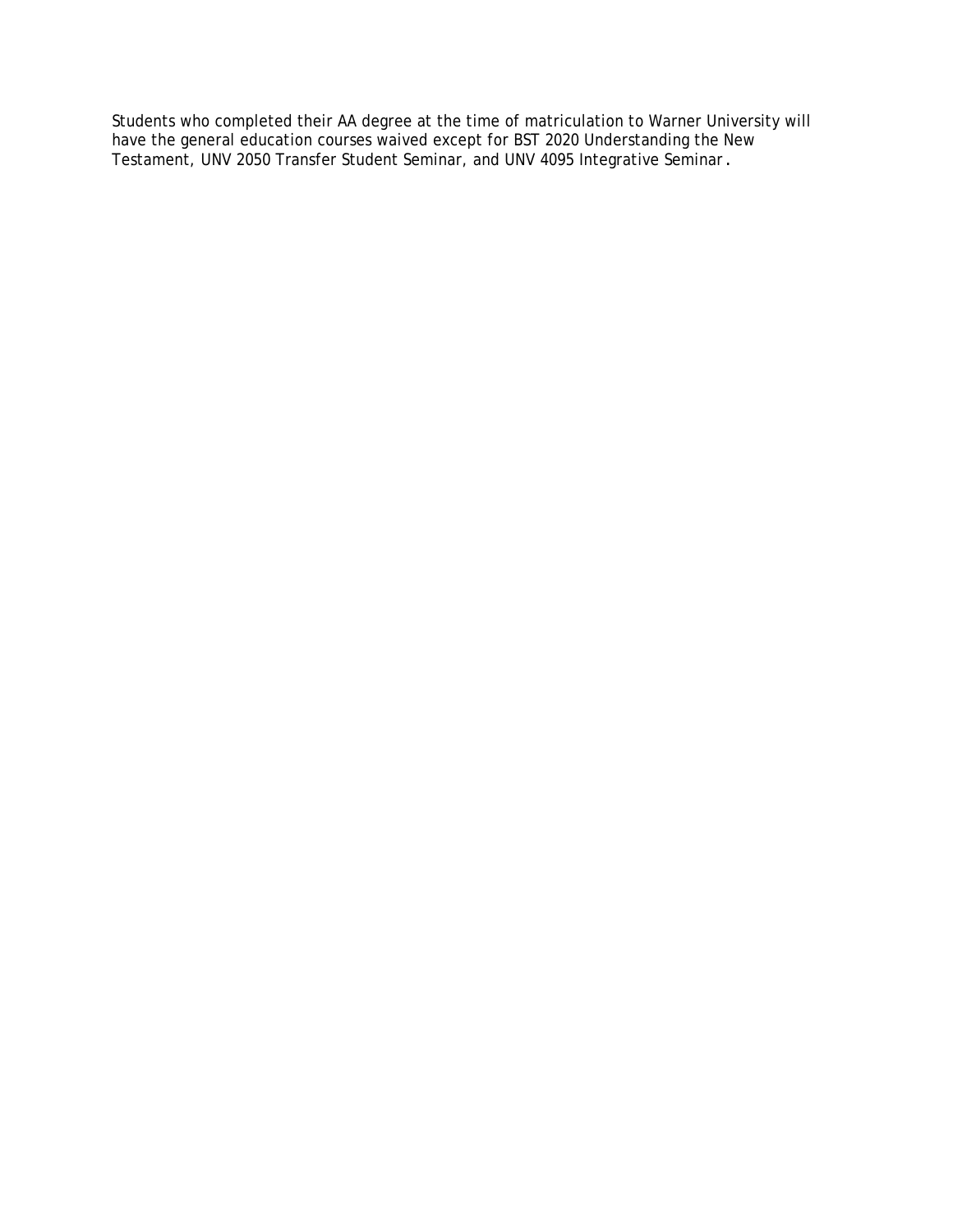**ACADEMIC YEAR**: 2018-2019

**PROGRAM OF STUDY** (**MAJOR**): Interdisciplinary Ministry

**DEPARTMENT:** Ministry

**SCHOOL**: Arts and Sciences

**DEGREE:** Bachelor of Arts

**CONTACT:** Registrar's Office, Warner University, 13875 Highway 27, Lake Wales, FL 33859; Telephone: 863-638- 7110;email:admissions@warner.edu; website: www.warner.edu

#### **PROGRAM OF STUDY TO BE TAKEN AT THE COMMUNITY COLLEGE (Lower Level Course Requirements):**

| <b>Florida Community College Course</b>        | <b>Warner University Equivalent</b>              |
|------------------------------------------------|--------------------------------------------------|
| ENC 1101 College Composition I                 | ENG 1010 Composition I                           |
| ENC 1102 College Composition II                | ENG 1020 Composition II                          |
| SPC 2600 Oral Communications OR                | COM 2010 Oral Communication                      |
| ORI 2000 Oral Interpretation                   |                                                  |
| 3 Credits in Mathematics                       | MGF 1106 or 1107 or MAC 1105 or higher           |
|                                                | mathematics course will meet general             |
|                                                | education requirement                            |
| 6 Credits in History, Humanities or Literature | AMH 1010 or 1020 or W OH 1012 or 1022, MUL       |
| (Choose two courses listed from two different  | 1010 or ARH 1050 or 1051 or HUM course or LIT    |
| subject areas)                                 | 1000 or AML 2010 or 2020 will meet this          |
|                                                | general education requirement                    |
| 6 Credits in Social Sciences                   | Choose courses from the following subject        |
|                                                | areas: Anthropology, Economics, Geography,       |
|                                                | Political Science, Sociology, or World Religions |
| 3 Credits in Science (biology, chemistry,      | Meets the Science general education              |
| physics etc)                                   | requirement                                      |
| 3 Credits in either Mathematics or Science     | See course suggestions above for courses that    |
|                                                | will meet this requirement                       |
| HLP 1081 Wellness Concepts or HSC 1101         | Meets the Personal Development general           |
| Wellness: Nutrition, Personal Growth & Fitness | education requirement                            |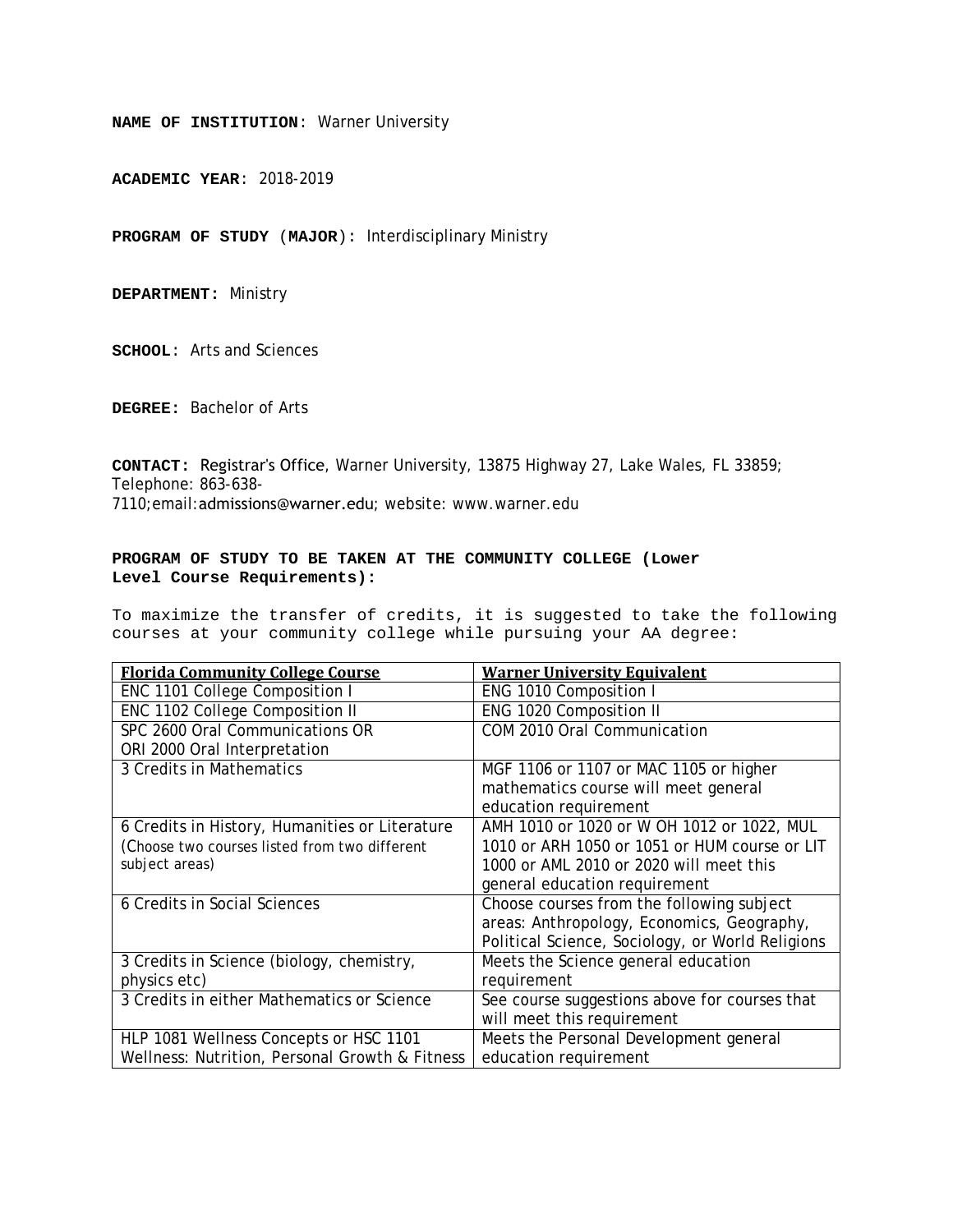Students are considered a transfer student if they will have 24 credits at the time of enrollment to Warner University. Students should submit a completed application, \$20.00 application fee, official transcripts from all previous institutions attended, report of social standing and a final high school transcript. Students who will have less than 24 credits at the time of enrollment must submit a final high school transcript. The application can be completed on-line by going to www.warner.edu/apply.

For international transfer students, they should submit all of the above plus a certification of finances and the TOEFL exam. The TOEFL exam is waived for those students who have completed two semesters of English Composition at their institution in the US or have attended an English speaking institution aboard.

All students enrolling at Warner University will need to submit an enrollment deposit of \$100.00 and up-to-date immunization record prior to matriculation.

#### **PROGRAM OF STUDY AT THE INDEPENDENT INSTITUTION (Upper Level Course Requirements):**

#### **Required Courses: 60 Credits**

| BST 3000 Beginning Biblical Interpretation                                                | 3 Credits  |
|-------------------------------------------------------------------------------------------|------------|
| CED 2012 Spiritual Formation                                                              | 3 Credits  |
| CED 3015 Christian Discipleship                                                           | 3 Credits  |
| CHM 1001 Exploring God's Call                                                             | 3 Credits  |
| CHM 2022 Introduction to Christian Worship                                                | 3 Credits  |
| CHM 3012 Communicating the Gospel                                                         | 3 Credits  |
| CHM 3030 Evangelism and Congregational Vitality                                           | 3 Credits  |
| CHM 4040 Leadership in Ministry                                                           | 3 Credits  |
| CHM 4195 The Church in Today's Society                                                    | 3 Credits  |
| TST 3051 Principles of Christian Theology                                                 | 3 Credits  |
| <b>Academic Ministry Plan</b>                                                             | 30 Credits |
| Students will build an Academic Ministry Plan with the guidance of their academic advisor |            |
|                                                                                           |            |

#### **Elective Courses: 17 Credits**

Students may choose courses from any discipline.

Students who completed their AA degree at the time of matriculation to Warner University will have the general education courses waived except for BST 2020 Understanding the New Testament, UNV 2050 Transfer Student Seminar, and UNV 4095 Integrative Senior Seminar.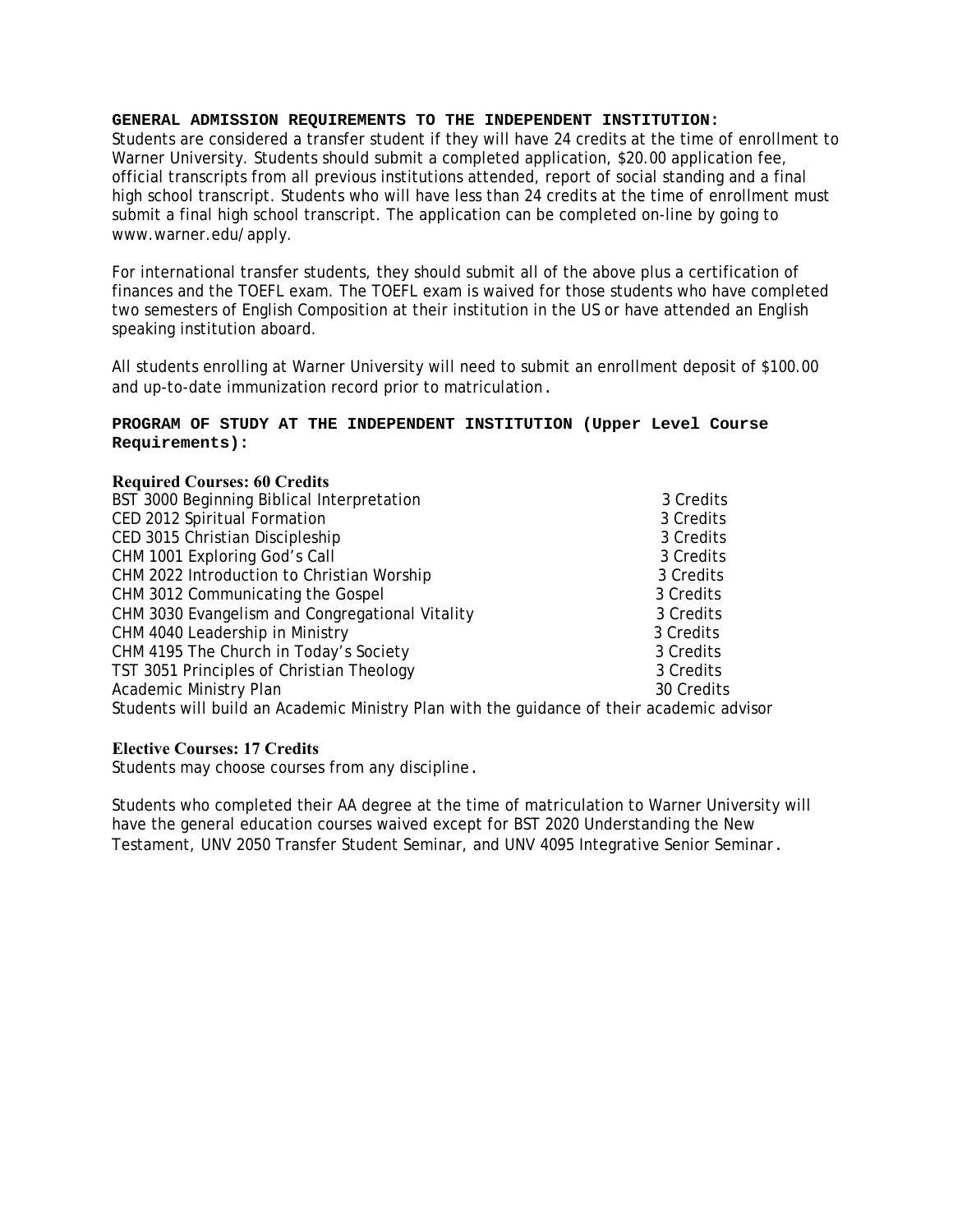**ACADEMIC YEAR**: 2018-2019

**PROGRAM OF STUDY** (**MAJOR**): Music Ministry

**DEPARTMENT**: Ministry

**COLLEGE**: Arts and Sciences

**DEGREE:** Bachelor of Arts

**CONTACT:** Registrar's Office, Warner University, 13875 Highway 27, Lake Wales, FL 33859; Telephone: 863-638-7204 or 800-309-9563; email:admissions@warner.edu; website: www.warner.edu

#### **PROGRAM OF STUDY TO BE TAKEN AT THE COMMUNITY COLLEGE (Lower Level Course Requirements):**

| <b>Florida Community College Course</b>        | <b>Warner University Equivalent</b>              |
|------------------------------------------------|--------------------------------------------------|
| ENC 1101 College Composition I                 | ENG 1010 Composition I                           |
| ENC 1102 College Composition II                | ENG 1020 Composition II                          |
| SPC 2600 Oral Communications OR                | COM 2010 Oral Communication                      |
| ORI 2000 Oral Interpretation                   |                                                  |
| 3 Credits in Mathematics                       | MGF 1106 or 1107 or MAC 1105 or higher           |
|                                                | mathematics course will meet general             |
|                                                | education requirement                            |
| 6 Credits in History, Humanities or Literature | AMH 1010 or 1020 or W OH 1012 or 1022, MUL       |
| (Choose two courses listed from two different  | 1010 or ARH 1050 or 1051 or HUM course or LIT    |
| subject areas)                                 | 1000 or AML 2010 or 2020 will meet this          |
|                                                | general education requirement                    |
| 6 Credits in Social Sciences                   | Choose courses from the following subject        |
|                                                | areas: Anthropology, Economics, Geography,       |
|                                                | Political Science, Sociology, or World Religions |
| 3 Credits in Science (Biology, Chemistry,      | Meets the Science general education              |
| Physics etc)                                   | requirement                                      |
| 3 Credits in either Mathematics or Science     | See course suggestions above for courses that    |
|                                                | will meet this requirement                       |
| HLP 1081 Wellness Concepts or HSC 1101         | Meets the Personal Development general           |
| Wellness: Nutrition, Personal Growth & Fitness | education requirement                            |
| MUT 1000 or 1122 Music Theory I                | MUS 2110 Music Theory I                          |
| MUT 1112 or 1122 Music Theory II               | MUS 2210 Music Theory II                         |
| MUT 2116 or MUT 2126 Music Theory III          | MUS 3110 Music Theory III                        |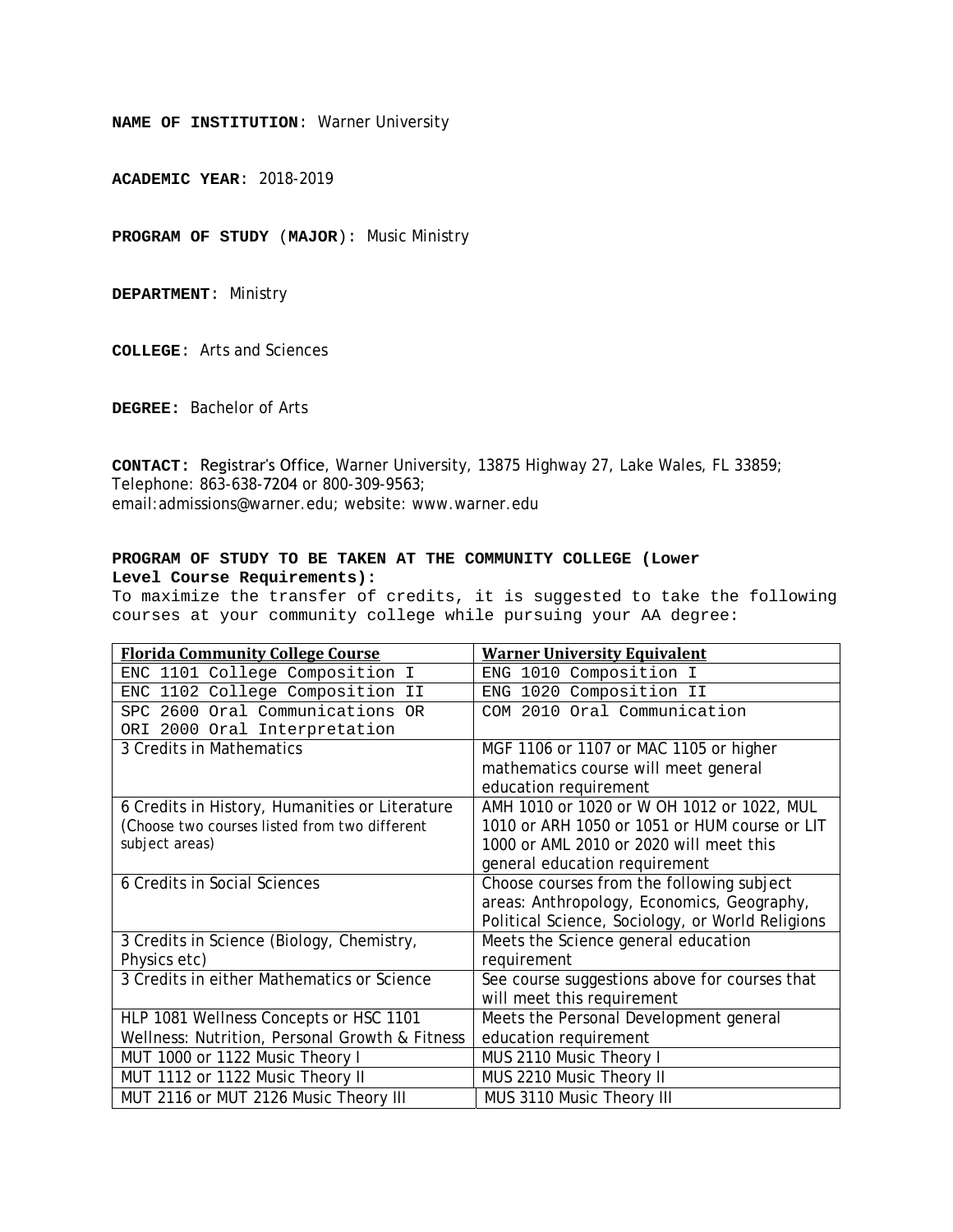| I MUS 3210 Music Theory IV<br>MUT 2117 or 2127 Music Theory IV |
|----------------------------------------------------------------|
|----------------------------------------------------------------|

Students are considered a transfer student if they will have 24 credits at the time of enrollment to Warner University. These students should submit a completed application, \$20.00 application fee, official transcripts from all previous institutions attended, report of social standing and a final high school transcript. Students who will have less than 24 credits at the time of enrollment must submit a final high school transcript. The application can be completed on-line by going to www.warner.edu/apply.

For international transfer students, they should submit all of the above plus a certification of finances and the TOEFL exam. The TOEFL exam is waived for those students who have completed two semesters of English Composition at their institution in the US or have attended an English speaking institution aboard.

All students enrolling at Warner University will need to submit an enrollment deposit of \$100.00 and up-to-date immunization prior to matriculation.

# **PROGRAM OF STUDY AT THE INDEPENDENT INSTITUTION (Upper Level Course Requirements):**

#### **Required Courses: 61 Credits**

| MUS 2110 Music Theory I                          | 3 Credits  |
|--------------------------------------------------|------------|
| MUS 2210 Music Theory II                         | 3 Credits  |
| MUS 3110 Music Theory III                        | 3 Credits  |
| MUS 3210 Music Theory IV                         | 3 Credits  |
| MUS 3000 Music Technology                        | 3 Credits  |
| MUS 3230 Music Lit. & History II                 | 3 Credits  |
| MUS 3370 Conducting                              | 3 Credits  |
| MUS 3091 Strings                                 | 1 Credits  |
| MUS 3092 Woodwinds                               | 1 Credits  |
| MUS 3093 Brass                                   | 1 Credits  |
| MUS 3094 Percussion                              | 1 Credits  |
| MUS 3024 Leader. & Admin. Of Workshop Ministries | 2 Credits  |
| MUS 4085 Music Ministry Internship               | 6 Credits  |
| <b>MUS XXXX Applied Lessons</b>                  | 10 Credits |
| <b>MUS XXXX Ensembles</b>                        | 0 Credits  |
| MUS 2175 Recital                                 | 0 Credits  |
| MUS 2010 Piano Proficiency                       | 0 Credits  |
| MUS 2020 Voice Proficiency                       | 0 Credits  |
| MUS 2030 Guitar Proficiency                      | 0 Credits  |
| BST 3000 Beginning Biblical Interpretation       | 3 Credits  |
| CED 2012 Spiritual Formation                     | 3 Credits  |
| CHM 1001 Exploring God's Call                    | 3 Credits  |
| CHM 2022 Intro to Christian Worship              | 3 Credits  |
| CHM 3012 Communicating the Gospel                | 3 Credits  |

#### **Elective Courses: 16 Credits**

Students may choose courses from any discipline.

Students who completed their AA degree at the time of matriculation to Warner University will have the general education courses waived except for BST 2020 Understanding the New Testament, UNV 2050 Transfer Student Seminar, and UNV 4095 Integrative Seminar.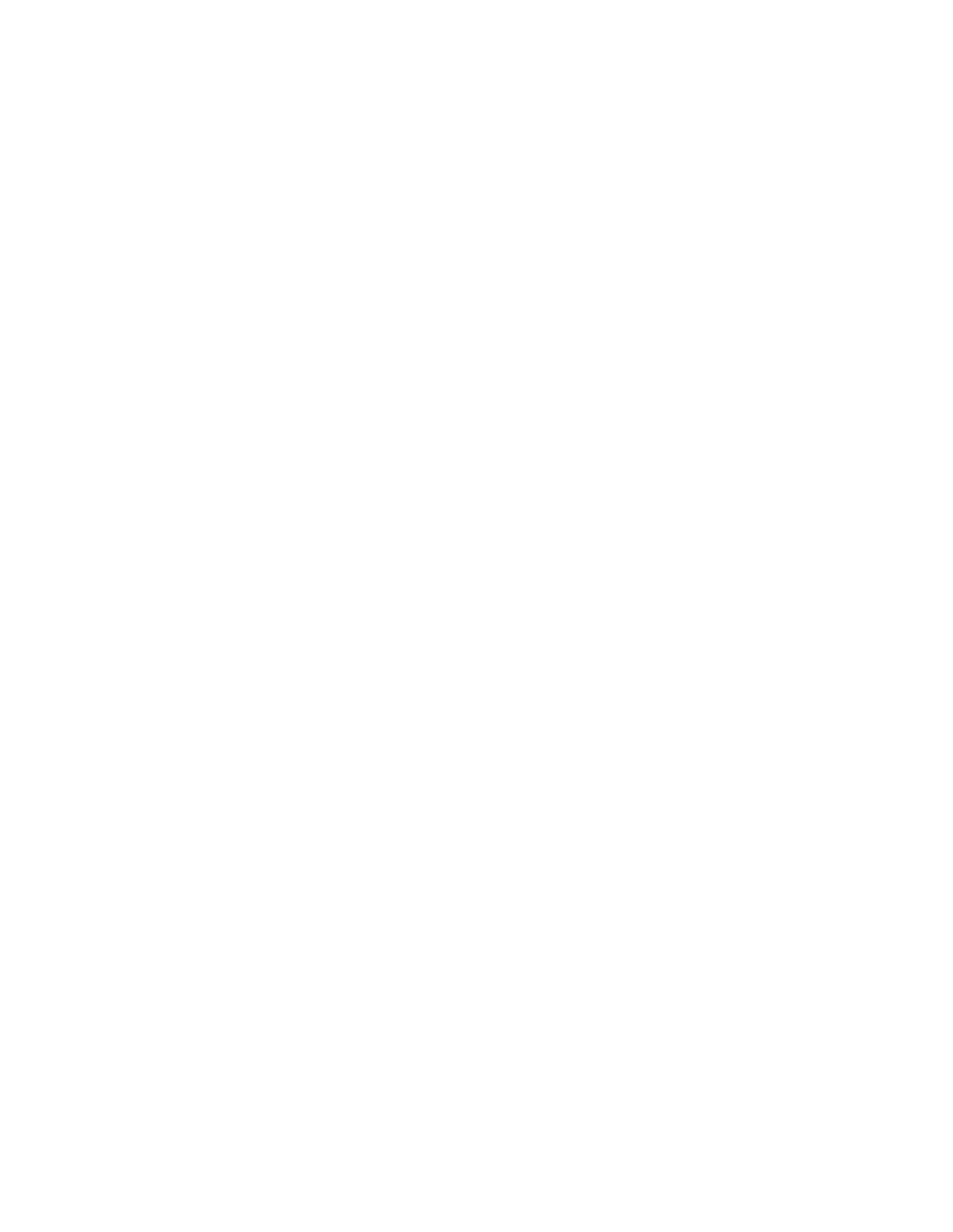**ACADEMIC YEAR**: 2018-2019

**PROGRAM OF STUDY** (**MAJOR**): Psychology

**DEPARTMENT**: Behavioral Science

**COLLEGE**: Arts and Sciences

**DEGREE:** Bachelor of Arts

**CONTACT:** Registrar's Office, Warner University, 13875 Highway 27, Lake Wales, FL 33859; Telephone: 863-638-7204 or 800-309-9563; email:admissions@warner.edu; website: www.warner.edu

#### **PROGRAM OF STUDY TO BE TAKEN AT THE COMMUNITY COLLEGE (Lower Level Course Requirements):**

| <b>Florida Community College Course</b>        | <b>Warner University Equivalent</b>              |
|------------------------------------------------|--------------------------------------------------|
| ENC 1101 College Composition I                 | ENG 1010 Composition I                           |
| ENC 1102 College Composition II                | ENG 1020 Composition II                          |
| SPC 2600 Oral Communications OR                | COM 2010 Oral Communication                      |
| ORI 2000 Oral Interpretation                   |                                                  |
| 3 Credits in Mathematics                       | MGF 1106 or 1107 or MAC 1105 or higher           |
|                                                | mathematics course will meet general             |
|                                                | education requirement                            |
| 6 Credits in History, Humanities or Literature | A course in AMH, EUH, WHO, HUM, LIT, or AML      |
| (Choose two courses listed from two different  | can be used to meet this general education       |
| subject areas)                                 | requirement                                      |
| 6 Credits in Social Sciences                   | Choose courses from the following subject        |
|                                                | areas: Anthropology, Economics, Geography,       |
|                                                | Political Science, Sociology, or World Religions |
| PSY 2012 General Psychology                    | Meets major course requirement                   |
| DEP 1004 or 2004 Human Development             | Meets major course requirement                   |
| CLP 2140 Abnormal Psychology                   | Meets major course requirement                   |
| 3 Credits in Science (Biology, Chemistry,      | Meets the Science general education              |
| Physics)                                       | requirement                                      |
| 3 Credits in either Mathematics or Science     | See course suggestions above for courses that    |
|                                                | will meet this requirement                       |
|                                                |                                                  |
| HLP 1081 Wellness Concepts or HSC 1101         | Meets the Personal Development general           |
| Wellness: Nutrition, Personal Growth & Fitness | education requirement                            |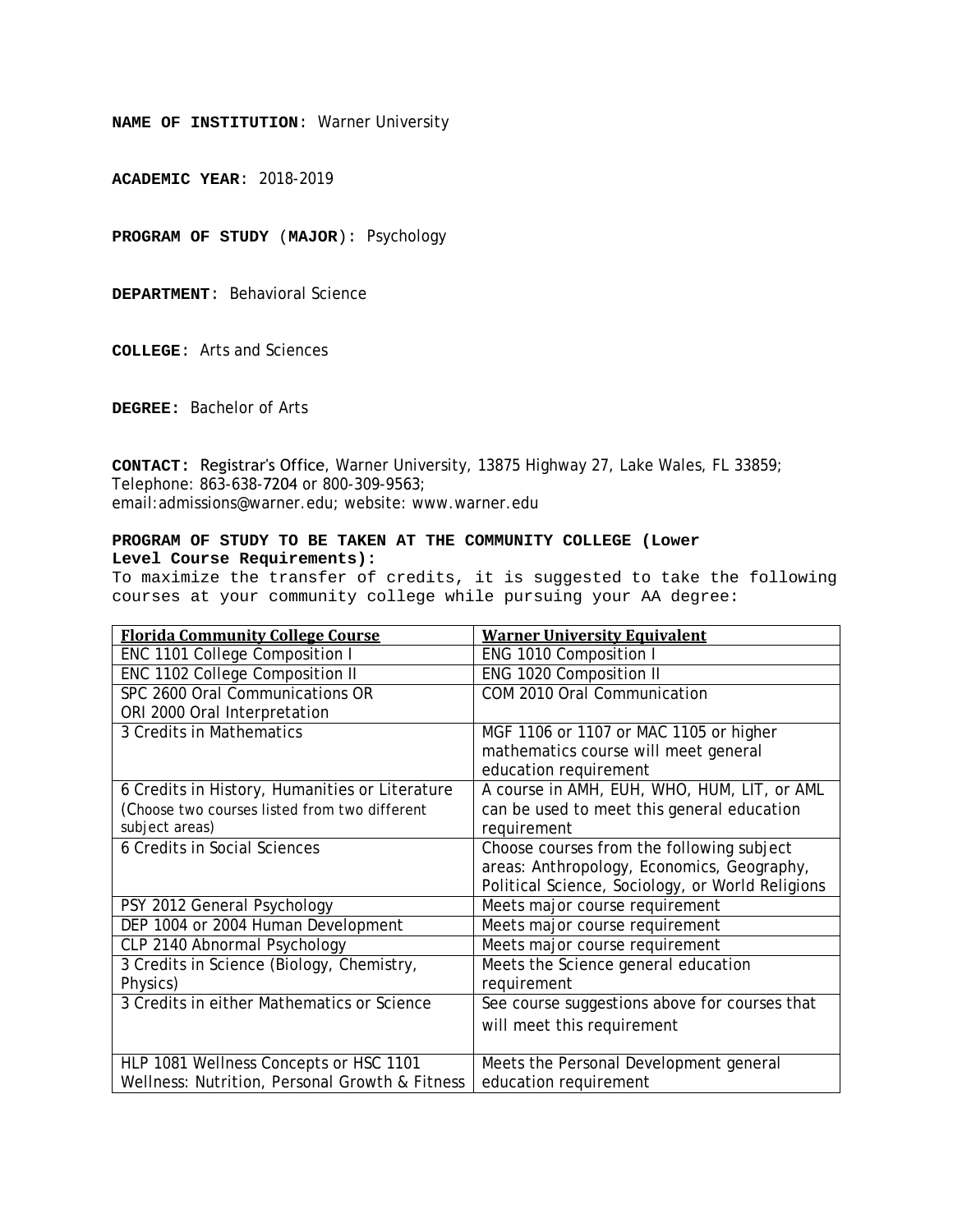Students are considered a transfer student if they will have 24 credits at the time of enrollment to Warner University. These students should submit a completed application, \$20.00 application fee, official transcripts from all previous institutions attended, report of social standing and a final high school transcript. Students who will have less than 24 credits at the time of enrollment must submit a final high school transcript. The application can be completed on-line by going to www.warner.edu/apply.

For international transfer students, they should submit all of the above plus a certification of finances and the TOEFL exam. The TOEFL exam is waived for those students who have completed two semesters of English Composition at their institution in the US or have attended an English speaking institution aboard.

All students enrolling at Warner University will need to submit an enrollment deposit of \$100.00 and up-to-date immunization prior to matriculation.

#### **PROGRAM OF STUDY AT THE INDEPENDENT INSTITUTION (Upper Level Course Requirements):**

# **Psychology Required Courses: 36 Credits**

PSY 2000 Introduction to Psychology 3 Credits 3 Credits PSY 2010 Life-Span Development 3 Credits 3 Credits PSY 3030 Social Psychology 3 Credits 3 Credits PSY 3040 Personality Theories 3 Credits 3 Credits PSY 3050 Abnormal Psychology 3 Credits 3 Credits 3 Credits PSY 3060 Psychological Testing 3 Credits 3 Credits PSY 4010 Methods of Social Research 3 Credits 3 Credits PSY 4020 Counseling Theories 3 Credits 3 Credits 3 Credits PSY 4030 Cognitive Psychology 3 Credits 3 Credits PSY 4060 History of Psychology 3 Credits 3 Credits *Choose two of the following courses:* 6 Credits PSY 3022 Sports Psychology PSY 3045 Special Topics in Psychology PSY 4050 Industrial/Organizational Psychology PSY 4080 Adult Development & Aging SWK 3034 Death & Dying SWK 3044 Substance Abuse

# **Required Minor Courses: 18-22 Credits**

Students may choose a minor in Astronomy, Biblical Studies, Biology, Business Administration, Chemistry, Church Ministry, Coaching, Communication, Education, Exceptional Student Education, English, Exercise Science, H.E.A.R.T, History, Marketing, Mathematics, Media Writing, Music, Pre-Law, Social Work, Sport Management, Worship Ministry.

# **Elective Courses: 23 Credits**

Students may choose courses from any discipline.

Students who completed their AA degree at the time of matriculation to Warner University will have the general education courses waived except for BST 2020 Understanding the New Testament, UNV 2050 Transfer Student Seminar, and UNV 4095 Integrative Seminar.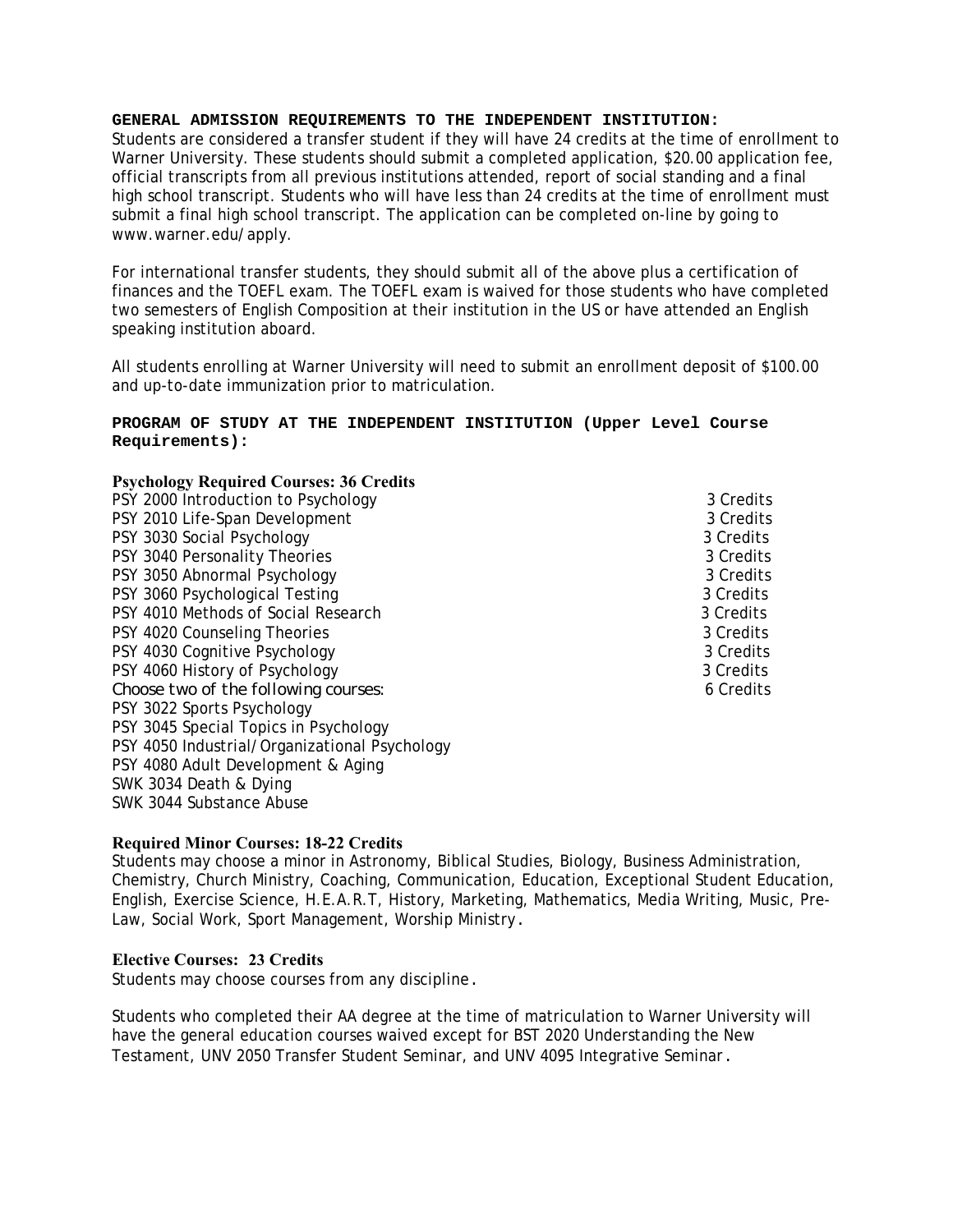**ACADEMIC YEAR**: 2018-2019

**PROGRAM OF STUDY (MAJOR)**: Business Administration

**OPTIONS/TRACKS:** Concentrations in Accounting, Finance, Human Resources Management, International Business, Management, and Marketing.

**SCHOOL**: Professional Programs

**DEGREE**: Bachelor of Arts

**CONTACT:** Registrar's Office, Warner University, 13875 Highway 27, Lake Wales, FL 33859; Telephone: 863-638-7204 or 800-309-9563; email:admissions@warner.edu; website: www.warner.edu

#### **PROGRAM OF STUDY TO BE TAKEN AT THE COMMUNITY COLLEGE (Lower Level Course Requirements):**

| <b>Florida Community College Course</b>        | <b>Warner University Equivalent</b>              |
|------------------------------------------------|--------------------------------------------------|
| ENC 1101 College Composition I                 | ENG 1010 Composition I                           |
| <b>ENC 1102 College Composition II</b>         | ENG 1020 Composition II                          |
| SPC 2600 Oral Communications OR                | COM 2010 Oral Communication                      |
| ORI 2000 Oral Interpretation                   |                                                  |
| STA 2023 Introduction to Probability &         | MAT 2000 Statistics                              |
| <b>Statistics OR Elementary Statistics I</b>   | Prerequisite for major course and meets          |
|                                                | Mathematics general education requirement        |
| 3 Credits in Science (biology, chemistry,      | Meets the Science general education              |
| physics etc)                                   | requirement                                      |
| 6 Credits in Social Sciences                   | Choose courses from the following subject        |
|                                                | areas: Anthropology, Economics, Geography,       |
|                                                | Political Science, Sociology, or World Religions |
| 6 Credits in History, Humanities or Literature | AMH 1010 or 1020 or W OH 1012 or 1022, MUL       |
| (Choose two courses listed from two different  | 1010 or ARH 1050 or 1051 or HUM course or        |
| subject areas)                                 | LIT 1000 or AML 2010 or 2020 will meet this      |
|                                                | general education requirement                    |
| 3 Credits in either Mathematics or Science     | See course suggestions above for courses that    |
|                                                | will meet this requirement                       |
| HLP 1081 Wellness Concepts or HSC 1101         | Meets the Personal Development general           |
| Wellness: Nutrition, Personal Growth &         | education requirement                            |
| <b>Fitness</b>                                 |                                                  |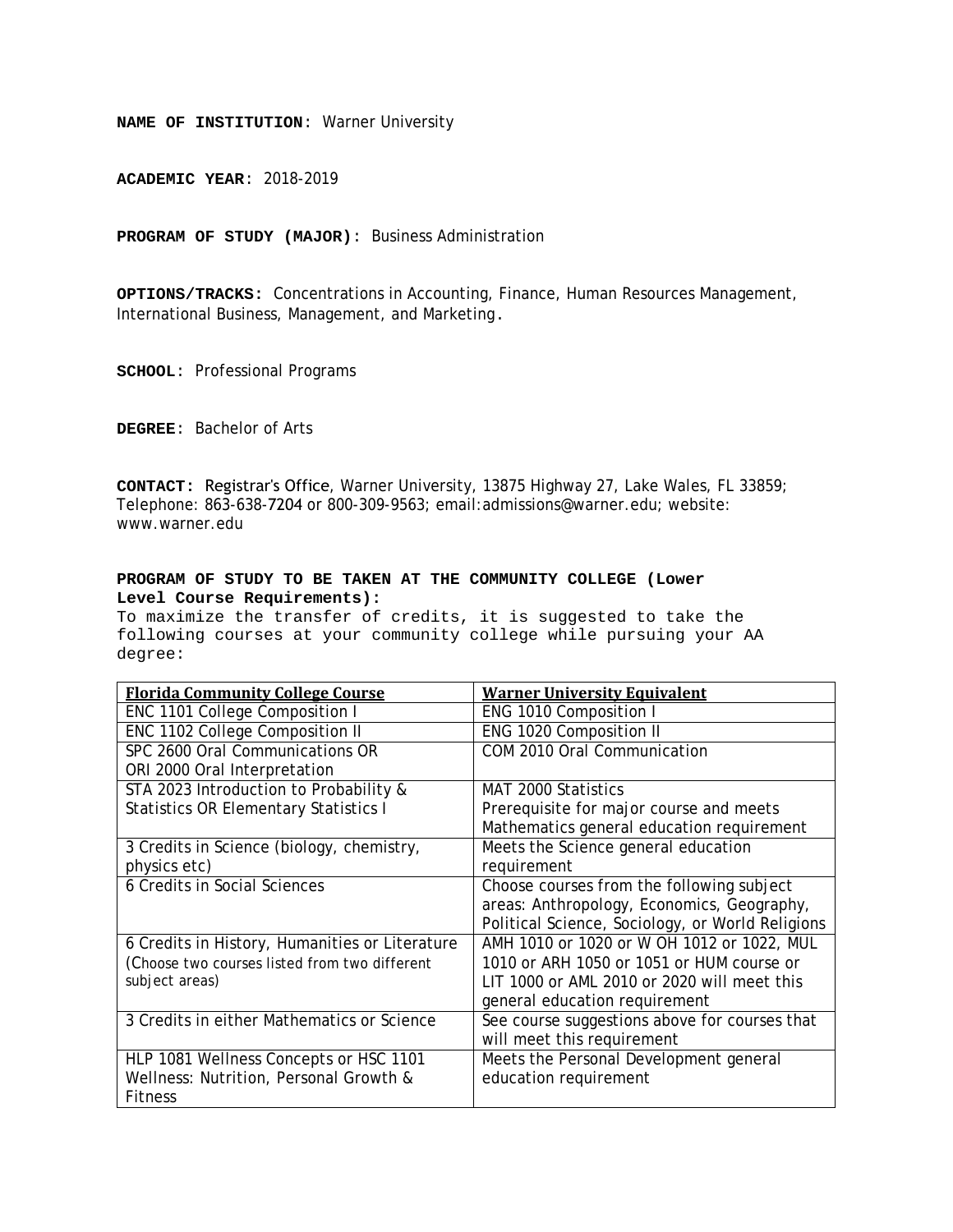| ACG 2001 AND 2011 Principles of Accounting I | ACC 2051 Principles of Financial Accounting  |
|----------------------------------------------|----------------------------------------------|
| and II                                       |                                              |
| ACG 2071 Managerial Accounting               | ACC 2052 Principles of Managerial Accounting |
| ECO 2013 Principles of Macroeconomics        | ECO 2001 Principles of Economics: Macro      |
|                                              | major requirement and meets the Social       |
|                                              | Science general education requirement        |
| ECO 2023 Principles of Microeconomics        | ECO 2002 Principles of Economics: Micro      |
| <b>GEB 1011 Introduction to Business</b>     | <b>BUS 2000 Introduction to Business</b>     |
| MAN 2021 Principles of Management            | <b>BUS 3006 Principles of Management</b>     |
| MAR 2011 Principles of Marketing             | <b>BUS 3010 Principles of Marketing</b>      |

Students are considered a transfer student if they will have 24 credits at the time of enrollment to Warner University. These students should submit a completed application, \$20.00 application fee, official transcripts from all previous institutions attended, report of social standing and a final high school transcript. Students who will have less than 24 credits at the time of enrollment must submit a final high school transcript. The application can be completed on-line by going to www.warner.edu/apply.

For international transfer students, they should submit all of the above plus a certification of finances and the TOEFL exam. The TOEFL exam is waived for those students who have completed two semesters of English Composition at their institution in the US or have attended an English speaking institution aboard.

All students enrolling at Warner University will need to submit an enrollment deposit of \$100.00 and up-to-date immunization prior to matriculation.

#### **PROGRAM OF STUDY AT THE INDEPENDENT INSTITUTION**:

| ACC 2051 Principles of Financial Accounting                     | 3 Credits |
|-----------------------------------------------------------------|-----------|
| ACC 2052 Principles of Managerial Accounting                    | 3 Credits |
| <b>BUS 2000 Introduction to Business</b>                        | 3 Credits |
| <b>BUS 3006 Principles of Management</b>                        | 3 Credits |
| BUS 3010 Marketing                                              | 3 Credits |
| BUS 3025 Managerial Communication                               | 3 Credits |
| BUS 3061 Business Law I                                         | 3 Credits |
| <b>BUS 3090 Business Statistics</b>                             | 3 Credits |
| BUS 3160 Managerial Finance I                                   | 3 Credits |
| BUS 4095 Seminar in Organizational Strategy and Policy          | 3 Credits |
| BUS 4450 Leadership in Business                                 | 3 Credits |
| ECO 2001 Principles of Economics: Macro                         | 3 Credits |
| ECO 2002 Principles of Economics: Micro                         | 3 Credits |
| <b>Required Courses in Accounting Concentration: 21 Credits</b> |           |
| ACC 3000 Accounting Information Systems                         | 3 Credits |
| ACC 3073 Individual Income Tax                                  | 3 Credits |
| ACC 3074 Corporate Income Tax                                   | 3 Credits |
| ACC 3083 Modern Cost Accounting                                 | 3 Credits |
| ACC 3150 Intermediate Accounting I                              | 3 Credits |
| ACC 3250 Intermediate Accounting II                             | 3 Credits |
|                                                                 |           |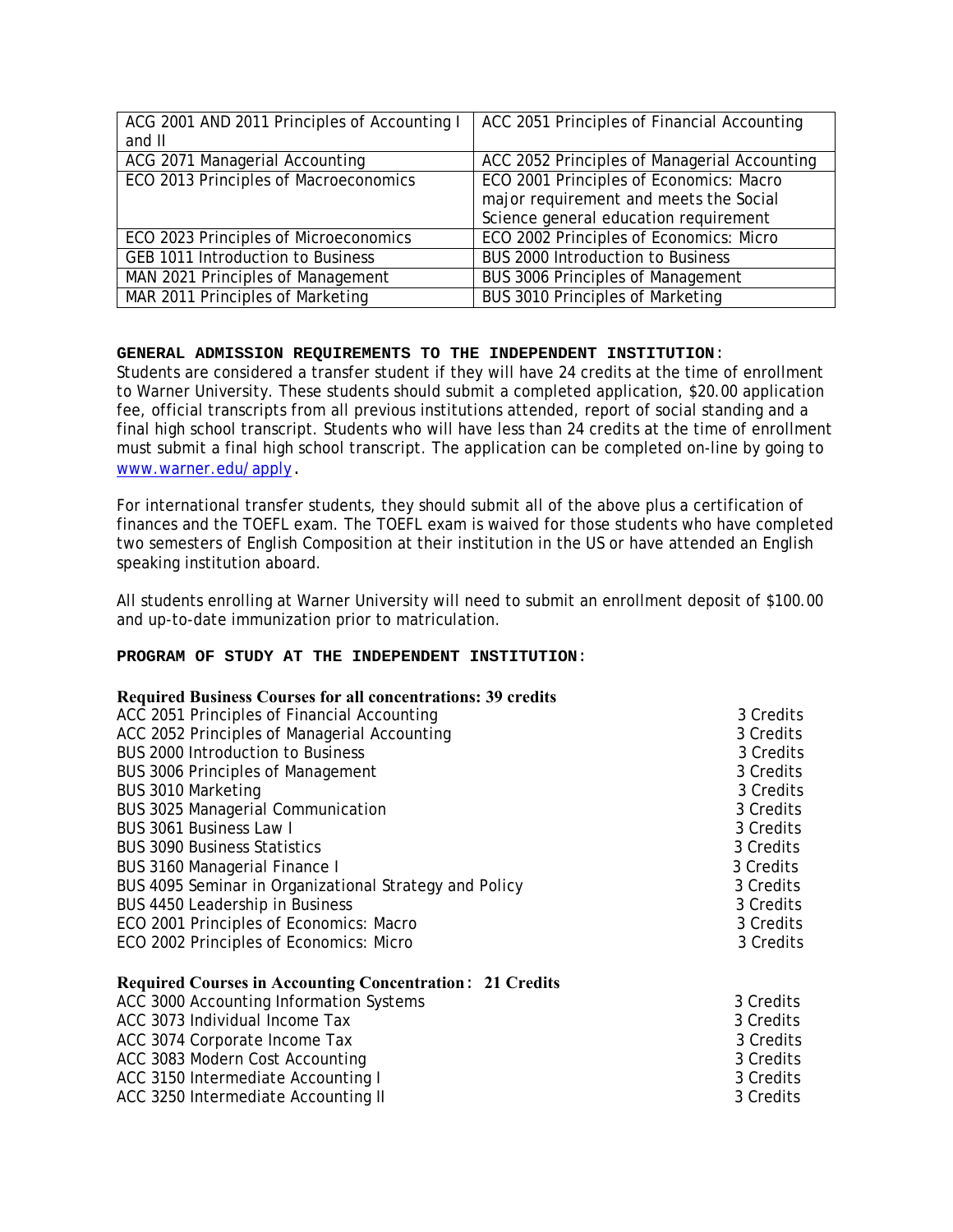| ACC 4022 Auditing |                                                                             | 3 Credits |
|-------------------|-----------------------------------------------------------------------------|-----------|
|                   | <b>Required Courses in Finance Concentration: 21 Credits</b>                |           |
|                   | <b>BUS 3015 Personal Finance</b>                                            | 3 Credits |
|                   | <b>BUS 3150 Management Science</b>                                          | 3 Credits |
|                   | <b>BUS 3260 Managerial Finance II</b>                                       | 3 Credits |
|                   | <b>BUS 4160 Multinational Finance</b>                                       | 3 Credits |
|                   | BUS 4260 Money and Capital Markets                                          | 3 Credits |
|                   | <b>BUS 4460 Investments</b>                                                 | 3 Credits |
|                   | BUS 4760 Policy/Seminar in Finance                                          | 3 Credits |
|                   | <b>Required Courses in Human Resource Concentration: 18 Credits</b>         |           |
|                   | <b>BUS 3340 Staffing Organizations</b>                                      | 3 Credits |
|                   | BUS 4030 Human Resource Management                                          | 3 Credits |
|                   | BUS 4031 Strategic Human Resources Management                               | 3 Credits |
|                   | BUS 4510 Employment Law and Human Resources Policies                        | 3 Credits |
|                   | BUS 4520 Training and Development for Business                              | 3 Credits |
|                   | BUS 4530 Compensation and Benefits Administration                           | 3 Credits |
|                   | <b>Required Courses in International Business Concentration: 18 Credits</b> |           |
|                   | BUS 3001 Managing in a Global Environment                                   | 3 Credits |
|                   | <b>BUS 3002 International Business</b>                                      | 3 Credits |
|                   | <b>BUS 4160 Multinational Finance</b>                                       | 3 Credits |
|                   | BUS 4161 International Competitive Strategies                               | 3 Credits |
|                   | <b>BUS 4380 Global Marketing</b>                                            | 3 Credits |
|                   | BUS 4381 International Business Project/Travel                              | 3 Credits |
|                   | <b>Required Courses in Management Concentration: 18 Credits</b>             |           |
|                   | BUS 3001 Managing in a Global Environment                                   | 3 Credits |
|                   | <b>BUS 3020 Operations Management</b>                                       | 3 Credits |
|                   | BUS 3070 Entrepreneurship & Small Business Management                       | 3 Credits |
|                   | <b>BUS 3150 Management Science</b>                                          | 3 Credits |
|                   | BUS 4030 Human Resource Management                                          | 3 Credits |
|                   | BUS 4310 Negotiation and Conflict Management                                | 3 Credits |
|                   | Required Courses in Marketing Concentration: 18 Credits                     |           |
|                   | <b>BUS 3050 Promotion Strategy</b>                                          | 3 Credits |
|                   | BUS 3240 Marketing in a Virtual Environment                                 | 3 Credits |
|                   | <b>BUS 3410 Professional Selling</b>                                        | 3 Credits |
|                   | <b>BUS 4350 Marketing Research</b>                                          | 3 Credits |
|                   | <b>BUS 4380 Global Marketing</b>                                            | 3 Credits |
|                   | <b>BUS 4550 Consumer Behavior</b>                                           | 3 Credits |

# **Elective Courses: 17-20 Credits, will depend on concentration choice**

Students may choose courses from any discipline.

Students who have completed their AA degree at the time of matriculation to Warner University will have the general education courses waived except for BST 2020 Understanding the New Testament, UNV 2050 Transfer Student Seminar, and UNV 4095 Integrative Seminar.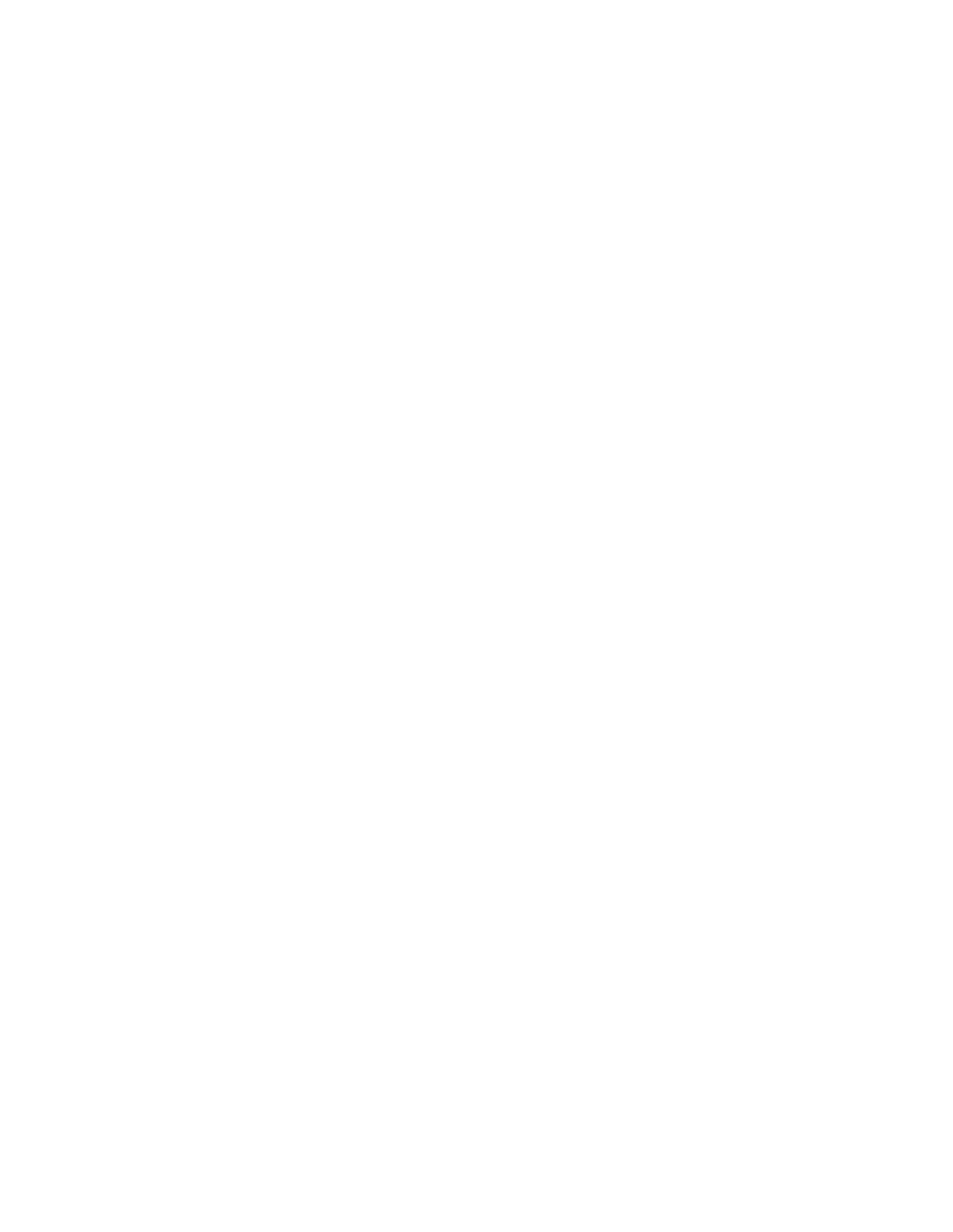**ACADEMIC YEAR**: 2018-2019

**PROGRAM OF STUDY** (**MAJOR**): Sport Communication

**DEPARTMENT:** Behavioral Sciences

**SCHOOL:** Arts and Sciences

**DEGREE:** Bachelor of Arts

**CONTACT:** Registrar's Office, Warner University, 13875 Highway 27, Lake Wales, FL 33859; Telephone: 863-638-7204 or 800-309-9563; email:admissions@warner.edu; website: www.warner.edu

#### **PROGRAM OF STUDY TO BE TAKEN AT THE COMMUNITY COLLEGE (Lower Level Course Requirements):**

| <b>Florida Community College Course</b>        | <b>Warner University College Equivalent</b>      |
|------------------------------------------------|--------------------------------------------------|
| ENC 1101 College Composition I                 | ENG 1010 Composition I                           |
| ENC 1102 College Composition II                | ENG 1020 Composition II                          |
| SPC 2600 Oral Communications OR                | COM 2010 Oral Communication                      |
| ORI 2000 Oral Interpretation                   |                                                  |
| 3 Credits in Mathematics                       | MGF 1106 or 1107 or MAC 1105 or higher           |
|                                                | mathematics course will meet general             |
|                                                | education requirement                            |
| 6 Credits in History, Humanities or Literature | AMH 1010 or 1020 or W OH 1012 or 1022, MUL       |
| (Choose two courses listed from two different  | 1010 or ARH 1050 or 1051 or HUM course or LIT    |
| subject areas)                                 | 1000 or AML 2010 or 2020 will meet this          |
|                                                | general education requirement                    |
| 6 Credits in Social Sciences                   | Choose courses from the following subject        |
|                                                | areas: Anthropology, Economics, Geography,       |
|                                                | Political Science, Sociology, or World Religions |
| 3 Credits in Science (biology, chemistry,      | Meets the Science general education              |
| physics etc)                                   | requirement                                      |
| 3 Credits in either Mathematics or Science     | See course suggestions above for courses that    |
|                                                | will meet this requirement                       |
| HLP 1081 Wellness Concepts or HSC 1101         | Meets the Personal Development general           |
| Wellness: Nutrition, Personal Growth & Fitness | education requirement                            |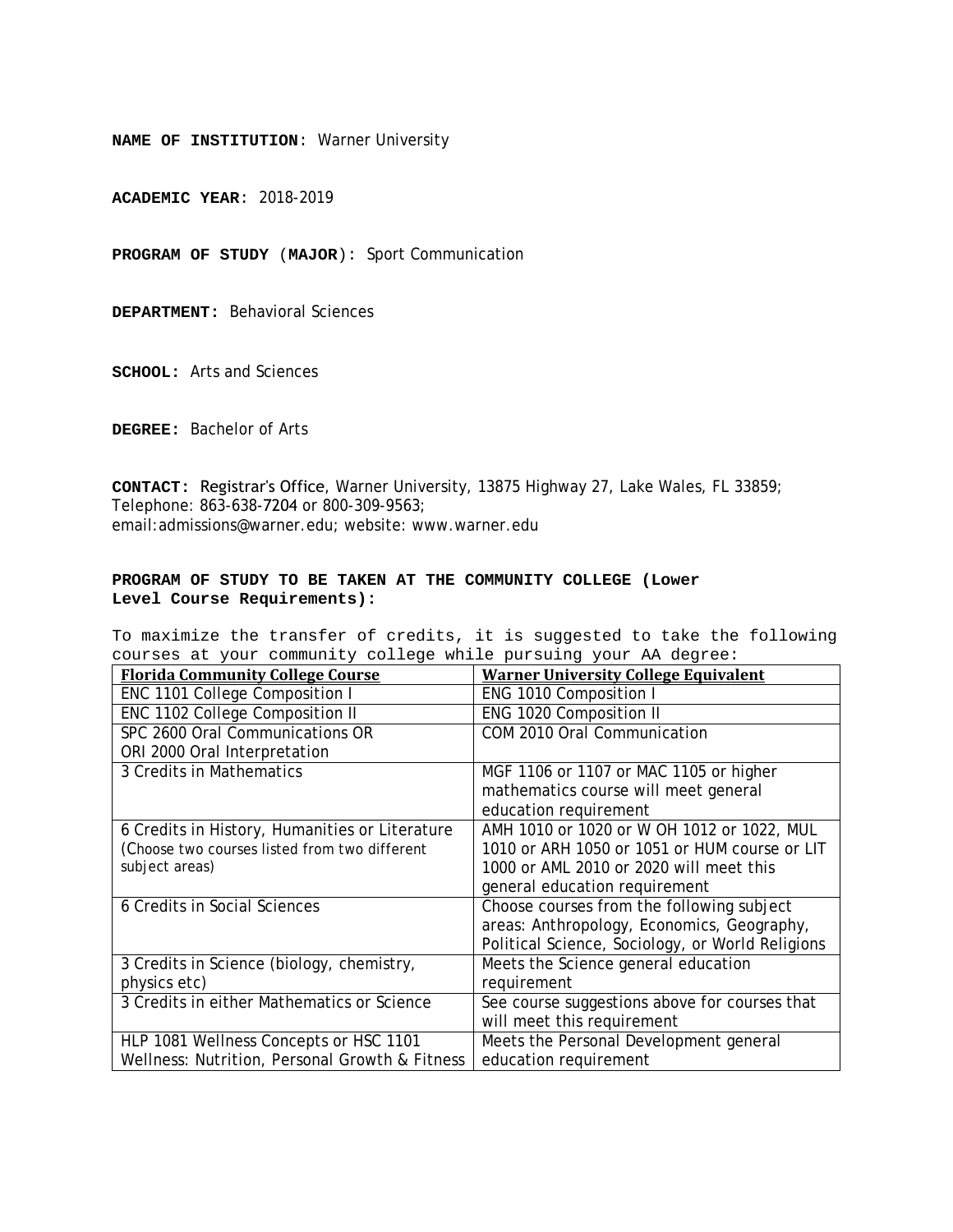Students are considered a transfer student if they will have 24 credits at the time of enrollment to Warner University. Students should submit a completed application, \$20.00 application fee, official transcripts from all previous institutions attended, report of social standing and a final high school transcript. Students who will have less than 24 credits at the time of enrollment must submit a final high school transcript. The application can be completed on-line by going to www.warner.edu/apply.

For international transfer students, they should submit all of the above plus a certification of finances and the TOEFL exam. The TOEFL exam is waived for those students who have completed two semesters of English Composition at their institution in the US or have attended an English speaking institution aboard.

All students enrolling at Warner University will need to submit an enrollment deposit of \$100.00 and up-to-date immunization prior to matriculation.

# **PROGRAM OF STUDY AT THE INDEPENDENT INSTITUTION (Upper Level Course Requirements):**

| <b>Required Courses: 61 Credits</b>                                             |                   |
|---------------------------------------------------------------------------------|-------------------|
| BUS 2000 Introduction to Business                                               | 3 Credits         |
| BUS 3010 Marketing                                                              | 3 Credits         |
| COM 2002 Audio and Video Production I                                           | 3 Credits         |
| COM 2020 Media Literacy                                                         | 3 Credits         |
| COM 2040 Radio Production                                                       | 3 Credits         |
| COM 2044 Digital Photography                                                    | 3 Credits         |
| COM 3012 Publishing Design                                                      | 3 Credits         |
| COM 3060 Sports Journalism                                                      | 3 Credits         |
| COM 3063 Communication Elements and Theories                                    | 3 Credits         |
| COM 3130 News Writing                                                           | 3 Credits         |
| COM 3320 Webcast Media Writing                                                  | 3 Credits         |
| COM 4061 Career Planning                                                        | 1 Credit          |
| COM 4095 Seminar in Communication                                               | 2 Credits         |
| Choose one of the following courses:                                            | 3 Credits         |
| PED 4033 Sports Marketing & Public Relations                                    |                   |
| PED 4043 Athletic & Facility Management                                         |                   |
| Practical/Internship:                                                           | 4 Credits Minimum |
| COM 3/4070 Practica (typically 1 hour per semester)                             |                   |
| COM 3/4075 Field Experience (3 or 6 credits)                                    |                   |
| COM 3/4085 Internship (3 or 6 credits)                                          |                   |
| Choose one of following minors:                                                 | 18 Credits        |
| Communication                                                                   |                   |
| COM 2020 Media Literacy                                                         |                   |
| <b>COM 2030 Global Communications</b>                                           |                   |
| COM 4050 Special Topics                                                         |                   |
| 9 Credits of Upper Division COM courses, selected in collaboration with advisor |                   |
| <b>Media Writing</b>                                                            |                   |
| COM 2020 Media Literacy                                                         |                   |
| COM 2031 Global Communication                                                   |                   |
| COM 3054 Communication Policy                                                   |                   |
| COM 3320 Webcasting Media Writing                                               |                   |
| Choose one of the following courses:                                            |                   |
| <b>COM 3034 Public Relations</b>                                                |                   |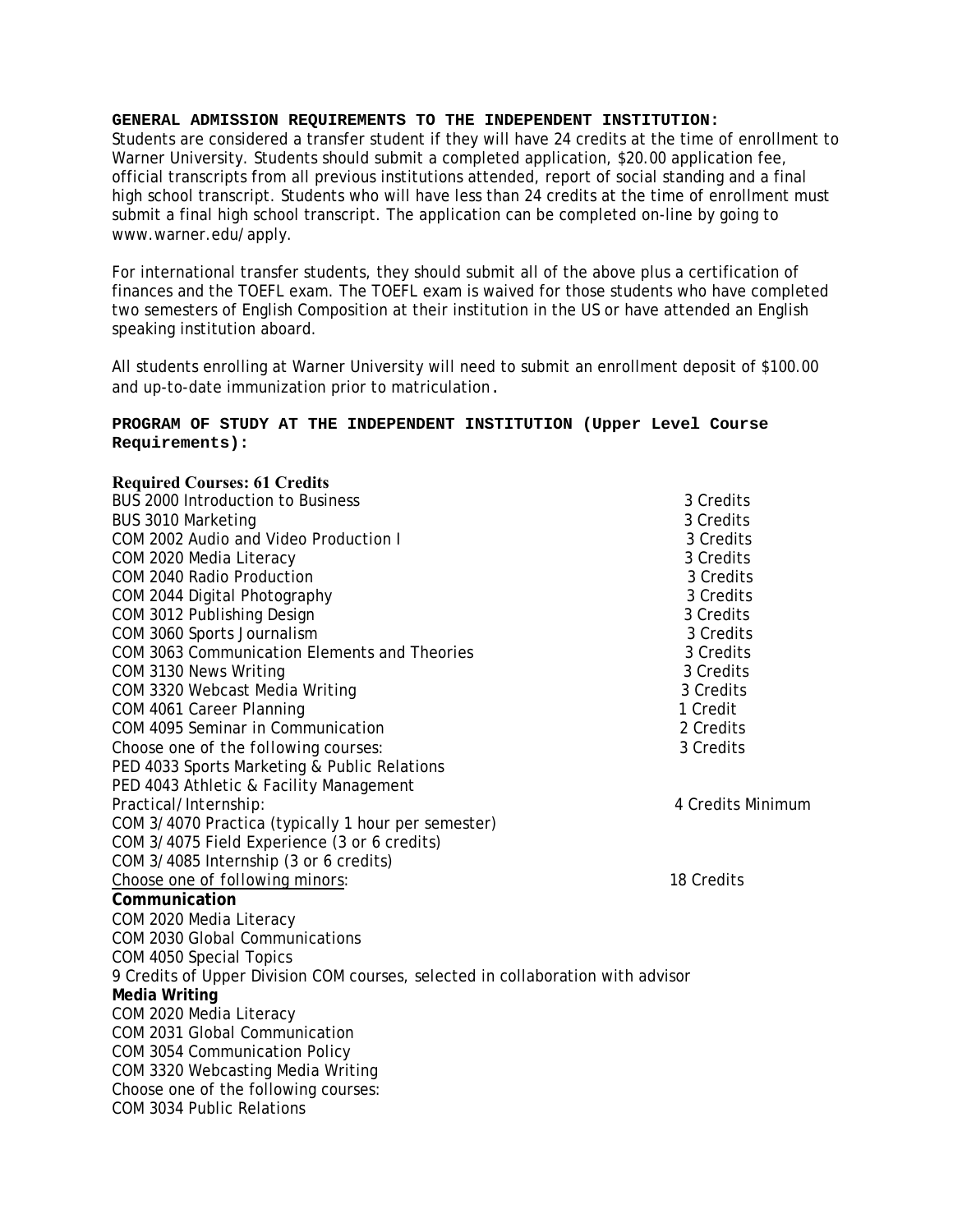COM 3130 News Writing COM 3230 Broadcast Media Writing 3 Credits of Upper Division COM courses, selected in collaboration with advisor

## **Elective Courses: 16 Credits**

Students may choose courses from any discipline.

Students who completed their AA degree at the time of matriculation to Warner University will have the general education courses waived except for BST 2020 Understanding the New Testament, UNV 2050 Transfer Student Seminar, and UNV 4095 Integrative Senior Seminar.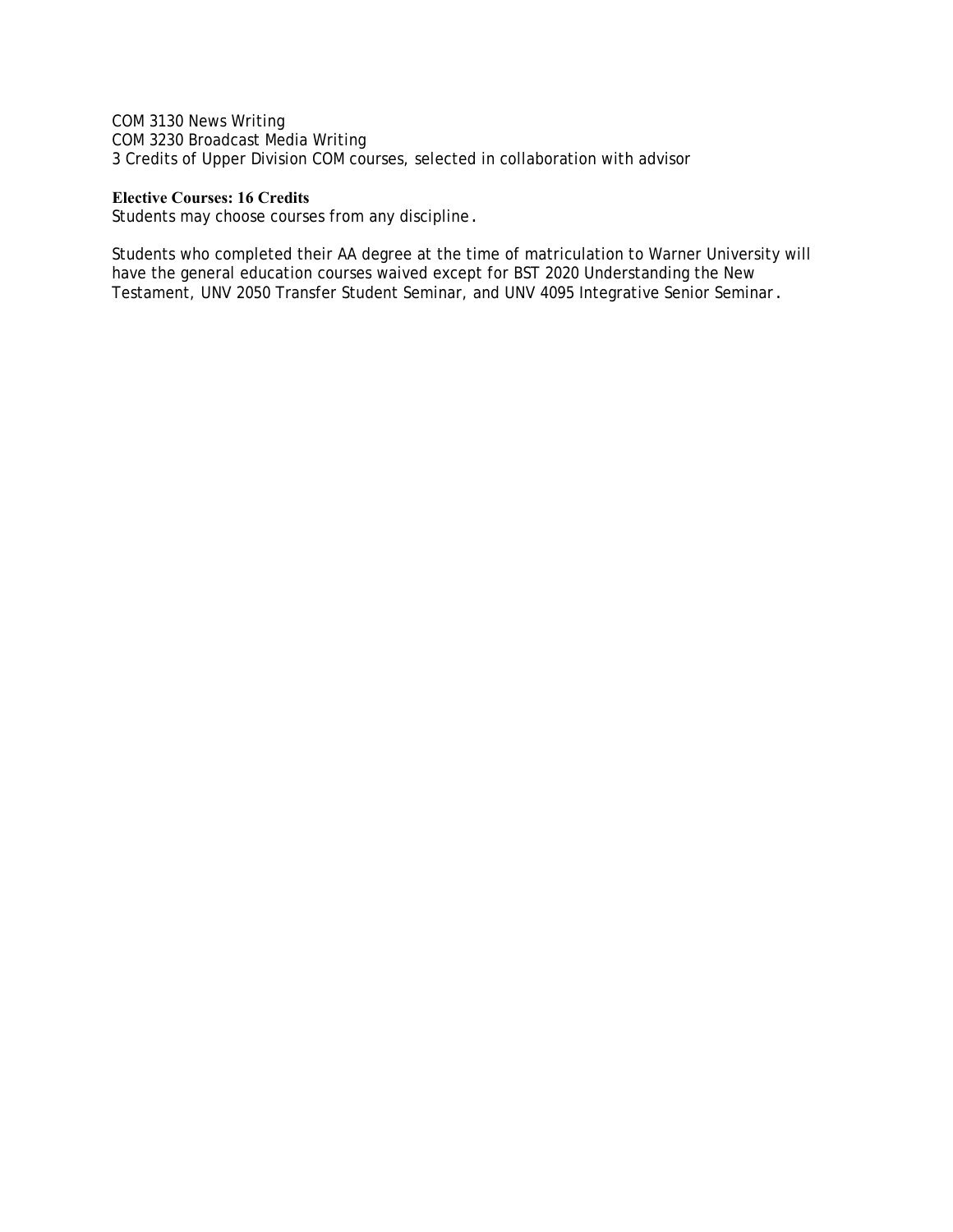**ACADEMIC YEAR**: 2018-2019

**PROGRAM OF STUDY** (**MAJOR**): Sport Management

**DEPARTMENT**: Physical Education

**COLLEGE**: Professional Studies

**DEGREE:** Bachelor of Arts

**CONTACT:** Registrar's Office, Warner University, 13875 Highway 27, Lake Wales, FL 33859; Telephone: 863-638-7204 or 800-309-9563; email:admissions@warner.edu; website: www.warner.edu

#### **PROGRAM OF STUDY TO BE TAKEN AT THE COMMUNITY COLLEGE (Lower Level Course Requirements):**

| <b>Florida Community College Course</b>        | <b>Warner University Equivalent</b>           |
|------------------------------------------------|-----------------------------------------------|
| ENC 1101 College Composition I                 | ENG 1010 Composition I                        |
| ENC 1102 College Composition II                | ENG 1020 Composition II                       |
| SPC 2600 Oral Communications OR                | COM 2010 Oral Communication                   |
| ORI 2000 Oral Interpretation                   |                                               |
| 3 Credits in Mathematics                       | MGF 1106 or 1107 or MAC 1105 or higher        |
|                                                | mathematics course will meet general          |
|                                                | education requirement                         |
| 6 Credits in History, Humanities or Literature | AMH 1010 or 1020 or W OH 1012 or 1022, MUL    |
| (Choose two courses listed from two different  | 1010 or ARH 1050 or 1051 or HUM course or LIT |
| subject areas)                                 | 1000 or AML 2010 or 2020 will meet this       |
|                                                | general education requirement                 |
| ECO 2013 Principles of Economics I: Macro      | ECO 2001 Principles of Economics: Macro major |
|                                                | requirement and meets the Social Science      |
|                                                | general education requirement                 |
| PSY 2012 General Psychology                    | PSYC 2000 Introduction to Psychology meets    |
|                                                | the Social Science general education          |
|                                                | requirement and prerequisite for major course |
| 3 Credits in Science (Biology, Chemistry,      | Meets the Science general education           |
| Physics etc)                                   | requirement                                   |
| 3 Credits in either Mathematics or Science     | See course suggestions above for courses that |
|                                                | will meet this requirement                    |
| HLP 1081 Wellness Concepts or HSC 1101         | Meets the Personal Development general        |
| Wellness: Nutrition, Personal Growth & Fitness | education requirement                         |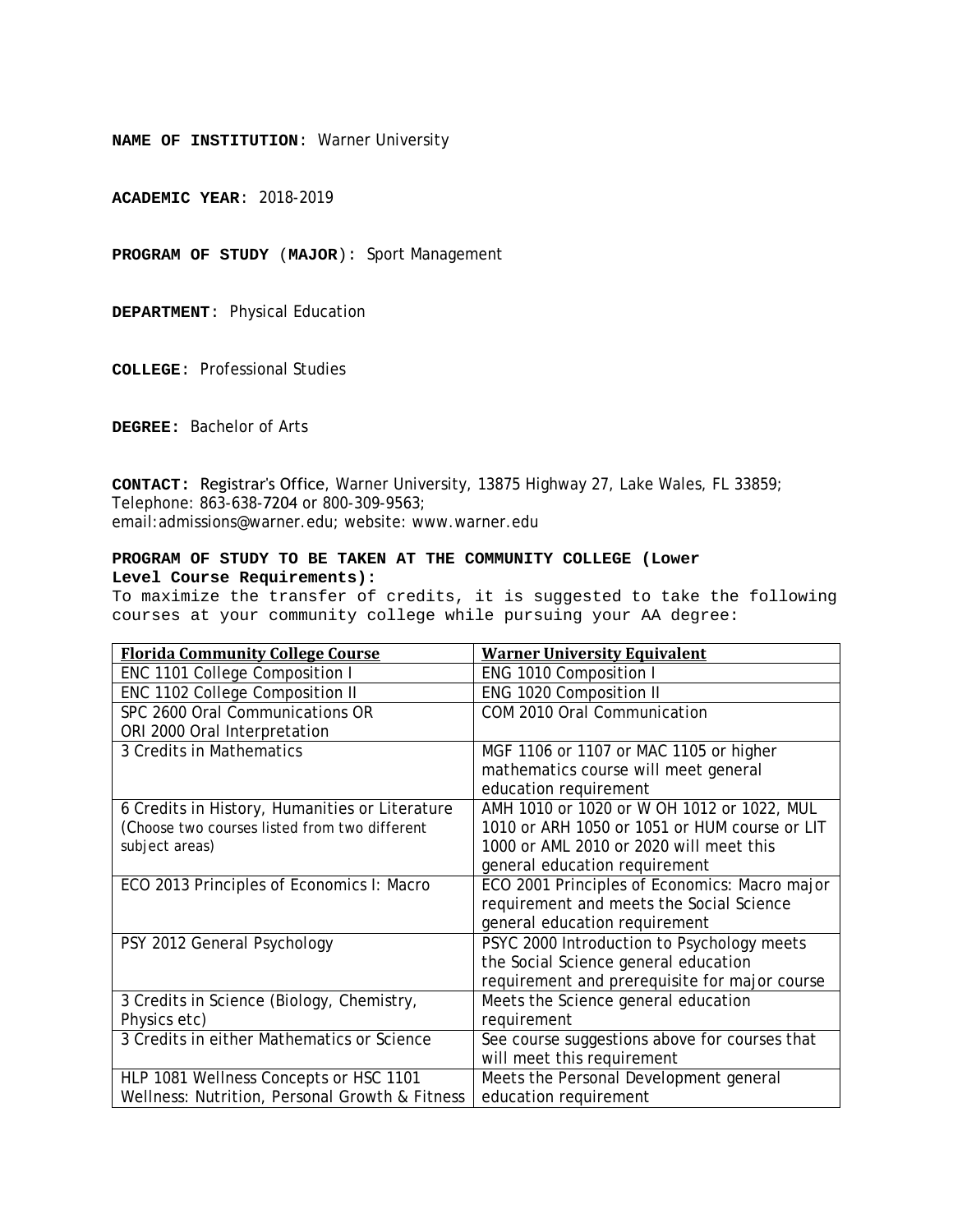| GEB 1011 Introduction to Business | BUS 2000 Introduction to Business        |
|-----------------------------------|------------------------------------------|
| MAN 2021 Principles of Management | <b>BUS 3006 Principles of Management</b> |
| MAR 2011 Principles of Marketing  | BUS 3010 Principles of Marketing         |

Students are considered a transfer student if they will have 24 credits at the time of enrollment to Warner University. These students should submit a completed application, \$20.00 application fee, official transcripts from all previous institutions attended, report of social standing and a final high school transcript. Students who will have less than 24 credits at the time of enrollment must submit a final high school transcript. The application can be completed on-line by going to www.warner.edu/apply.

For international transfer students, they should submit all of the above plus a certification of finances and the TOEFL exam. The TOEFL exam is waived for those students who have completed two semesters of English Composition at their institution in the US or have attended an English speaking institution aboard.

All students enrolling at Warner University will need to submit an enrollment deposit of \$100.00 and up-to-date immunization prior to matriculation.

# **PROGRAM OF STUDY AT THE INDEPENDENT INSTITUTION (Upper Level Course Requirements):**

| <b>Required Major Courses: 60 Credits</b>                                       |           |
|---------------------------------------------------------------------------------|-----------|
| ACC 2051 Principles of Financial Accounting                                     | 3 Credits |
| ACC 2052 Principles of Managerial Accounting                                    | 3 Credits |
| <b>BUS 2000 Introduction to Business</b>                                        | 3 Credits |
| <b>BUS 3006 Principles of Management</b>                                        | 3 Credits |
| <b>BUS 3010 Marketing</b>                                                       | 3 Credits |
| <b>BUS 3061 Business Law I</b><br><b>OR</b>                                     | 3 Credits |
| COM 3054 Communication Policy                                                   |           |
| ECO 2001 Principles of Economics: Macro OR                                      | 3 Credits |
| ECO 2012 Contemporary Economics                                                 |           |
| PED 2020 Introduction to Exercise & Sport Science                               | 3 Credits |
| PED 2S75 Sports Management Practicum I                                          | 1 Credit  |
| PED 3003 The Care and Prevention of Injuries                                    | 3 Credits |
| PED 3S75 Sports Management Practicum II                                         | 2 Credit  |
| PED 3043 Theory and Practice of Coaching Sports                                 | 3 Credits |
| PED 4024 Org and Adm of Phy Ed, Sports,                                         | 3 Credits |
| And Intramural Activities                                                       |           |
| PED 4033 Sports Marketing and Public Relations                                  | 3 Credits |
| PED 4043 Athletic Facility and Event Management                                 | 3 Credits |
| Choose from the following courses:                                              | 9 Credits |
| PED 4085 Sports Management Internship                                           |           |
| PED 4095 Seminar in Exercise and Sport Studies                                  |           |
| PED 3/4XXX Elective(s) can be 3 coaching courses or any PED 3/4XXX Course       |           |
| PSY 3022 Sports Psychology                                                      | 3 Credits |
| Choose one course from each category, 6 credit hours must be at the 3/4XX level | 9 Credits |
| Production Category: COM 2002 Audio and Video Production                        |           |
| COM 2020 Media Literacy                                                         |           |
| COM 2040 Radio Production                                                       |           |
| COM 2044 Digital Photography                                                    |           |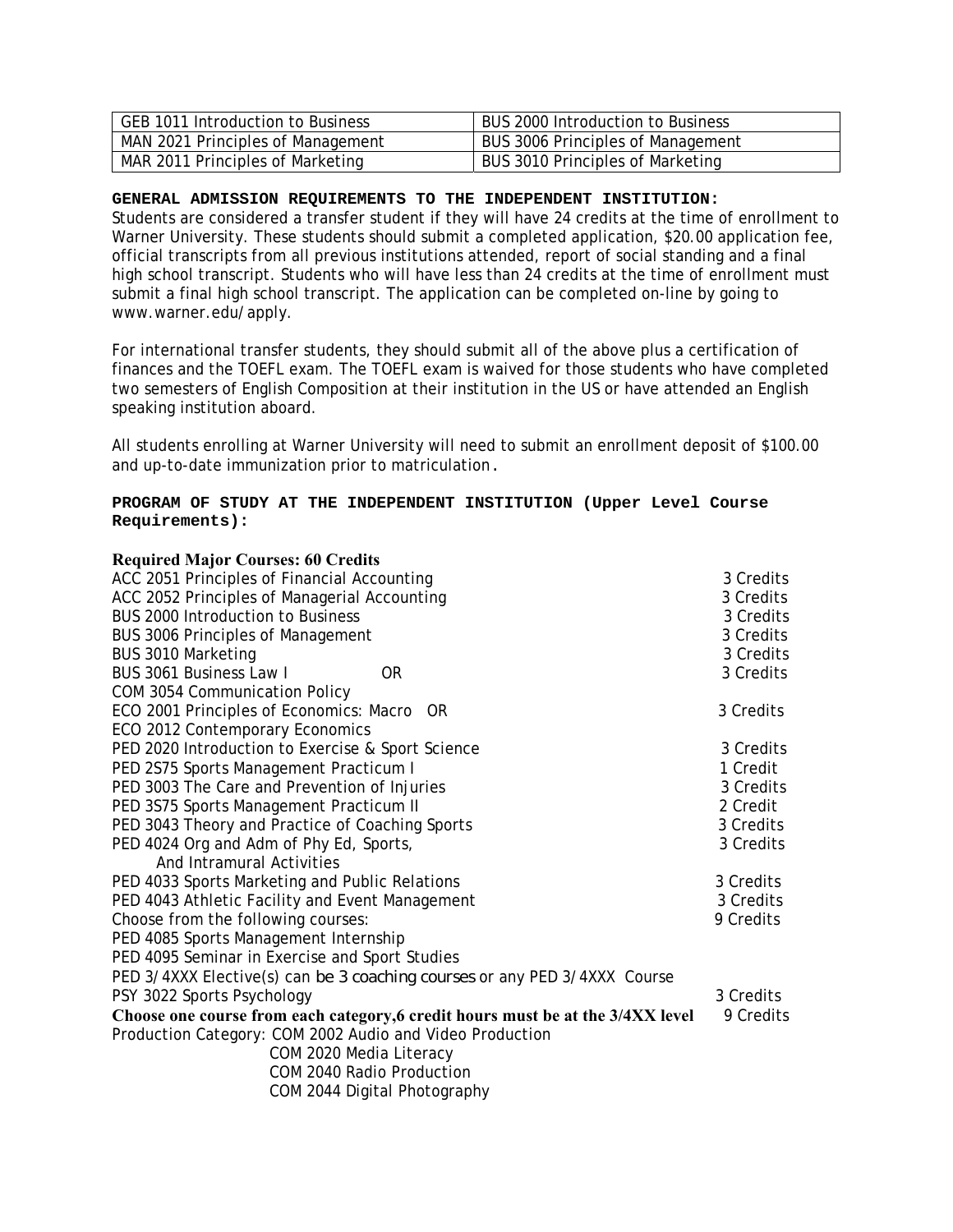| COM 3012 Publishing Design                     |
|------------------------------------------------|
| Theory Category: COM 2031 Global Communication |
| COM 3063 Communication Elements and Theories   |
| <b>COM 3110 Nonverbal Communication</b>        |
| COM 4000 Visual Literacy                       |
| Writing Category: COM 3034 Public Relations    |
| COM 3060 Sports Journalism                     |
| COM 3130 News Writing                          |
| COM 3230 Broadcast Media Writing               |
| COM 3320 Webcast Media Writing                 |
|                                                |

# **Elective Credits: 17 Credits**

Students can choose courses from any discipline.

Students who have completed their AA degree at the time of matriculation to Warner University will have the general education courses waived except for BST 2020 Understanding the New Testament, UNV 2050 Transfer Student Seminar, and UNV 4095 Integrative Seminar.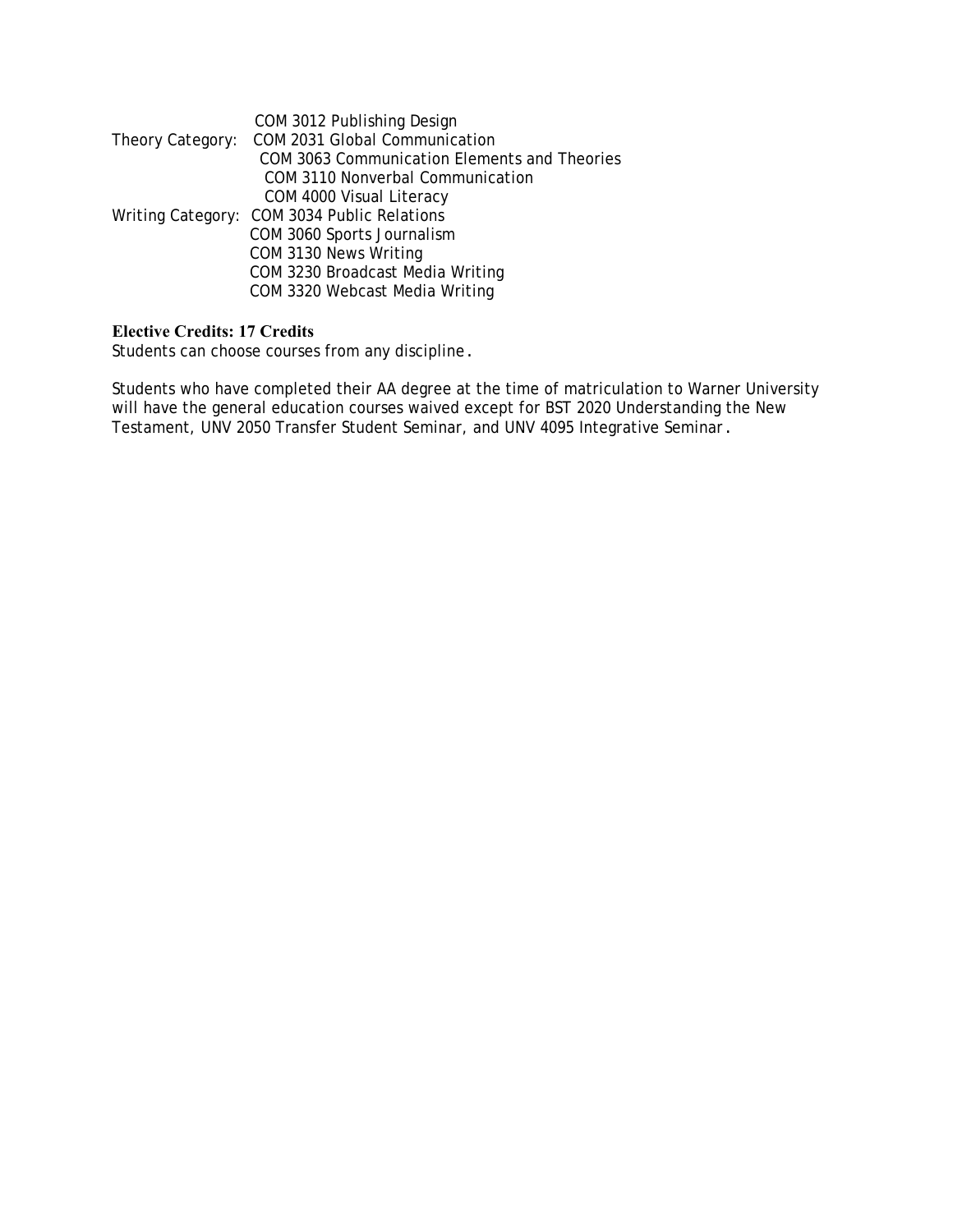**ACADEMIC YEAR**: 2018-2019

**PROGRAM OF STUDY** (**MAJOR**): Social Work

**DEPARTMENT**: Behavioral Sciences

**COLLEGE**: Arts & Sciences

**DEGREE:** Bachelor of Arts

**CONTACT:** Registrar's Office, Warner University, 13875 Highway 27, Lake Wales, FL 33859; Telephone: 863-638-7204 or 800-309-9563; email:admissions@warner.edu; website: www.warner.edu

#### **PROGRAM OF STUDY TO BE TAKEN AT THE COMMUNITY COLLEGE (Lower Level Course Requirements):**

| <b>Florida Community College Course</b>        | <b>Warner University Equivalent</b>              |
|------------------------------------------------|--------------------------------------------------|
| ENC 1101 College Composition I                 | ENG 1010 Composition I                           |
| ENC 1102 College Composition II                | ENG 1020 Composition II                          |
| SPC 2600 Oral Communications OR                | COM 2010 Oral Communication                      |
| ORI 2000 Oral Interpretation                   |                                                  |
| STA 2023 Introduction to Probability &         | MAT 2000 Statistics Major course requirement     |
| Statistics OR STA 2023 Elementary Statistics   | and meets the Mathematics general education      |
|                                                | requirement                                      |
| 6 Credits in History, Humanities or Literature | AMH 1010 or 1020 or W OH 1012 or 1022, MUL       |
| (Choose two courses listed from two different  | 1010 or ARH 1050 or 1051 or HUM course or LIT    |
| subject areas)                                 | 1000 or AML 2010 or 2020 will meet this          |
|                                                | general education requirement                    |
| 6 Credits in Social Sciences                   | Choose courses from the following subject        |
|                                                | areas: Anthropology, Economics, Geography,       |
|                                                | Political Science, Sociology, or World Religions |
| 3 Credits in Science (Biology, Chemistry,      | Meets the Science general education              |
| Physics etc)                                   | requirement                                      |
| 3 Credits in either Mathematics or Science     | See course suggestions above for courses that    |
|                                                | will meet this requirement                       |
| HLP 1081 Wellness Concepts or HSC 1101         | Meets the Personal Development general           |
| Wellness: Nutrition, Personal Growth & Fitness | education requirement                            |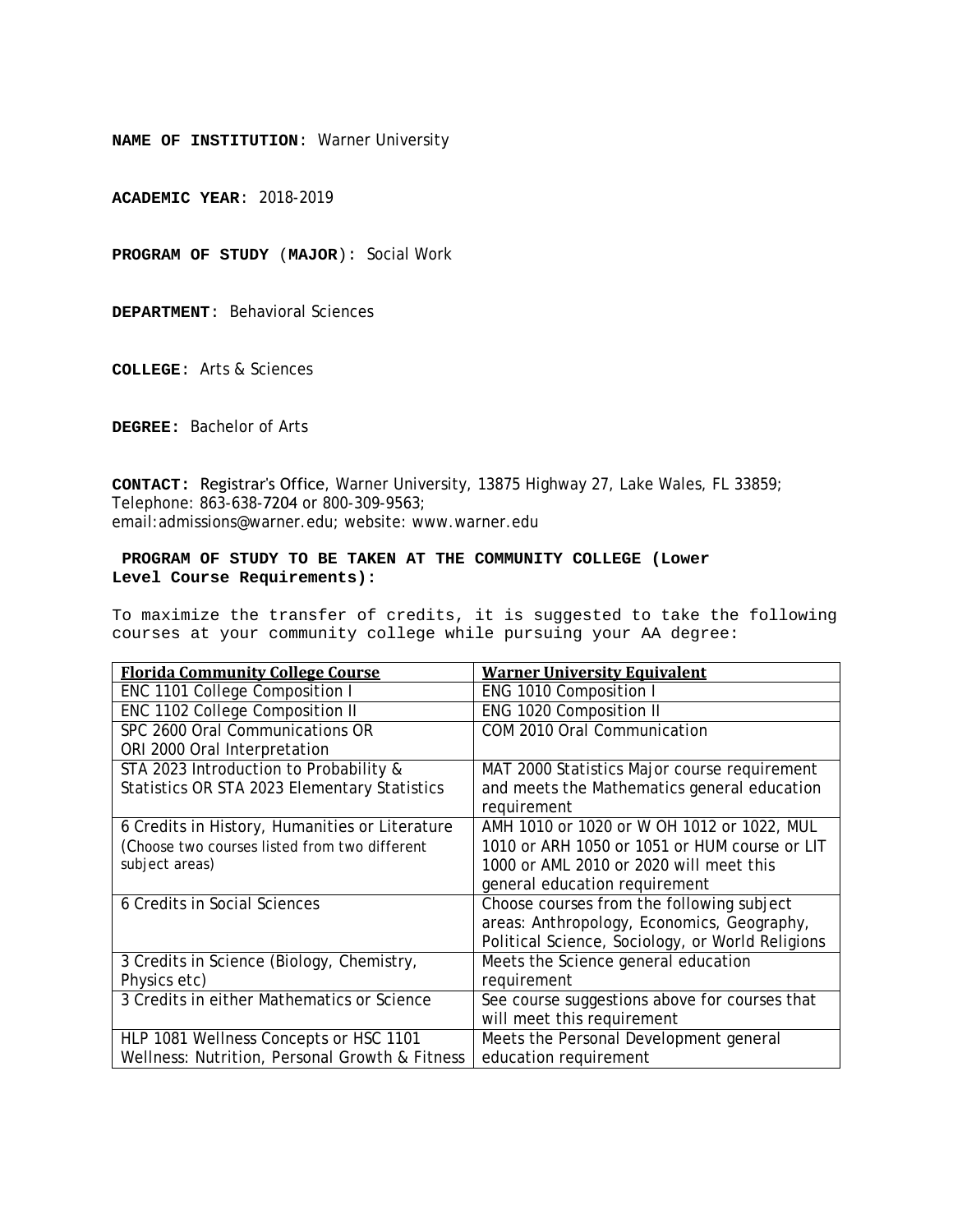| PSY 2012 General Psychology | PSYC 2000 Introduction to Psychology Major |
|-----------------------------|--------------------------------------------|
|                             | requirement and meets the Social Science   |
|                             | general education requirement              |
| SYG 2010 Social Problems    | SWK 2053 Social Problems Major requirement |
|                             | and meets the Social Science general       |
|                             | education requirement                      |
| DEP 2004 Human Development  | PSY 2010 Lifespan Development Major        |
|                             | requirement                                |

Students are considered a transfer student if they will have 24 credits at the time of enrollment to Warner University. These students should submit a completed application, \$20.00 application fee, official transcripts from all previous institutions attended, report of social standing and a final high school transcript. Students who will have less than 24 credits at the time of enrollment must submit a final high school transcript. The application can be completed on-line by going to www.warner.edu/apply.

For international transfer students, they should submit all of the above plus a certification of finances and the TOEFL exam. The TOEFL exam is waived for those students who have completed two semesters of English Composition at their institution in the US or have attended an English speaking institution aboard.

All students enrolling at Warner University will need to submit an enrollment deposit of \$100.00 and up-to-date immunization prior to matriculation.

# **PROGRAM OF STUDY AT THE INDEPENDENT INSTITUTION (Upper Level Course Requirements):**

# **Required Major Courses: 60 Credits**

| MAT 2000 Statistics                          | 3 Credits  |
|----------------------------------------------|------------|
| PSY 2000 Introduction to Psychology          | 3 Credits  |
| PSY 2010 Lifespan Development                | 3 Credits  |
| SWK 2000 Introduction to Social Work         | 3 Credits  |
| SWK 2050 Human Beh & Soc En                  | 3 Credits  |
| SWK 2053 Social Problems                     | 3 Credits  |
| SWK 3020 Social Welfare Policy               | 3 Credits  |
| SWK 3013 Social Work Process and Practice I  | 3 Credits  |
| SWK 3014 Social Work Process and Practice II | 3 Credits  |
| SWK 3024 Group Processes                     | 3 Credits  |
| SWK 3033 Individual/ Family Dynamics         | 3 Credits  |
| SWK 3050 Diversity and Values in Social Work | 3 Credits  |
| Practice                                     |            |
| SWK 4010 Methods of Social Research          | 3 Credits  |
| SWK 4075 Field Education                     | 10 Credits |
| SWK 4095 Field Education Seminar             | 2 Credits  |
| SWK 4030 Case Mgmt/Social Network            | 3 Credits  |
| Choose two of the following courses:         | 6 Credits  |
| PSY 3050 Abnormal Psychology                 |            |
| PSY 4020 Counseling Theories                 |            |
| PSY 4045 Special Topics in Psychology        |            |
| PSY 4080 Adult Development & Aging           |            |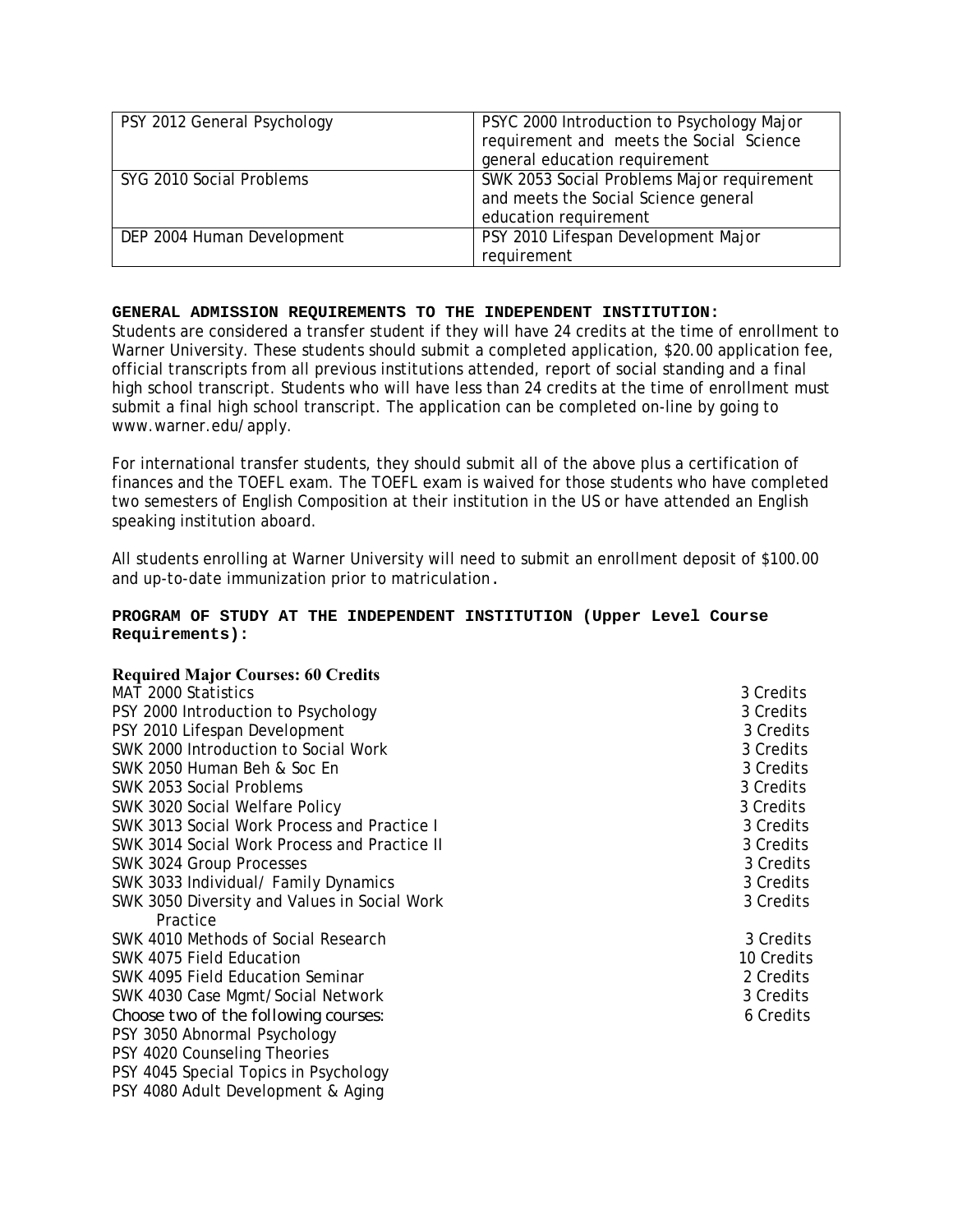SWK 3034 Death & Dying SWK 3044 Substance Abuse SWK 3054 Child Abuse and Neglect SWK 4045 Special Topics in Social Work SWK 4054 Child Welfare Policy

# **Required Elective Courses: 17 Credits**

Student can choose courses from any discipline

Students who completed their AA degree at the time of matriculation to Warner University will have the general education courses waived except for BST 2020 Understanding the New Testament, and UNV 2050 Transfer Student Seminar, and UNV 4095 Integrative Seminar.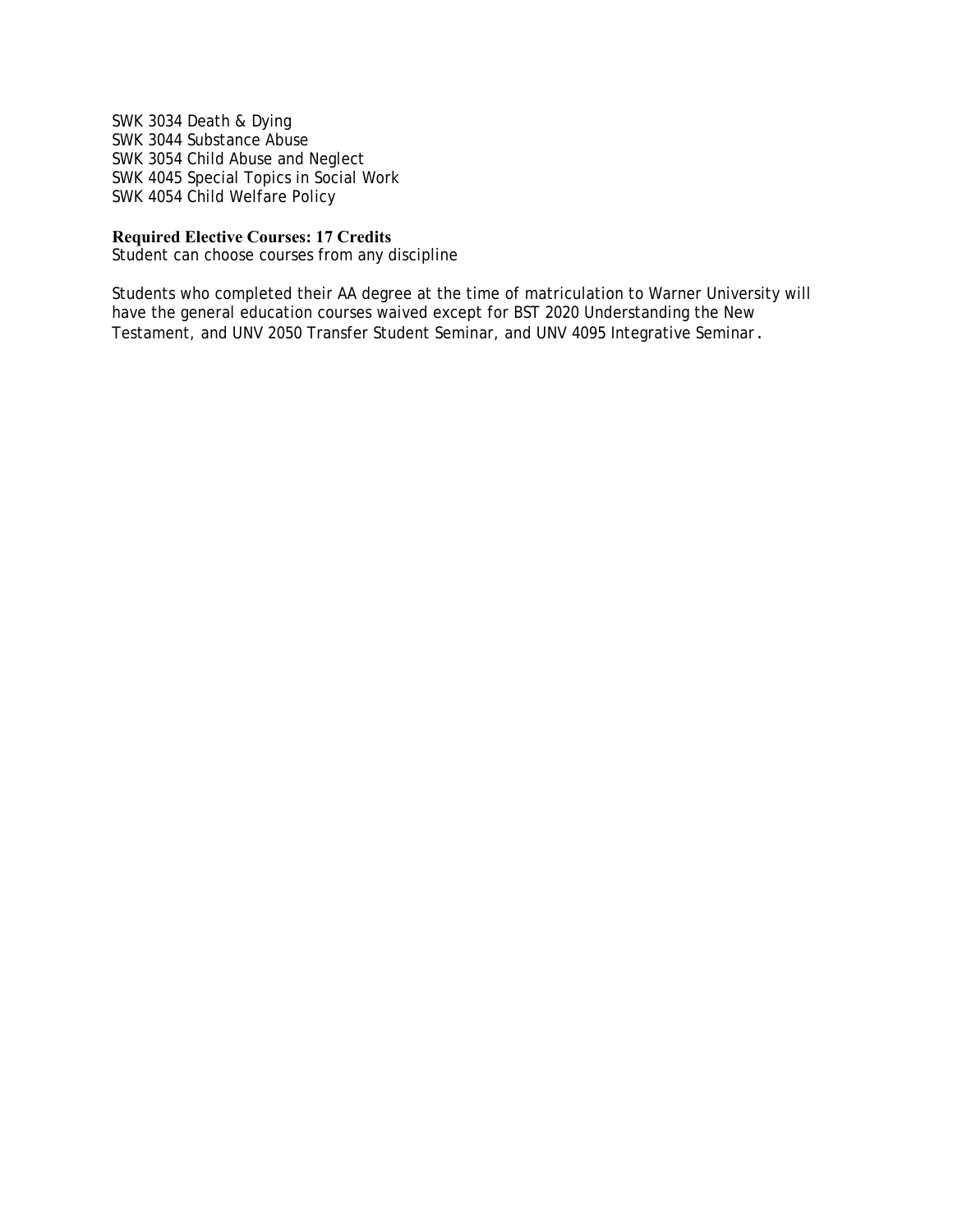**ACADEMIC YEAR**: 2018-2019

**PROGRAM OF STUDY (MAJOR)**: Teacher Education

**OPTIONS/TRACKS:** Options in Elementary Education, Exceptional Education, Middle School Science Education, Music Education, Physical Education, Secondary Education in Agricultural(has been submitted for state approval but is not yet approved by state), Biology (has been submitted for state approval but is not yet approved by state), English, Mathematics(has been submitted for state approval but is not yet approved by state) and Social Sciences.

**SCHOOL**: Professional Programs

**DEGREE**: Bachelor of Arts

**CONTACT:** Registrar's Office, Warner University, 13875 Highway 27, Lake Wales, FL 33859; Telephone: 863-638-7204 or 800-309-9563; email:admissions@warner.edu; website: www.warner.edu

#### **PROGRAM OF STUDY TO BE TAKEN AT THE COMMUNITY COLLEGE (Lower Level Course Requirements):**

| <b>Florida Community College Course</b>        | <b>Warner University Equivalent</b>           |
|------------------------------------------------|-----------------------------------------------|
| ENC 1101 College Composition I                 | ENG 1010 Composition I                        |
| ENC 1102 College Composition II                | ENG 1020 Composition II                       |
| SPC 2600 Oral Communications OR                | COM 2010 Oral Communication                   |
| ORI 2000 Oral Interpretation                   |                                               |
| 3 Credits in Mathematics                       | MGF 1106 or 1107 or MAC 1105 or higher        |
|                                                | mathematics course will meet general          |
|                                                | education requirement                         |
| 6 Credits in History, Humanities or Literature | AMH 1010 or 1020 or W OH 1012 or 1022, MUL    |
| (Choose two courses listed from two different  | 1010 or ARH 1050 or 1051 or HUM course or     |
| subject areas)                                 | LIT 1000 or AML 2010 or 2020 will meet this   |
|                                                | general education requirement                 |
| 3 Credits in Science (biology, chemistry,      | Meets the Science general education           |
| physics etc)                                   | requirement                                   |
| 3 Credits in either Mathematics or Science     | See course suggestions above for courses that |
|                                                | will meet this requirement                    |
| HLP 1081 Wellness Concepts or HSC 1101         | Meets the Personal Development general        |
| Wellness: Nutrition, Personal Growth &         | education requirement                         |
| <b>Fitness</b>                                 |                                               |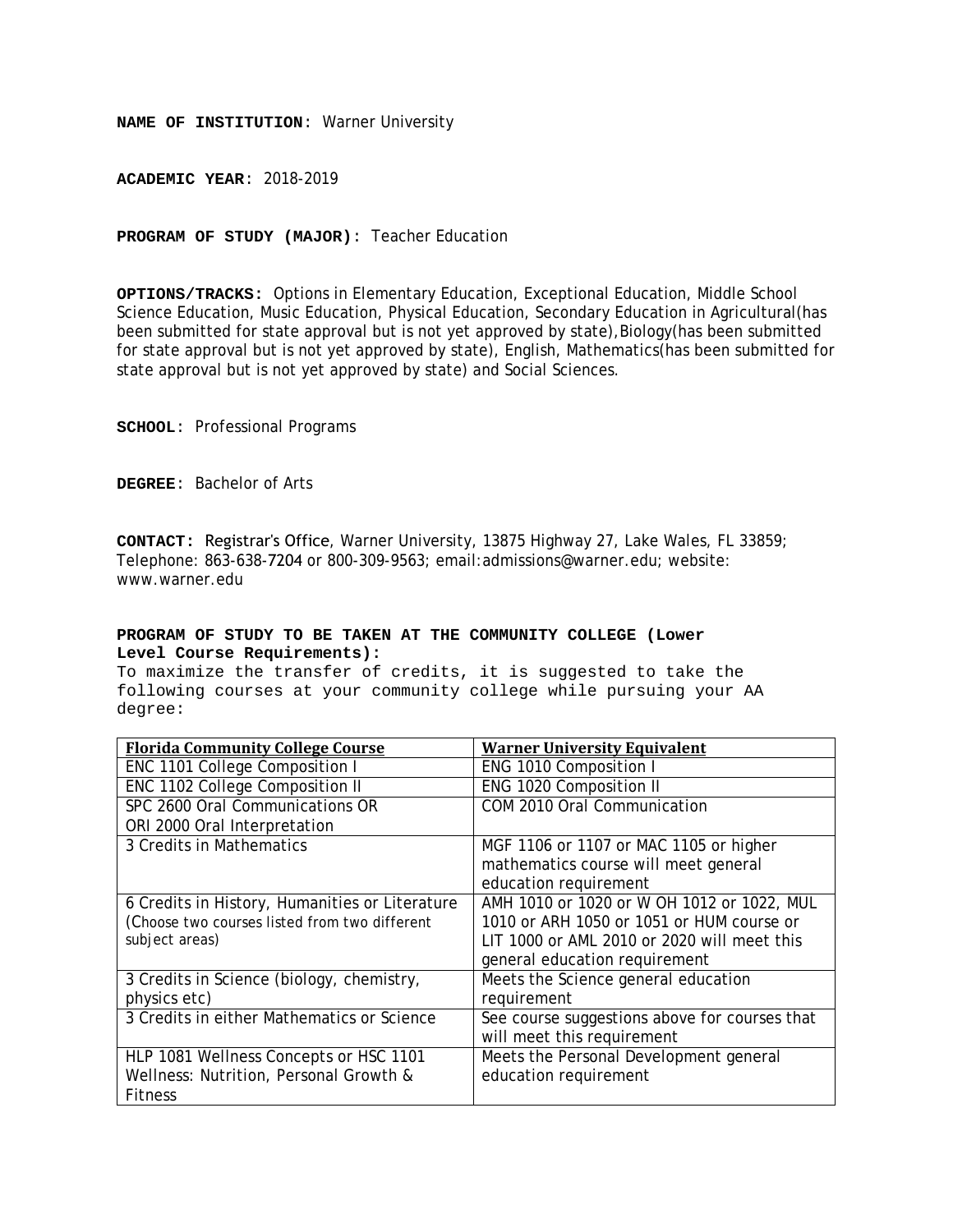| PSY 1012 or 2012 General Psychology    | Prerequisite for major course and meets the  |
|----------------------------------------|----------------------------------------------|
|                                        | Social Science general education requirement |
| DEP 1004 or 2004 Human Development     | EDU 2010 Life-Span Development major         |
|                                        | requirement and meets the Social Science     |
|                                        | general education requirement                |
| EDF 1000 Introduction to Education     | EDU 2000 Foundations of Education Required   |
|                                        | major course                                 |
| EME 2040 Introduction to Education     | EDU 3000 Instructional Technology Required   |
| Technology                             | major course                                 |
| EDF 2085 Intro Diversity for Educators | EDU 3020 Affirming Diversity                 |
|                                        | Required major course                        |

Students are considered a transfer student if they will have 24 credits at the time of enrollment to Warner University. These students should submit a completed application, \$20.00 application fee, official transcripts from all previous institutions attended, report of social standing and a final high school transcript. Students who will have less than 24 credits at the time of enrollment must submit a final high school transcript. The application can be completed on-line by going to www.warner.edu/apply.

For international transfer students, they should submit all of the above plus a certification of finances and the TOEFL exam. The TOEFL exam is waived for those students who have completed two semesters of English Composition at their institution in the US or have attended an English speaking institution aboard.

All students enrolling at Warner University will need to submit an enrollment deposit of \$100.00 and up-to-date immunization prior to matriculation.

#### **PROGRAM OF STUDY AT THE INDEPENDENT INSTITUTION**:

EDE 3070 Methods of  $\overline{T}$ eaching Reading and Writing

| <b>Required Education Courses for all options:</b>         | <b>37-40 credits</b> |
|------------------------------------------------------------|----------------------|
| EDU 2000 Foundations of Education                          | 3 Credits            |
| EDU 2005 Introduction to the Education Major               | 0 Credits            |
| EDU 2010 Life-Span Development                             | 3 Credits            |
| EDU 3000 Instructional Technology                          | 3 Credits            |
| EDU 3010 Curriculum Design & Instructional Strategies      | 3 Credits            |
| EDU 3020 Affirming Diversity                               | 3 Credits            |
| EDU 3175 Practicum I                                       | 0-1 Credit           |
| EDU 3275 Practicum II                                      | 0-1 Credit           |
| EDU 4175 Practicum III                                     | 0-1 Credit           |
| EDU 4275 Practicum IV                                      | 0 Credits            |
| EDU 4070 Comprehensive Strategies for ESOL                 | 3 Credits            |
| EDU 4085 Teacher Education Internship                      | 10 Credit            |
| EDX 3000 Foundations of Exceptional Student Education      | 3 Credits            |
| EDX/U 3050 Assessment and Evaluation                       | 3 Credits            |
| EDX/U 4055 Classroom and Behavior Management               | 3 Credits            |
| <b>Required Courses in Elementary Education K-6 Track:</b> | 31 Credits           |
| EDE 3020 Foundations of Early Childhood Education          | 3 Credits            |
| EDE 3050 Intro to Language Arts and Student Literature     | 3 Credits            |
| EDE 3070 Methods of Teaching Reading and Writing           | 3 Credits            |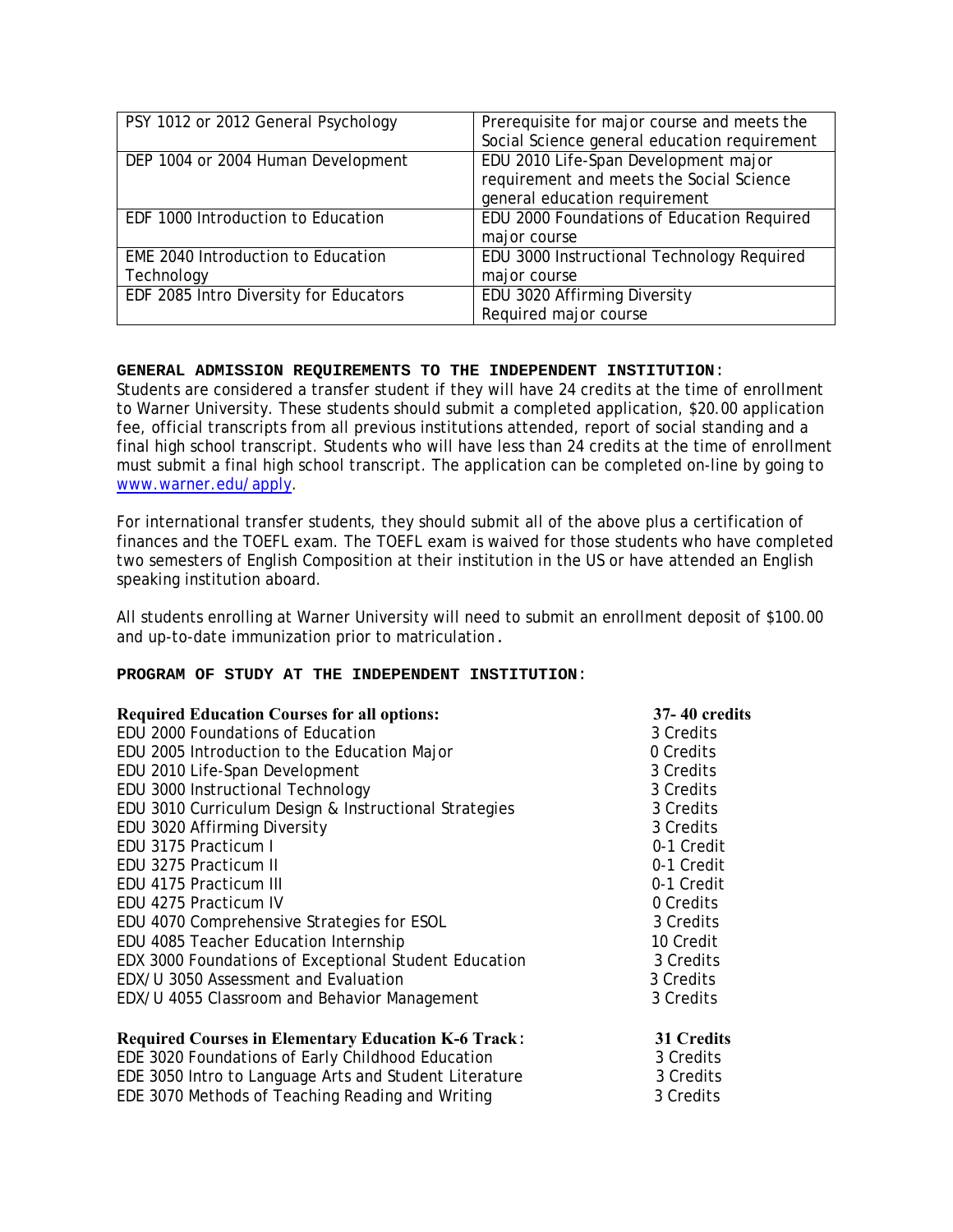| <b>Required Courses in Music Education K-12 Track:</b>                                                   | <b>47 Credits</b>          |
|----------------------------------------------------------------------------------------------------------|----------------------------|
| SCI 2000 Planetary Science<br>SCI/TST 3050 The Practice of Science and Theological Thought               |                            |
| SCI 1220 Chemistry II                                                                                    |                            |
| BSC 2040 Human Biology                                                                                   |                            |
| BSC 2030 Botany: The Plant Kingdom                                                                       |                            |
| BSC 2020 Zoology: The Animal Kingdom                                                                     |                            |
| Choose one of the following courses:                                                                     | 3-4 Credits                |
| SCI 2230 Physics II                                                                                      | 4 Credits                  |
| SCI 2130 Physics I                                                                                       | 4 Credits                  |
| SCI 1120 Chemistry I                                                                                     | 4 Credits                  |
| SCI 1020 Earth Science                                                                                   | 3 Credits                  |
| EDU 4040 Methods of Teaching Science                                                                     | 3 Credits                  |
| EDU 3040 Teaching Reading in the Content Areas                                                           | 3 Credits                  |
| BSC 3020 Ecology                                                                                         | 4 Credits                  |
| BSC 3110 Human Anatomy and Physiology                                                                    | 4 Credits                  |
| BSC 1020 Advanced Biology                                                                                | 4 Credits                  |
| <b>Required Courses in Middle School Science Education 5-9 Track:</b><br><b>BSC 1019 General Biology</b> | 40-41 Credits<br>4 Credits |
|                                                                                                          |                            |
| EDX 3035 Writing the IEP                                                                                 | 0 Credits                  |
| EDU 3075 Behavior Analysis Practicum                                                                     | 0-1 Credit                 |
| <b>Optional Electives:</b>                                                                               |                            |
| EDX 4040 Social-Personal Skills Transition Planning ESE                                                  | 2 Credits                  |
| EDU 3040 Teaching Reading in the Content Areas                                                           | 3 Credits                  |
| <b>Emotional Disabilities</b>                                                                            |                            |
| EDX 4020 Instructional Strategies for Students with Autism &                                             | 3 Credits                  |
| & Learning Disabilities                                                                                  |                            |
| EDX 4011 Instructional Strategies for Students with Intellectual                                         | 4 Credits                  |
| EDX 3060 Critical Teaching Strategies for ESE Students                                                   | 3 Credits                  |
| EDX 3025 Behavior Analysis & Positive Behavior Supports                                                  | 2 Credits                  |
| Reading and Writing Instruction<br>EDE 4040 Math for the Elementary School                               | 4 Credits                  |
| EDE 4000 Diagnostic and Prescriptive                                                                     | 3 Credits                  |
| EDE 3070 Methods of Teaching Reading and Writing                                                         | 3 Credits                  |
| And Student Literature                                                                                   |                            |
| EDE 3050 Introduction to Language Arts                                                                   | 3 Credits                  |
| <b>Required Courses in Exceptional Education K-12 Track:</b>                                             | 32 Credits                 |
|                                                                                                          |                            |
| EDU 3040 Teaching Reading in the Content Areas                                                           | 3 Credits                  |
| EDE 4020 Physical Education for the Elementary School                                                    | 2 Credits                  |
| EDE 3060 Arts for the Elementary School                                                                  | 2 Credits                  |
| EDE 4050 Social Studies for the Elementary School                                                        | 3 Credits                  |
| EDE 4035 Science & Social Studies Content for the Elementary<br>EDE 4040 Math for the Elementary School  | 2 Credits<br>4 Credits     |
| EDE 4030 Science for the Elementary School                                                               | 3 Credits                  |
| Reading and Writing Instruction                                                                          |                            |
| EDE 4000 Diagnostic and Prescriptive                                                                     | 3 Credits                  |
|                                                                                                          |                            |

EDU 4023 Music Meth for Elem S<br>
EDU 4024 Music Meth for Sec S<br>
2 Credits
2 2 Credits EDU 4024 Music Meth for Sec S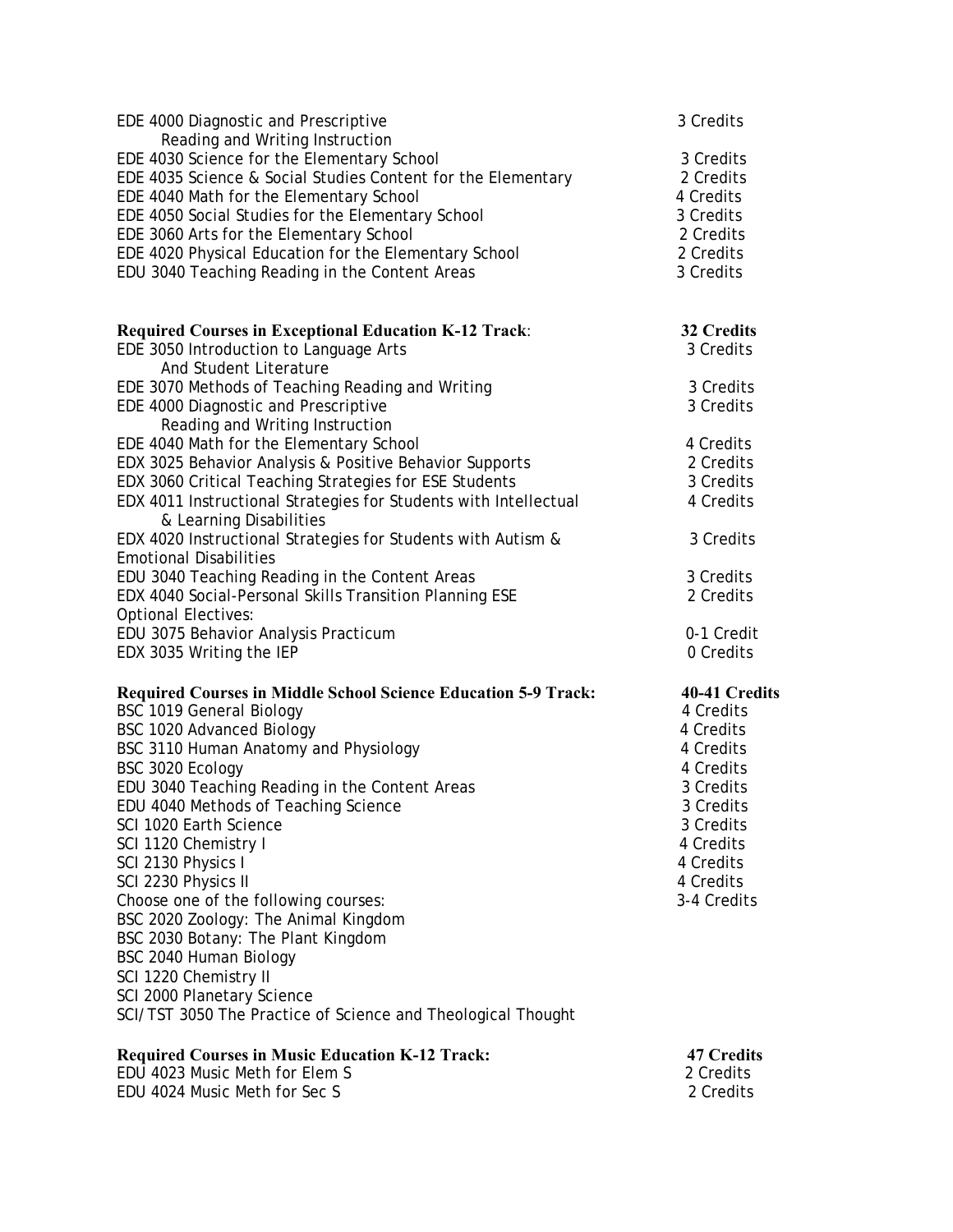| MUS 2010 Piano Proficiency          | 0 Credits  |
|-------------------------------------|------------|
| MUS 2110 Music Theory I             | 3 Credits  |
| <b>MUS 2175 Recital Experiences</b> | 0 Credits  |
| MUS 2210 Music Theory II            | 3 Credits  |
| MUS 3000 Music Technology           | 3 Credits  |
| MUS 3001 Choral and Vocal Methods   | 1 Credits  |
| MUS 3091 Strings                    | 1 Credit   |
| MUS 3092 Woodwinds                  | 1 Credit   |
| MUS 3093 Brass                      | 1 Credit   |
| MUS 3094 Percussion                 | 1 Credit   |
| MUS 3110 Music Theory III           | 3 Credits  |
| MUS 3130 Music Lit & History I      | 3 Credits  |
| MUS 3210 Music Theory IV            | 3 Credits  |
| MUS 3230 Music Lit & History II     | 3 Credits  |
| MUS 3370 Conducting                 | 3 Credits  |
| <b>MUS XXXX Ensembles</b>           | 0 Credits  |
| <b>MUS XXXX Applied Lessons</b>     | 14 Credits |
|                                     |            |

# 3 Credits 0 Credits 3 Credits 1 Credits 3 Credits<br>3 Credits 3 Credits 3 Credits<br>0 Credits

3 Credits 3 Credits 3 Credits

# **Required Courses in Physical Education K-12 Track: 42 Credits**

| EDU 3040 Teaching Reading in the Content Areas         | 3 Credits |
|--------------------------------------------------------|-----------|
| EDU 4030 Methods of Teaching Physical Education        | 3 Credits |
| PED 2020 Introduction to Exercise & Sport Science      | 3 Credits |
| PED 3003 The Care and Prevention of Injuries           | 3 Credits |
| PED 3013 Motor Learning and Development                | 3 Credits |
| PED 3022 Teaching Rhythms and Games for Young Children | 3 Credits |
| PED 3023 Teaching Individual and Dual Sports           | 3 Credits |
| PED 3024 Teaching Team Sports                          | 3 Credits |
| PED 3031 Teaching Health and Personal Fitness          | 3 Credits |
| PED 3043 Theory and Practice of Coaching Sports        | 3 Credits |
| PED 3056 Exercise & Sport for Special Populations      | 3 Credits |
| PED 4012 Exercise Physiology                           | 3 Credits |
| PED 4013 Kinesiology/Biomechanics I                    | 3 Credits |
| PED 4024 Org and Adm of Phy Ed, Sports                 | 3 Credits |
| And Intramural Activities                              |           |

# **Required Courses in Secondary Education Agricultural 6-12**: **30 Credits**

| AGS 1000 Intro to Agricultural Studies           | 3 Credits |
|--------------------------------------------------|-----------|
| AGS 2001 Introduction to Plant Science           | 3 Credits |
| AGS 2002 Introduction to Animal Science          | 3 Credits |
| AGS 2010 Agricultural Mechanics                  | 3 Credits |
| AGS 2020 Plant Nutrition                         | 3 Credits |
| AGS 3040 Natural Resources & Wildlife Management |           |
| AGS 3060 Agriculture Post-Harvesting             |           |
| Choose two of the following courses:             | 6 Credits |
| ACG 3010 Animal Production                       |           |
| AGS 3020 Plant Production                        |           |
| AGS 3030 Agricultural Policy                     |           |
| AGS 3050 Weed and Pest Management                |           |
| AGS 3070 Specialty Crop Production               |           |
| AGS 3080 International Agricultural development  |           |
| AGS 4010 Beef Production                         |           |
| AGS 4020 Fruit Production                        |           |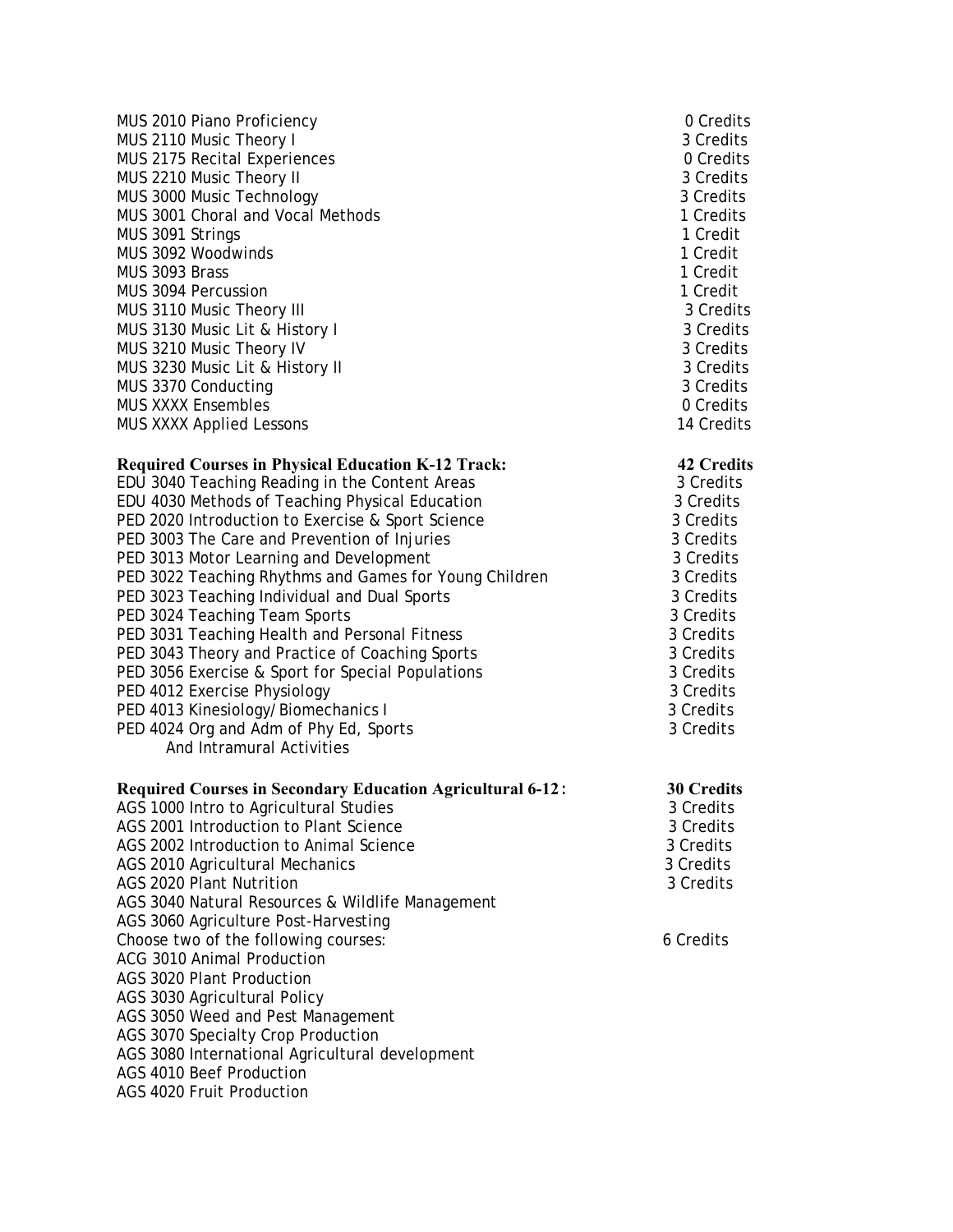| <b>Required Courses in Secondary Education Social Sciences 6-12:</b><br>ECO 2001 Principles of Economics: Macro<br>EDU 3040 Teaching Reading in the Content Area | <b>39 Credits</b><br>3 Credits<br>3 Credits |
|------------------------------------------------------------------------------------------------------------------------------------------------------------------|---------------------------------------------|
|                                                                                                                                                                  |                                             |
| MAT 2230 Calculus II                                                                                                                                             | 4 Credits<br>4 Credits                      |
| MAT 2024 Precalculus with Trigonometry<br>MAT 2130 Calculus I                                                                                                    | 4 Credits                                   |
| MAT 2010 Geometry                                                                                                                                                | 3 Credits                                   |
| MAT 1040 College Algebra                                                                                                                                         | 3 Credits                                   |
| MAT 1030 Mathematics for Liberal Arts                                                                                                                            | 3 Credits                                   |
| EDU 4XXX Methods of Teaching Math                                                                                                                                | 3 Credits                                   |
| EDU 3040 Teaching Reading in the Content Area                                                                                                                    | 3 Credits                                   |
| <b>Required Courses in Secondary Education Math 6-12:</b>                                                                                                        | 27 Credits                                  |
|                                                                                                                                                                  |                                             |
| 3/4XXX level English or Reading Methods courses                                                                                                                  | 12 Credits                                  |
| ENG 3070 Advanced Composition and Grammar                                                                                                                        | 3 Credits                                   |
| ENG 4060 History of the English Language                                                                                                                         | 3 Credits                                   |
| ENG 2033 British Literature: 1785 to Contemporary<br>ENG 3054 Shakespeare                                                                                        | 3 Credits                                   |
|                                                                                                                                                                  |                                             |
| Choose one of the following courses:<br>ENG 2030 British Literature: Medieval to 1785                                                                            | 3 Credits                                   |
| ENG 2021 World Literature: 1650 to Contemporary                                                                                                                  |                                             |
| ENG 2020 World Literature: Beginnings to 1650                                                                                                                    |                                             |
| Choose one of the following courses:                                                                                                                             | 3 Credits                                   |
| ENG 2041 American Literature: 1865 to Contemporary                                                                                                               | 3 Credits                                   |
| ENG 2040 American Literature: Beginnings to 1865                                                                                                                 | 3 Credits                                   |
| EDU 4010 Methods of Teaching English                                                                                                                             | 3 Credits                                   |
| EDU 3040 Teaching Reading in the Content Areas                                                                                                                   | 3 Credits                                   |
| EDE 3050 Intro to Language Arts & Student Literature                                                                                                             | 3 Credits                                   |
| COM 3063 Communication Elements & Theories                                                                                                                       | 3 Credits                                   |
| <b>Required Courses in Secondary Education English 6-12:</b>                                                                                                     | <b>45 Credits</b>                           |
| And Theological Thought                                                                                                                                          |                                             |
|                                                                                                                                                                  | 3 Credits                                   |
| EDU 4XXX Methods of Teaching Biology<br>SCI/TST 3050 The Practice of Science                                                                                     | 3 Credits                                   |
| EDU 3040 Teaching Reading in the Content Area                                                                                                                    | 3 Credits                                   |
| BSC 4095 Science Seminar                                                                                                                                         | 4 Credits                                   |
| BSC 4013 Genetics                                                                                                                                                | 3 Credits                                   |
| BSC 3110 Anatomy and Physiology I                                                                                                                                | 4 Credits                                   |
| BSC 3033 Microbiology                                                                                                                                            | 4 Credits                                   |
| BSC 3020 Ecology                                                                                                                                                 | 4 Credits                                   |
| BSC 2030 Botany: The Plant Kingdom                                                                                                                               | 4 Credits                                   |
| BSC 2020 Zoology: The Animal Kingdom                                                                                                                             | 4 Credits                                   |
| BSC 1020 Advanced Biology                                                                                                                                        | 4 Credits                                   |
| <b>BSC 1019 General Biology</b>                                                                                                                                  | 4 Credits                                   |
| <b>Required Courses in Secondary Education Biology 6-12:</b>                                                                                                     | <b>44 Credits</b>                           |
|                                                                                                                                                                  |                                             |
| EDU 4XXX Methods of Teaching Agriculture                                                                                                                         | 3 Credits                                   |
| EDU 3040 Teaching Reading in the Content Area                                                                                                                    | 3 Credits                                   |
| AGS 4040 Principles of Plant Genetics & Breeding<br><b>BUS 2000 Introduction to Business</b>                                                                     | 3 Credits                                   |
| AGS 4030 Vegetable Production                                                                                                                                    |                                             |
|                                                                                                                                                                  |                                             |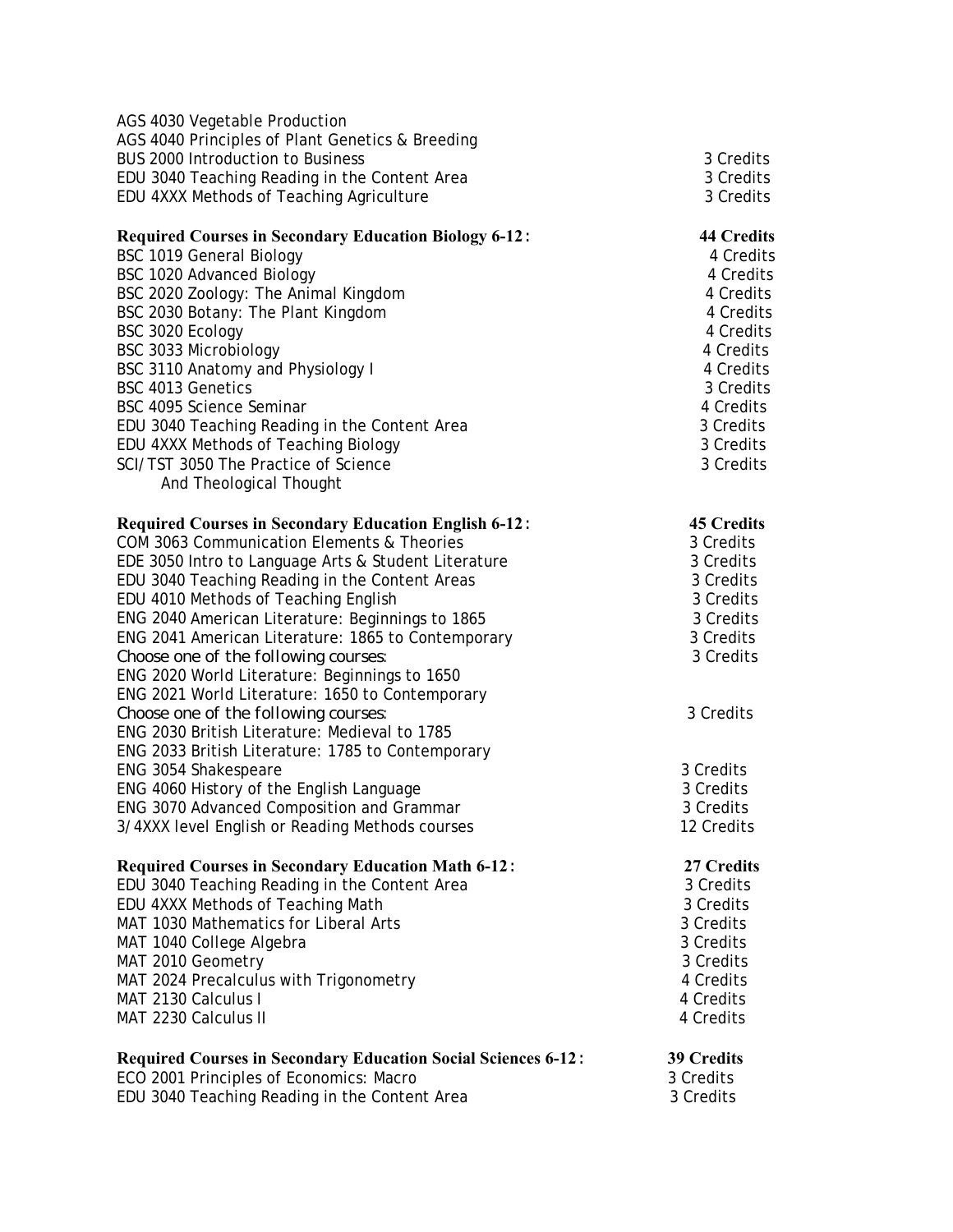| EDU 4050 Methods of Teaching Social Sciences | 3 Credits |
|----------------------------------------------|-----------|
| GEO 2013 World Geography                     | 3 Credits |
| HIS 1011 World History I                     | 3 Credits |
| HIS 1012 World History II                    | 3 Credits |
| HIS 1030 Early United States History         | 3 Credits |
| HIS 1040 Modern United States History        | 3 Credits |
| HIS 3024 Florida History                     | 3 Credits |
| HIS 4054 Historiography                      | 3 Credits |
| HIS 4020 History of American Government      | 3 Credits |
| and Political Thought                        |           |
| PSY 2000 Introduction to Psychology          | 3 Credits |
| SOC 2000 Introduction to Sociology           | 3 Credits |

Students who have completed their AA degree at the time of matriculation to Warner University will have the general education courses waived except for BST 2020 Understanding the New Testament, UNV 2050 Transfer Student Seminar, and UNV 4095 Integrative Seminar.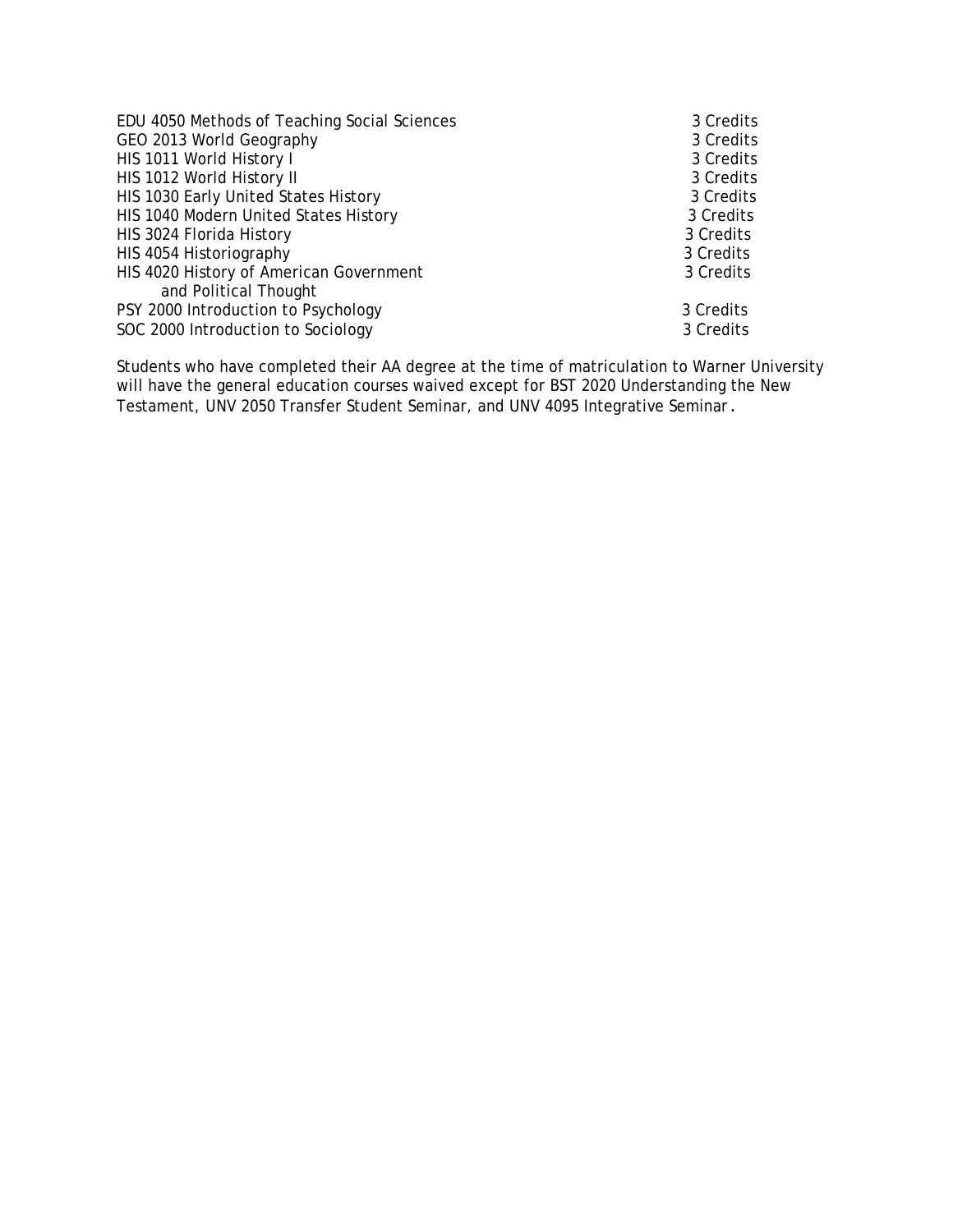**ACADEMIC YEAR**: 2018-2019

**PROGRAM OF STUDY** (**MAJOR**): Christian Ministry

**SCHOOL**: Adult and Graduate Studies

**DEGREE:** Bachelor of Science

**CONTACT:** Registrar's Office, Warner University, 13875 Highway 27, Lake Wales, FL 33859; Telephone: 863-638-7204 or 800-309-9563; email:admissions@warner.edu; website: www.warner.edu

# **PROGRAM OF STUDY TO BE TAKEN AT THE COMMUNITY COLLEGE (Lower Level Course Requirements):**

| <b>Florida Community College Course</b>        | <b>Warner University Equivalent</b>              |
|------------------------------------------------|--------------------------------------------------|
| ENC 1101 College Composition I                 | ENG 1010 Composition I                           |
| ENC 1102 College Composition II                | ENG 1020 Composition II (major requirement)      |
| SPC 2600 Oral Communications OR                | COM 2010 Oral Communication (major               |
| ORI 2000 Oral Interpretation                   | requirement)                                     |
| 3 Credits in Mathematics                       | MGF 1106 or 1107 or MAC 1105 or higher           |
|                                                | mathematics course will meet general             |
|                                                | education requirement                            |
| 6 Credits in History, Humanities or Literature | A course in AMH, EUH, WHO, HUM, LIT, or AML      |
| (Choose two courses listed from two different  | can be used to meet this general education       |
| subject areas)                                 | requirement                                      |
| 6 Credits in Social Sciences                   | Choose courses from the following subject        |
|                                                | areas: Anthropology, Economics, Geography,       |
|                                                | Political Science, Sociology, or World Religions |
| 3 Credits in Science (Biology, Chemistry,      | Meets the Science general education              |
| Physics etc)                                   | requirement                                      |
| 3 Credits in either Mathematics or Science     | See course suggestions above for courses that    |
|                                                | will meet this requirement                       |
| HLP 1081 Wellness Concepts or HSC 1101         | Meets the Personal Development general           |
| Wellness: Nutrition, Personal Growth & Fitness | education requirement                            |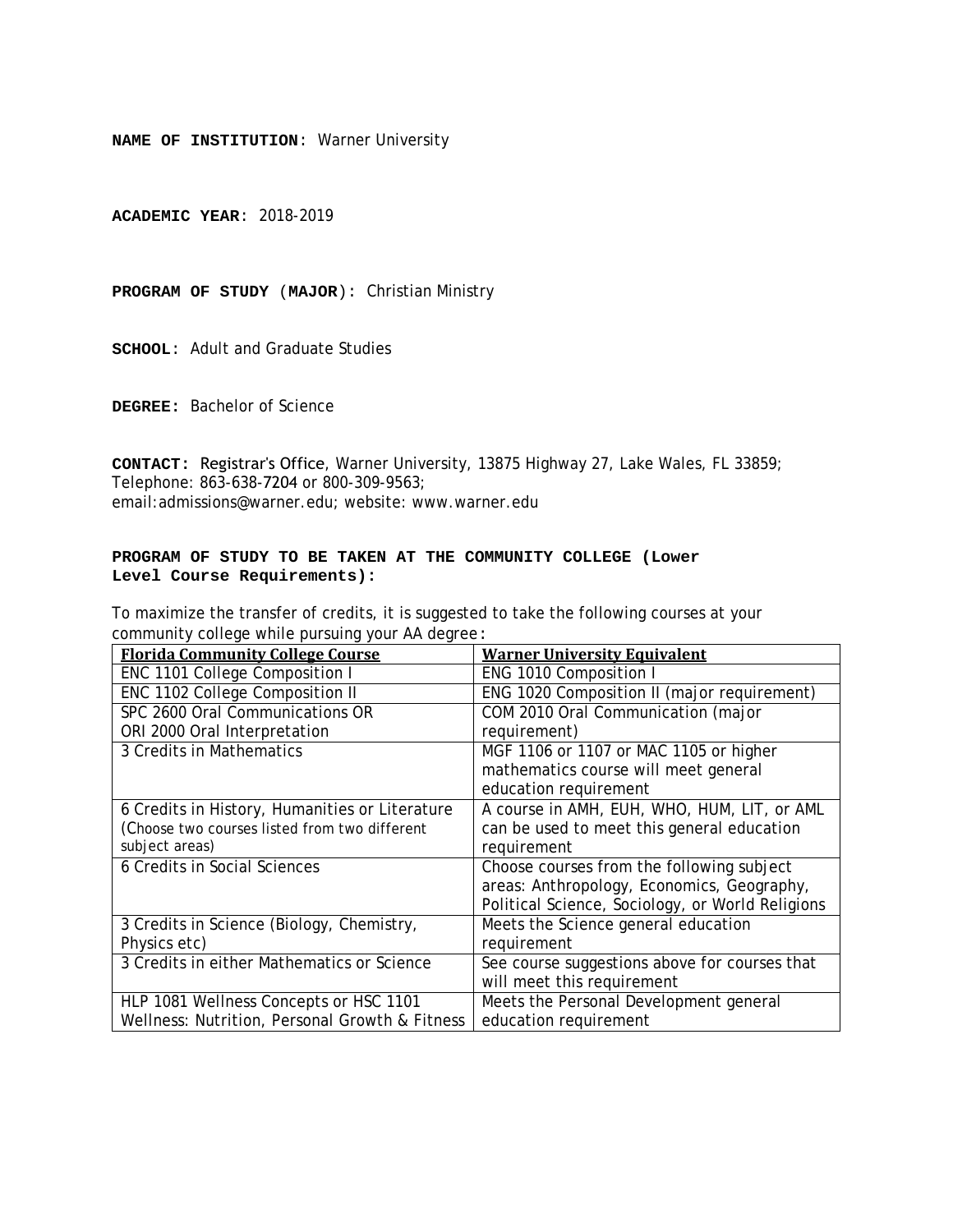This major is **only offered on-line** and students transferring without an AA degree will begin their studies at Warner University in the Associate of Science in Church Ministry coursework and then move into the coursework for the Christian Ministry major. For students transferring to Warner University who have already completed an Associates in Arts or Associates in Science, they will begin coursework in the Christian Ministry major.

Students should submit a completed application, \$20.00 application fee, official transcripts from all previous institutions attended, and 2 letters of reference. Students can apply by going on-line to www.warner.edu/apply.

For international transfer students, they should submit all of the above plus a certification of finances and the TOEFL exam. The TOEFL exam is waived for those students who have completed two semesters of English Composition at an institution in the US or have attended an English speaking institution aboard.

All students enrolling at Warner University will need to submit an enrollment deposit of \$100.00 and up-to-date immunization prior to matriculation.

#### **PROGRAM OF STUDY AT THE INDEPENDENT INSTITUTION (Upper Level Course Requirements):**

| 3 Credits |
|-----------|
| 3 Credits |
| 3 Credits |
| 3 Credits |
| 3 Credits |
| 3 Credits |
| 3 Credits |
| 1 Credit  |
| 1 Credit  |
| 1 Credit  |
| 3 Credits |
| 3 Credits |
| 3 Credits |
| 3 Credits |
|           |

#### **Required Prerequisites Courses: 15 Credits**

# **Elective Courses: 30 Credits**

Students may choose courses from any discipline.

Students who completed their AA degree at the time of matriculation to Warner University will have the general education courses waived except for REL 3000 Christian Faith and Scriptures.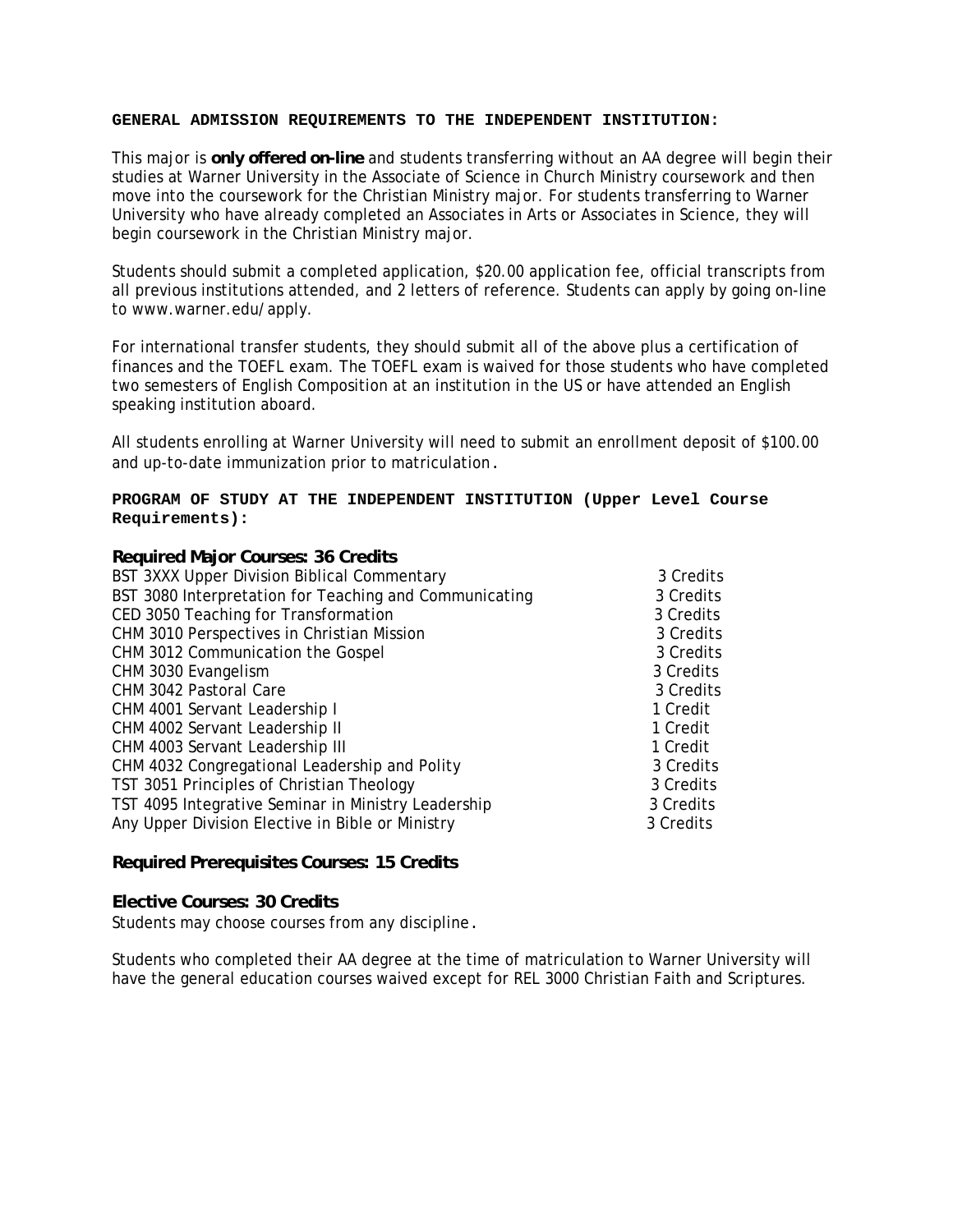**ACADEMIC YEAR**: 2018-2019

**PROGRAM OF STUDY** (**MAJOR**): Business Administration

**OPTIONS/TRACKS:** Minors in Human Resource Management, Marketing, Management

**SCHOOL**: Adult & Graduate Studies

**DEGREE:** Bachelor of Arts

**CONTACT:** Registrar's Office, Warner University, 13875 Highway 27, Lake Wales, FL 33859; Telephone: 863-638-7204 or 800-309-9563; email:admissions@warner.edu; website: www.warner.edu

# **PROGRAM OF STUDY TO BE TAKEN AT THE COMMUNITY COLLEGE (Lower Level Course Requirements):**

| <b>Florida Community College Course</b>         | <b>Warner University College Equivalent</b>      |
|-------------------------------------------------|--------------------------------------------------|
| ENC 1101 College Composition I                  | ENG 1010 Composition I                           |
| ENC 1102 College Composition II                 | ENG 1020 Composition II                          |
| SPC 2600 Oral Communications OR                 | COM 2010 Oral Communication                      |
| ORI 2000 Oral Interpretation                    |                                                  |
| 3 Credits in Mathematics                        | MGF 1106 or MGF 1107 or MAC 1105 or higher       |
|                                                 | mathematics course meets general education       |
|                                                 | requirement                                      |
| 6 Credits in History, Humanities, or Literature | A course in AMH, EUH, WHO, HUM, LIT, or AML      |
| (Choose two courses from two different areas)   | can be used to meet this general education       |
|                                                 | requirement                                      |
| 6 Credits in Social Sciences                    | Choose courses from the following subject        |
|                                                 | areas: Anthropology, Economics, Geography,       |
|                                                 | Political Science, Sociology, or World Religions |
| 3 credits in Science (Biology, Chemistry,       | Meets the Science general education              |
| Physics etc)                                    | requirement                                      |
| HLP 1081 Wellness Concepts or HSC 1101          | Meets the Personal Development general           |
| Wellness: Nutrition, Personal Growth & Fitness  | education requirement                            |
| 3 credits in Mathematics or Science             | See course suggestions above to find course      |
|                                                 | that                                             |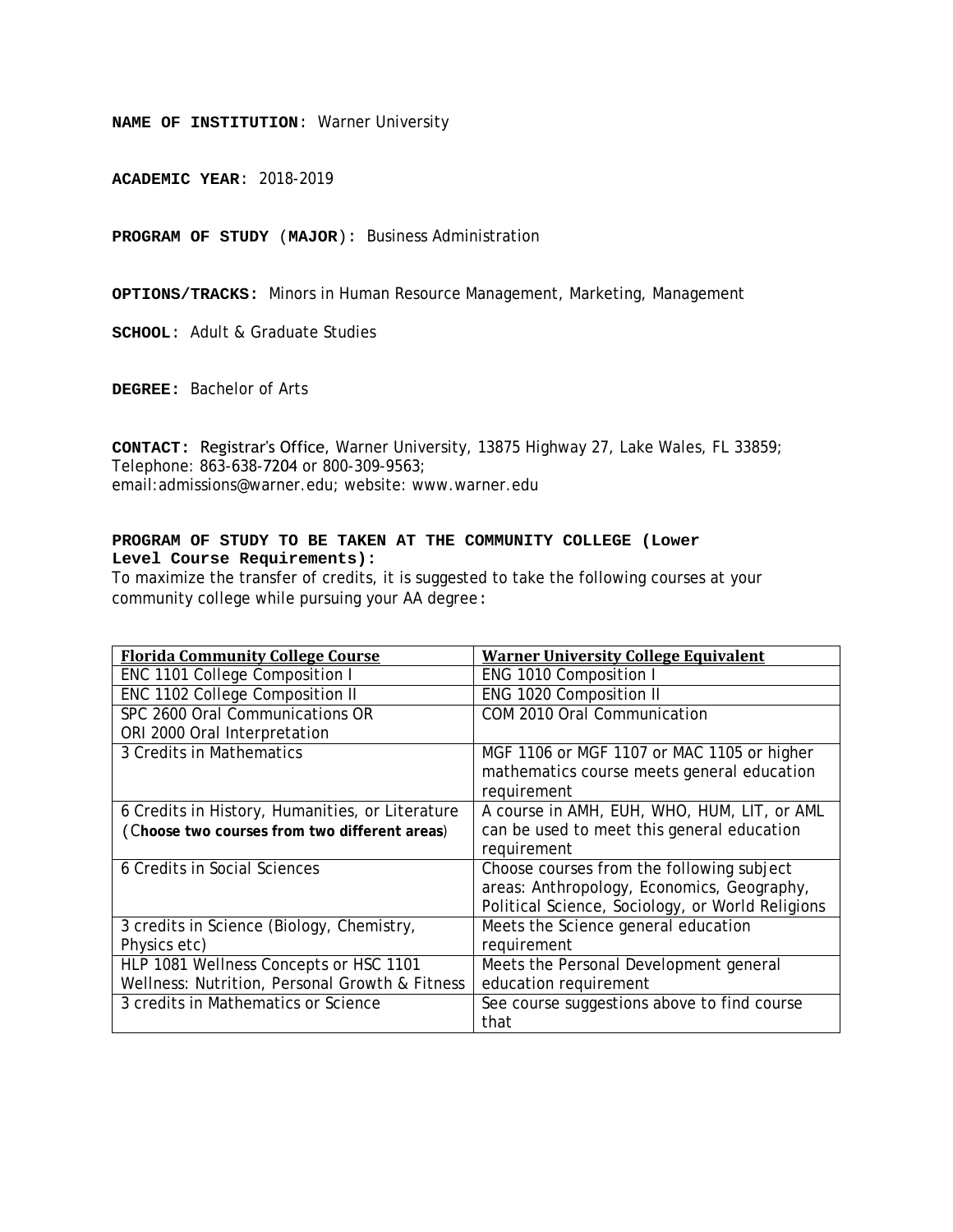**This major is only offered on-line**, for those who have transferrable course work or an AA degree completed from a Florida Community College. Students should submit a completed application, \$20.00 application fee, official transcripts from all previous institutions attended, and two recommendations. The application can be completed on-line by going to www.warner.edu/apply.

For international transfer students, they should submit all of the above plus a certification of finances and the TOEFL exam. The TOEFL exam is waived for those students who have completed two semesters of English Composition at their institution in the US or have attended an English speaking institution aboard.

All students enrolling at Warner University will need to submit an enrollment deposit of \$100.00 and up-to-date immunization prior to matriculation.

# **PROGRAM OF STUDY AT THE INDEPENDENT INSTITUTION (Upper Level Course Requirements):**

| <b>Required Major Courses: 39 Credits</b>            |           |
|------------------------------------------------------|-----------|
| ACC 3025 Accounting for Managers                     | 3 Credits |
| <b>BUS 3006 Principles of Management</b>             | 3 Credits |
| BUS 3010 Marketing                                   | 3 Credits |
| <b>BUS 3025 Managerial Communications</b>            | 3 Credits |
| BUS 3061 Business Law I                              | 3 Credits |
| BUS 3370 Management of Innovation and Technology     | 3 Credits |
| <b>BUS 4030 Human Resource Management</b>            | 3 Credits |
| BUS 4095 Seminar in Organizational Strategy & Policy | 3 Credits |
| BUS 4310 Alternative Dispute Resolution              | 3 Credits |
| BUS 4450 Leadership in Business                      | 3 Credits |
| <b>BUS 4660 Finance for Managers</b>                 | 3 Credits |
| ECO 3025 Survey of Economics                         | 3 Credits |
| BUS 3/4XXX Upper Level Business Course               | 3 Credits |

#### **Required Minor Courses or Electives: 24 Credits**

Students may choose to complete a minor in management, human resource management or marketing.

# **Optional Minors Courses:**

*Human Resources Management:*  BUS 3340 Staffing Organizations BUS 4030 Human Resources Management BUS 4031 Strategic Human Resources Management BUS 4510 Employment Law and Human Resources Polices BUS 4520 Training and Development for Business BUS 4530 Compensation and Benefits Administration

*Management:* 

BUS 3001 Managing in a Global Environment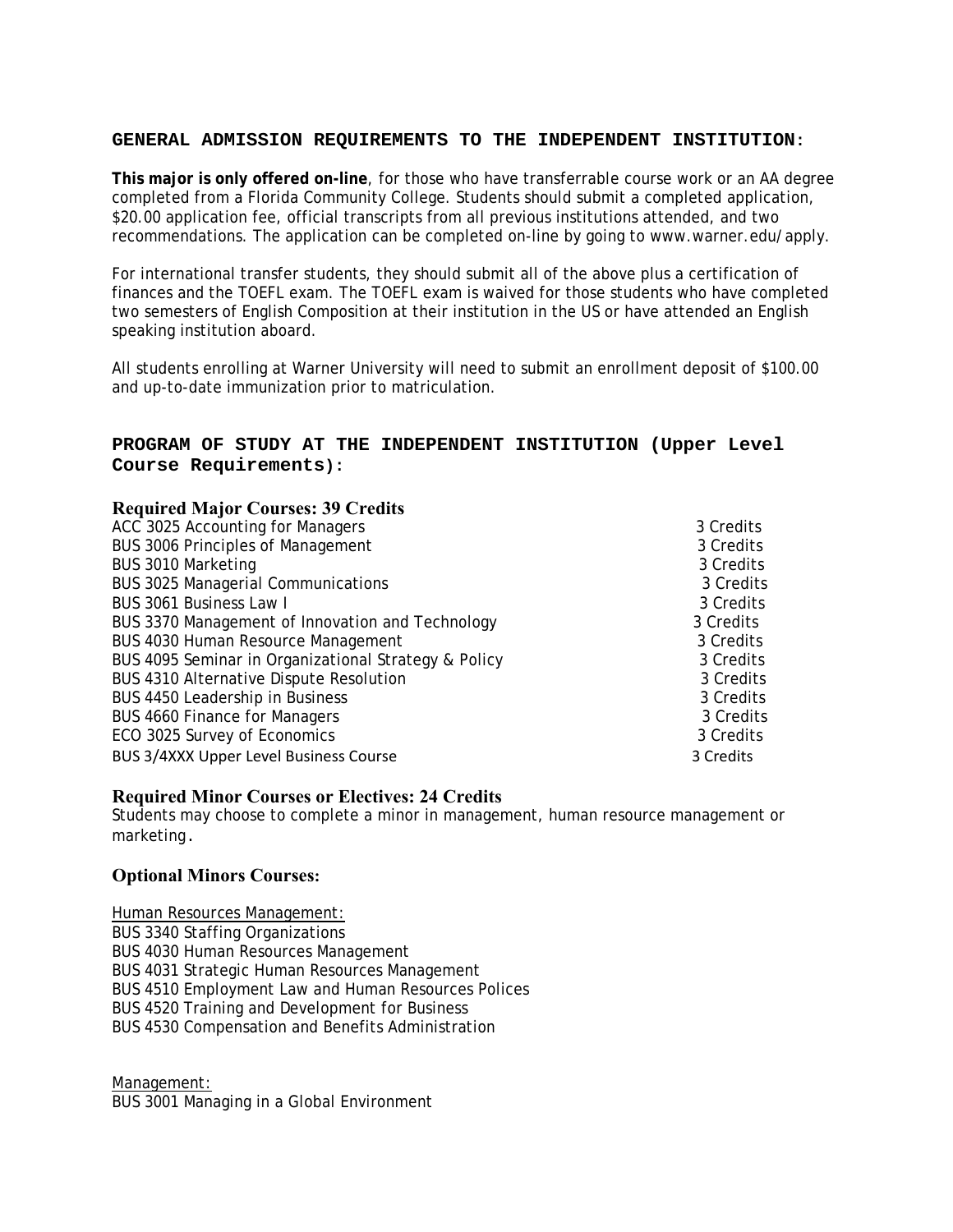BUS 3006 Principles of Management BUS 3020 Operations Management BUS 3070 Entrepreneurship and Small Business Management BUS 3150 Management Science BUS 4030 Human Resources Management

*Marketing:*  BUS 3010 Marketing BUS 3050 Promotion Strategy BUS 3080 Topics in Marketing BUS 4350 Marketing Research BUS 4550 Consumer Behavior Choose one of the following courses: BUS 3240 Marketing in the Virtual Environment BUS 3410 Professional Selling BUS 4380 Global Marketing

Students who completed their AA degree at the time of matriculation to Warner University will have the general education courses waived except for REL 3000 Christian Faith and Scriptures.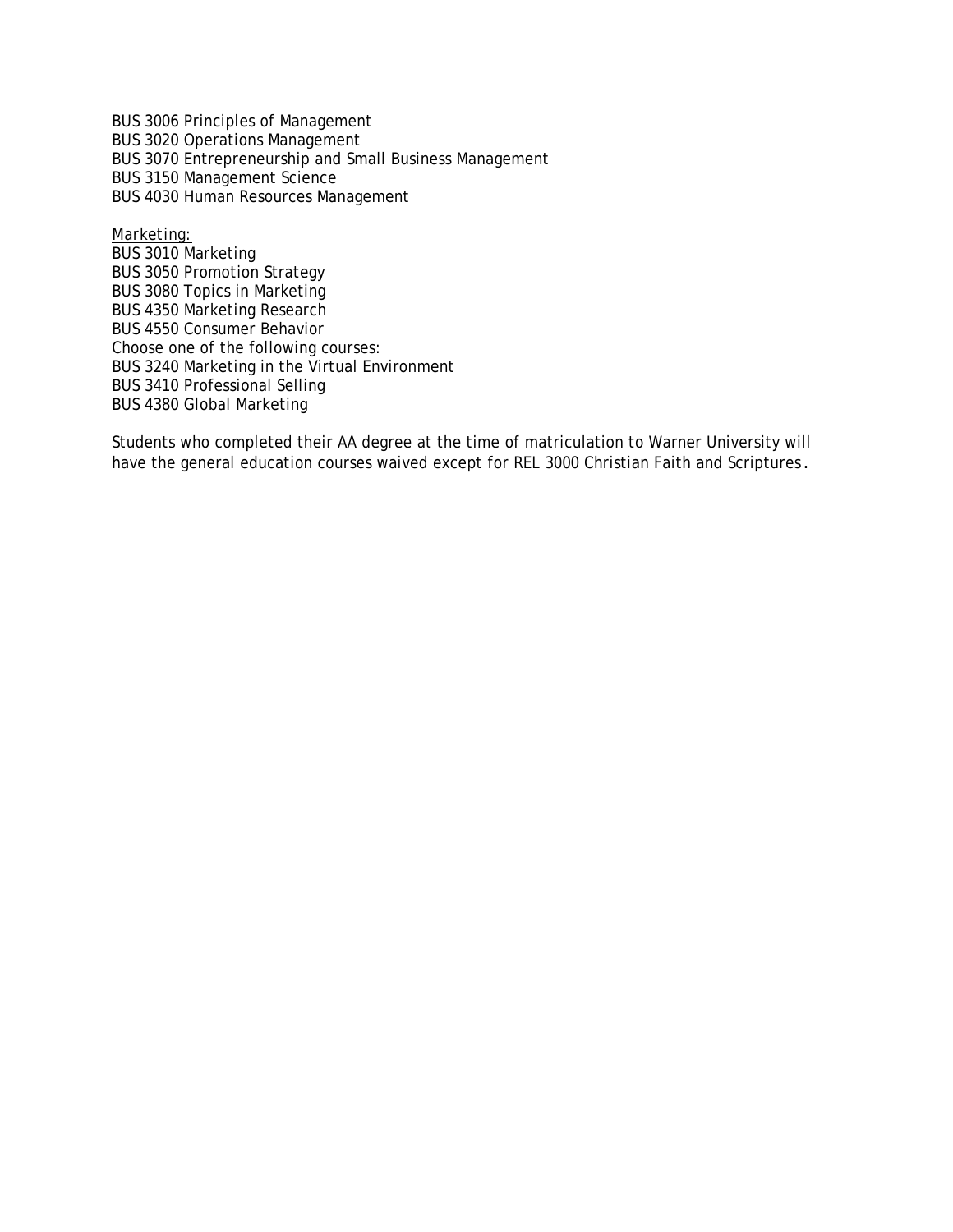**ACADEMIC YEAR**: 2018-2019

**PROGRAM OF STUDY** (**MAJOR**): Educational Studies

**SCHOOL**: Adult & Graduate Studies

**DEGREE:** Bachelor of Arts

**CONTACT:** Registrar's Office, Warner University, 13875 Highway 27, Lake Wales, FL 33859; Telephone: 863-638-7204 or 800-309-9563; email:admissions@warner.edu; website: www.warner.edu

#### **PROGRAM OF STUDY TO BE TAKEN AT THE COMMUNITY COLLEGE (Lower Level Course Requirements):**

| <b>Florida Community College Course</b>          | <b>Warner University Equivalent</b>              |
|--------------------------------------------------|--------------------------------------------------|
| ENC 1101 College Composition I                   | ENG 1010 Composition I                           |
| ENC 1102 College Composition II                  | ENG 1020 Composition II                          |
| SPC 2600 Oral Communications OR                  | COM 2010 Oral Communication                      |
| ORI 2000 Oral Interpretation                     |                                                  |
| 3 Credits in Mathematics                         | MGF 1106 or 1107 or MAC 1105 or higher           |
|                                                  | mathematics course will meet general             |
|                                                  | education requirement                            |
| 6 Credits in History, Humanities or Literature   | AMH 1010 or 1020 or W OH 1012 or 1022, MUL       |
| (Choose two courses listed from two different    | 1010 or ARH 1050 or 1051 or HUM course or LIT    |
| subject areas)                                   | 1000 or AML 2010 or 2020 will meet this          |
|                                                  | general education requirement                    |
| 6 Credits in Social Sciences (Choose two courses | Choose courses from the following subject        |
| listed from two different subject areas)         | areas: Anthropology, Economics, Geography,       |
|                                                  | Political Science, Sociology, or World Religions |
| 3 Credits in Science (Biology, Chemistry,        | Meets the Science general education              |
| Physics etc)                                     | requirement                                      |
| 3 Credits in either Mathematics or Science       | See course suggestions above for courses that    |
|                                                  | will meet this requirement                       |
| PSY 1012 or 2012 General Psychology              | Meets the Social Science general education       |
|                                                  | requirement and prerequisite for major course    |
| DEP 1004 or 2004 Human Development               | Meets the Social Science general education       |
|                                                  | requirement and required course for major        |
| HLP 1081 Wellness Concepts or HSC 1101           | Meets the Personal Development general           |
| Wellness: Nutrition, Personal Growth & Fitness   | education requirement                            |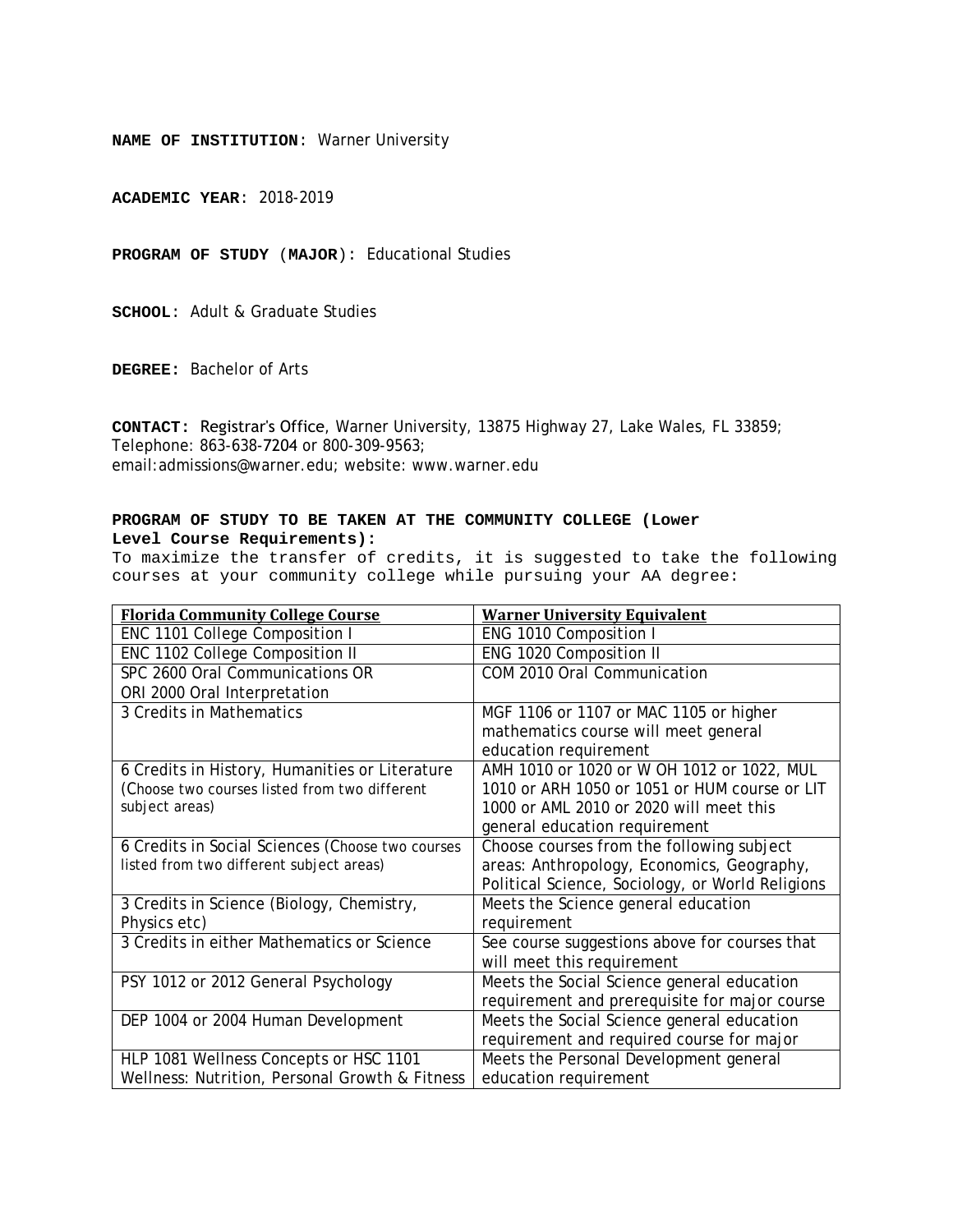| EDF 1000 Introduction to Education     | EDU 2000 Foundations of Education required |
|----------------------------------------|--------------------------------------------|
|                                        | course for major                           |
| EME 2040 Introduction to Education     | EDU 3000 Instructional Technology required |
| Technology                             | course for major                           |
| EDF 2085 Intro Diversity for Educators | EDU 3020 Affirming Diversity               |

This major is **offered on-line only**, for students who have transferrable course work or an AA degree completed from a Florida Community College. Students should submit a completed application, \$20.00 application fee, official transcripts from all previous institutions attended, personal statement of approximately 500 words, and two recommendations. The application can be completed on-line by going to www.warner.edu/apply. Students applying for this major should have a cumulative GPA of 2.5.

For international transfer students, they should submit all of the above plus a certification of finances and the TOEFL exam. The TOEFL exam is waived for those students who have completed two semesters of English Composition at their institution in the US or have attended an English speaking institution aboard.

All students enrolling at Warner University will need to submit an enrollment deposit of \$100.00 and up-to-date immunization prior to matriculation.

# **PROGRAM OF STUDY AT THE INDEPENDENT INSTITUTION (Upper Level Course Requirements):**

#### **Required Courses: 46 Credits**

| EDE 3050 Language Arts & Student Literature             | 3 Credits |
|---------------------------------------------------------|-----------|
| EDE 4030 Methods of Teaching Elementary Science         | 3 Credits |
| EDE 4040 Methods of Teaching Elementary Math            | 3 Credits |
| EDE 4050 Methods of Teaching Elementary Social Sciences | 3 Credits |
| EDU 2000 Foundations of Education                       | 3 Credits |
| EDU 2010 Life Span Development                          | 3 Credits |
| EDU 3000 Instructional Technology                       | 3 Credits |
| EDU 3010 Curriculum Design & Instructional Strategies   | 3 Credits |
| EDU 3020 Affirming Diversity                            | 3 Credits |
| EDU 3040 Teaching Reading in the Content Areas          | 3 Credits |
| EDU 3050 Assessment and Evaluation K-12                 | 3 Credits |
| EDU 4055 Classroom & Behavior Management                | 3 Credits |
| EDU 4070 Comprehensive Strategies for ESOL              | 3 Credits |
| EDU 4195 Accomplished Practices Portfolio               | 0 Credits |
| EDX 3000 Foundations of Exceptional Student Education   | 3 Credits |
| EDX 4011 Instructional Strategies for Students with     | 4 Credits |
| Intellectual& Learning Disabilities                     |           |

#### **Elective Courses Approximately 31 Credits:**

The number of elective credits/courses will depend on how many credits a student transfera. The courses can be taken in any discipline.